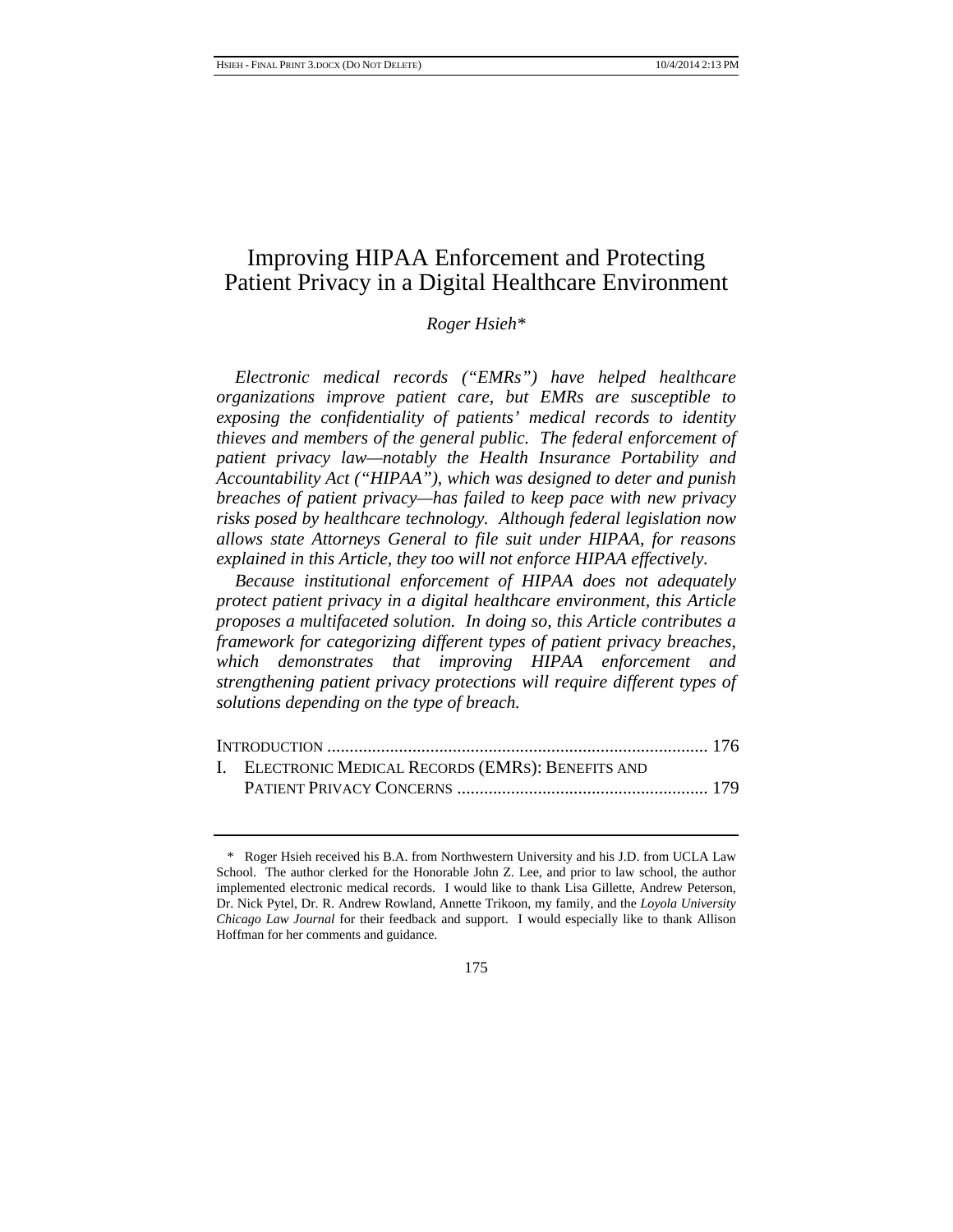| <i>B</i> .      |                                                       |                                                                |  |  |  |
|-----------------|-------------------------------------------------------|----------------------------------------------------------------|--|--|--|
| $\mathcal{C}$ . |                                                       | HIPAA Privacy and Security Rules: Current Enforcement  185     |  |  |  |
|                 |                                                       | II. HITECH AMENDMENTS: EXPANSION OF HIPAA ENFORCEMENT          |  |  |  |
|                 |                                                       |                                                                |  |  |  |
|                 |                                                       |                                                                |  |  |  |
| $B_{\cdot}$     | Attorneys General Will Not Bring Many Suits Under     |                                                                |  |  |  |
|                 |                                                       |                                                                |  |  |  |
|                 | 1.                                                    |                                                                |  |  |  |
|                 | 2.                                                    | <b>Attorneys General Use Federal Consumer Protection</b>       |  |  |  |
|                 |                                                       | Statutes When the Statutes Align with the Types of             |  |  |  |
|                 |                                                       |                                                                |  |  |  |
|                 | 3.                                                    |                                                                |  |  |  |
|                 |                                                       | Attorneys General Are Political in Nature 206                  |  |  |  |
|                 |                                                       | <b>III. IMPROVING HIPAA ENFORCEMENT AND PROTECTING PATIENT</b> |  |  |  |
|                 |                                                       |                                                                |  |  |  |
|                 |                                                       |                                                                |  |  |  |
| $B_{\cdot}$     |                                                       | Establishing a Framework for Distinguishing Different          |  |  |  |
|                 |                                                       |                                                                |  |  |  |
|                 | C. Increasing Institutional Enforcement of HIPAA  212 |                                                                |  |  |  |
|                 | $1_{-}$                                               | Partnerships Between State Health Agencies and State           |  |  |  |
|                 |                                                       |                                                                |  |  |  |
|                 |                                                       |                                                                |  |  |  |
|                 | 2.                                                    |                                                                |  |  |  |
|                 |                                                       |                                                                |  |  |  |
|                 | 1.                                                    | D. Complementary Approaches to Institutional Enforcement  218  |  |  |  |
|                 | 2.                                                    |                                                                |  |  |  |
|                 | 3.                                                    |                                                                |  |  |  |

#### **INTRODUCTION**

Medical records are private for good reason. In the wrong hands, a patient's social security number; insurance information; list of medications; and history of mental illnesses, sexually transmitted diseases, or other diagnoses could be used for identity theft or to embarrass, harass, or discriminate against the patient. Although private medical information should not be made widely available on a public website, 20,000 patients who visited the Stanford University Emergency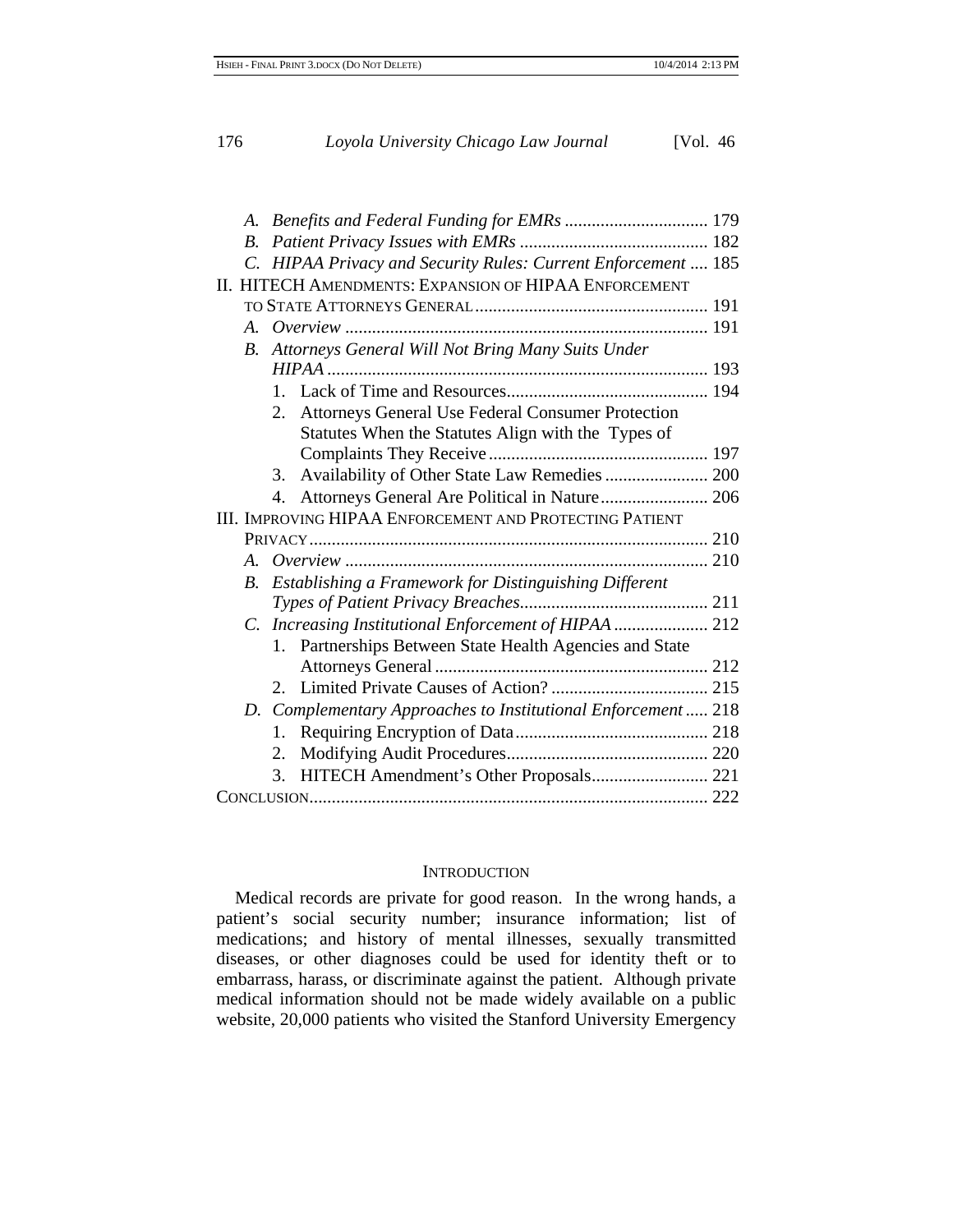Room in 2009 had their names, account numbers, billing charges, and diagnoses codes (including emergency psychiatric care) published online.1 Such a breach of medical privacy may cause patients to be skeptical of receiving care, and in some instances, to forego medical care altogether.2

Stanford University Medical Center and many other healthcare institutions across the country have implemented Electronic Medical Records ("EMRs"). Although EMRs provide numerous benefits to healthcare providers and patients,<sup>3</sup> an increased adoption of EMRs may help facilitate patient privacy breaches. For instance, an employee with prying eyes ten floors above a patient in the emergency room cannot immediately access the patient's paper chart, but an EMR bridges the physical barrier. Using EMRs, unauthorized employees can (and do) view medical records of celebrities, co-workers, and other patients.4 EMRs are also susceptible to mass breaches of patient privacy; thieves have stolen millions of medical records containing sensitive personal and financial information.5

To protect the privacy of medical records, Congress passed the Health Insurance Portability and Accountability Act ("HIPAA") Privacy

<sup>1</sup>*. See infra* Part I.B.

<sup>2</sup>*. See* FAIRWARNING, HOW PRIVACY CONSIDERATIONS DRIVE PATIENT DECISIONS AND IMPACT PATIENT CARE OUTCOMES 5 (Sept. 13, 2011) [hereinafter PRIVACY CONSIDERATIONS], *available at* http://www.fairwarning.com/documents/2011-WHITEPAPER-US-PATIENT-SUR VEY.pdf (finding 60% of patients no longer sought care from medical providers following a breach of their medical records).

<sup>3</sup>*. See, e.g.*, Ariele Yaffee, Note, *Financing the Pulp to Digital Phenomenon*, 7 J. HEALTH & BIOMED. L. 325, 334–36 (2011) (describing some benefits of EMRs including: allowing clinicians to access patient charts from anywhere in a hospital, reminding providers of patient allergies and drug interactions, reducing medical errors, and potentially helping save hundreds of thousands of lives by improving disease prevention and management).

<sup>4</sup>*. E.g.*, *UCLA Hospital to Pay \$865,500 in Latest HIPAA Privacy Settlement*, THOMPSON'S HR COMPLIANCE EXPERT (Sept. 1, 2011, 12:00 PM), *available at* http://hr.complianceexpert. com/ucla-hospital-to-pay-865-500-in-latest-hipaa-privacy-settlement-1.57851 (describing when unauthorized University of California at Los Angeles Health System employees repeatedly accessed electronic patient records between 2005 and 2008, and when a researcher improperly accessed the records of co-workers and celebrities).

<sup>5</sup>*. See, e.g.*, *Health Information Privacy: Breaches Affecting 500 or More Individuals*, DEP'T OF HEALTH & HUMAN SERVS., http://www.hhs.gov/ocr/privacy/hipaa/administrative/breach notificationrule/breachtool.html (last visited Sept. 26, 2014) (documenting 1129 breaches through July 2014 affecting over 38 million patients.) These figures were calculated by first clicking on the "CVS format" link found on the webpage provided. The number of breaches was calculated by the total number of covered entities in Column A (Name of Covered Entity). The number of patients affected was calculated by adding the numbers in Column D (Individuals Affected).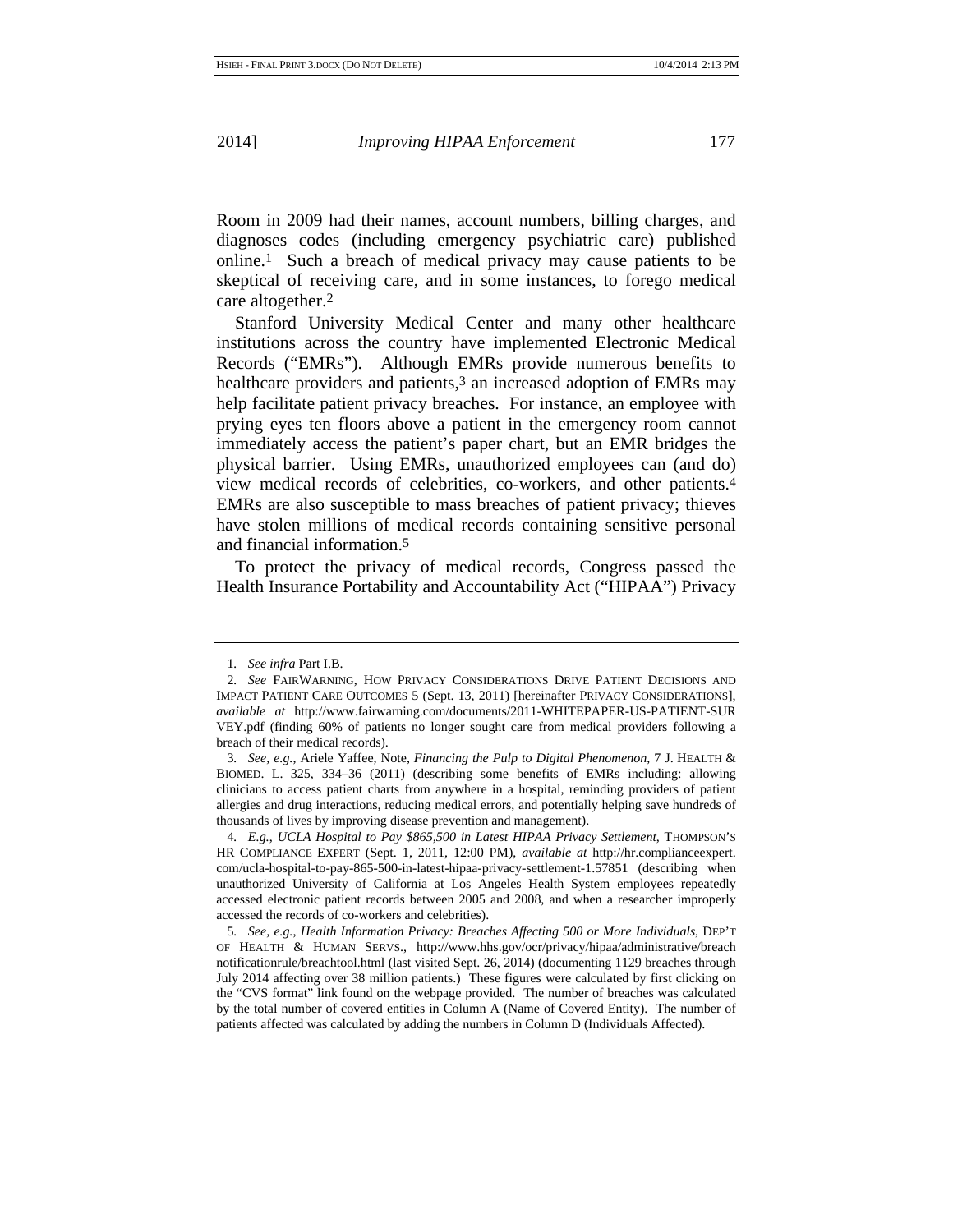and Security Rules.6 The HIPAA Privacy Rule empowers the Office for Civil Rights ("OCR") of the Department of Health and Human Services ("HHS") to penalize the unauthorized disclosure of "protected health information" ("PHI") and the Security Rule establishes standards to protect electronic PHI.7 OCR's enforcement of HIPAA in an increasingly digital environment,8 however, does not properly protect patient privacy.9 Although the 2009 Health Information Technology for Economic and Clinical Health ("HITECH") Act expanded the enforcement of HIPAA from the OCR to include State Attorneys General ("AGs"),10 only a few AGs have filed suit under HIPAA since 2009.11 This Article provides an original analysis explaining why AGs will not enforce HIPAA and why the HIPAA Privacy and Security Rules will remain without strong institutional enforcement.

Given the widespread adoption of EMRs and the challenges in enforcing HIPAA,12 I propose a new framework for analyzing patient privacy breaches. I first draw distinctions between willful, negligent, and non-negligent patient privacy breaches. These distinctions provide a framework for analyzing a range of solutions to better protect patient privacy. Next, I propose that establishing partnerships between state

<sup>6. 42</sup> U.S.C. §§ 1320d-2, 1320d-6 (2012).

<sup>7</sup>*. See infra* text accompanying note 52 (defining PHI). The HIPAA Privacy Rule regulates the use and disclosure of PHI held by "covered entities," limits the disclosure of PHI, and provides civil and criminal penalties for patient privacy breaches. "Covered Entities" include health plans and heath care providers. DEP'T OF HEALTH & HUMAN SERVS., OCR PRIVACY BRIEF: SUMMARY OF THE HIPAA PRIVACY RULE 2–4 (2003), [hereinafter OCR PRIVACY BRIEF] *available at* http://www.hhs.gov/ocr/privacy/hipaa/understanding/summary/privacysummary.pdf. The HIPAA Security Rule requires technical, administrative, and physical safeguards to protect the confidentiality of electronic PHI. *See infra* notes 59–61 and accompanying text.

<sup>8.</sup> Prompted by government funding and in an effort to improve patient care, healthcare institutions across the country are spending billions of dollars implementing EMRs. *See infra* Part I.A.

<sup>9</sup>*. See infra* Part I.C.

<sup>10.</sup> Health Information Technology for Economic and Clinical Health Act § 13410(d), 42 U.S.C. § 1320d-5 (2012). The HITECH Act aimed "to promote the adoption and meaningful use of health information technology" and address "the privacy and security concerns associated with the electronic transmission of health information." HIPAA Administrative Simplification: Enforcement, 74 Fed. Reg. 56,123, 56,124 (Oct. 30, 2009) (codified at 45 C.F.R. § 160 (2013)). HHS issued a notice of proposed rulemaking and stated that giving AGs power to file suit under HIPAA was "designed to strengthen and expand HIPAA's enforcement provisions." Modifications to the HIPAA Privacy, Security, and Enforcement Rules under the Health Information Technology for Economic and Clinical Health Act, 75 Fed. Reg. 40,868, 40,869 (July 14, 2010) (codified at 45 C.F.R. §§ 160, 164 (2013)).

<sup>11.</sup> *See infra* Part II.A (describing four AGs who have filed suit under HIPAA).

<sup>12</sup>*. See infra* Part I.C.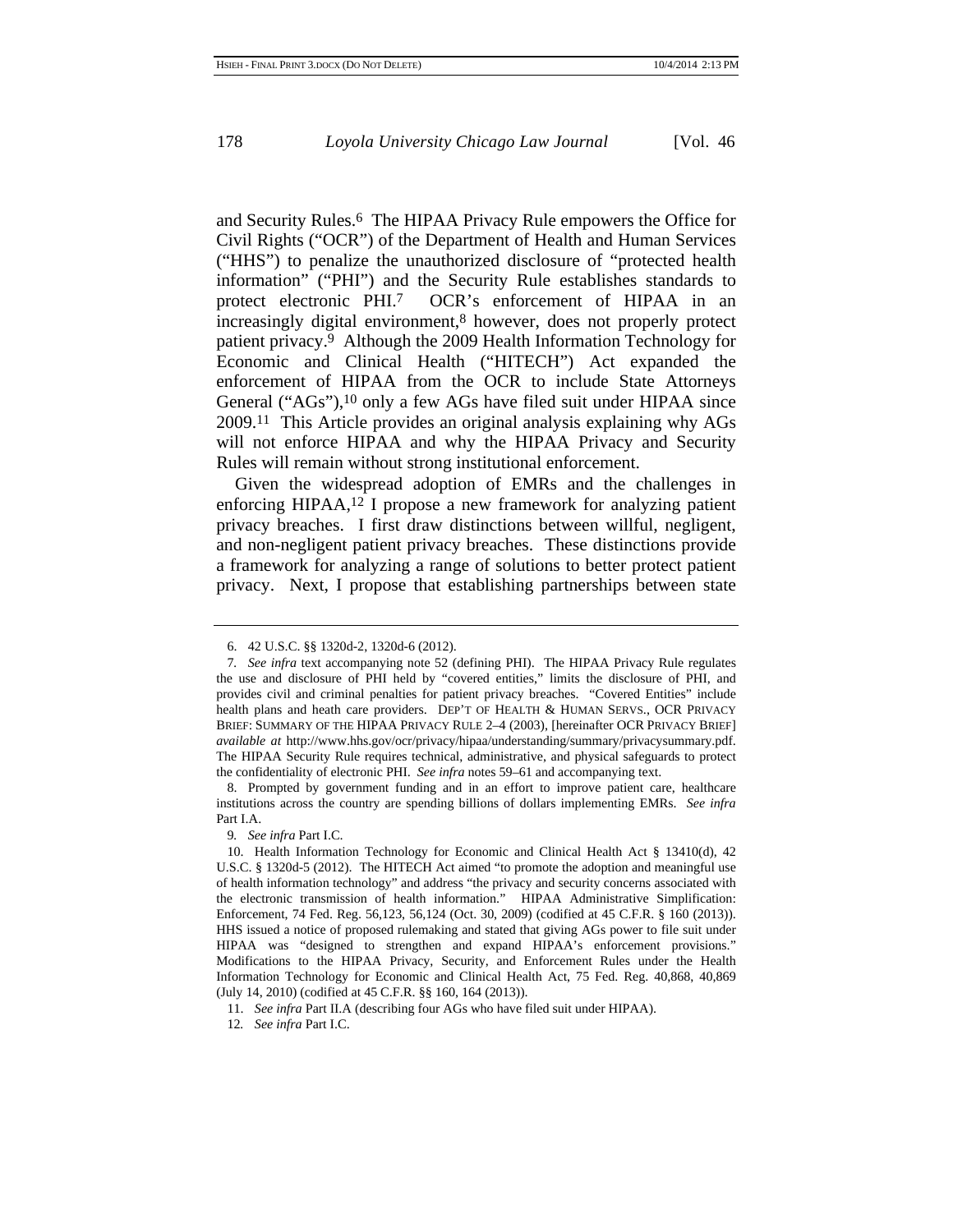health agencies and AGs, and considering limited private rights of action, will provide stronger institutional enforcement of HIPAA. Additionally, requiring the encryption of patient data and conducting more HIPAA audits without notice will better protect patients from all three types of privacy breaches.

In Part I, I discuss the prevalence of EMRs, related privacy concerns, and the current state of enforcement of the HIPAA Privacy and Security Rules by OCR. In Part II, I analyze four factors that explain why AGs are unlikely to exercise their HIPAA enforcement powers, including: (1) the lack of time and resources among AGs; (2) the low number of patient privacy complaints received by AGs compared to other areas of consumer protection; (3) the availability of other state law remedies to address patient privacy breaches; and (4) the political nature of the AG position. Finally, in Part III, I establish a framework for analyzing different types of breaches and propose a multifaceted solution for protecting patient privacy and enforcing HIPAA in a digital healthcare environment.

### I. ELECTRONIC MEDICAL RECORDS (EMRS): BENEFITS AND PATIENT PRIVACY CONCERNS

### *A. Benefits and Federal Funding for EMRs*

Although EMRs provide additional opportunities for patient privacy breaches, healthcare organizations continue to implement EMRs, given the potential benefits for their patients.13 EMRs can reduce medical errors from transcription, provide correct dosing for medications, alert providers to adverse drug interactions and allergies, and provide consulting physicians with real time lab results and progress notes to help better care for patients.<sup>14</sup> In addition, EMRs can assist with data collection for research,15 help providers better manage their patients' long-term chronic diseases,<sup>16</sup> and reduce infant mortality rates.<sup>17</sup>

<sup>13</sup>*. See infra* note 31 and accompanying text.

<sup>14</sup>*. See* Yaffee, *supra* note 3, at 333–37.

<sup>15</sup>*. See, e.g.*, Editorial, *Health Care is Next Frontier for Big Data*, WALL ST. J., Jan. 19, 2012, http://online.wsj.com/article/SB10001424052970204468004577169073508073892.html (describing how "the ability to collect, process and interpret massive amounts of information" in health care gives researchers the ability to analyze information "across time" and "begin the process of pattern recognition").

<sup>16.</sup> Richard Hillestad et al., *Can Electronic Medical Record Systems Transform Health Care? Potential Health Benefits, Savings, and Costs*, 24 HEALTH AFF. 1103, 1112–13 (2005).

<sup>17</sup>*. See* Amalia R. Miller & Catherine E. Tucker, *Can Health Care Information Technology*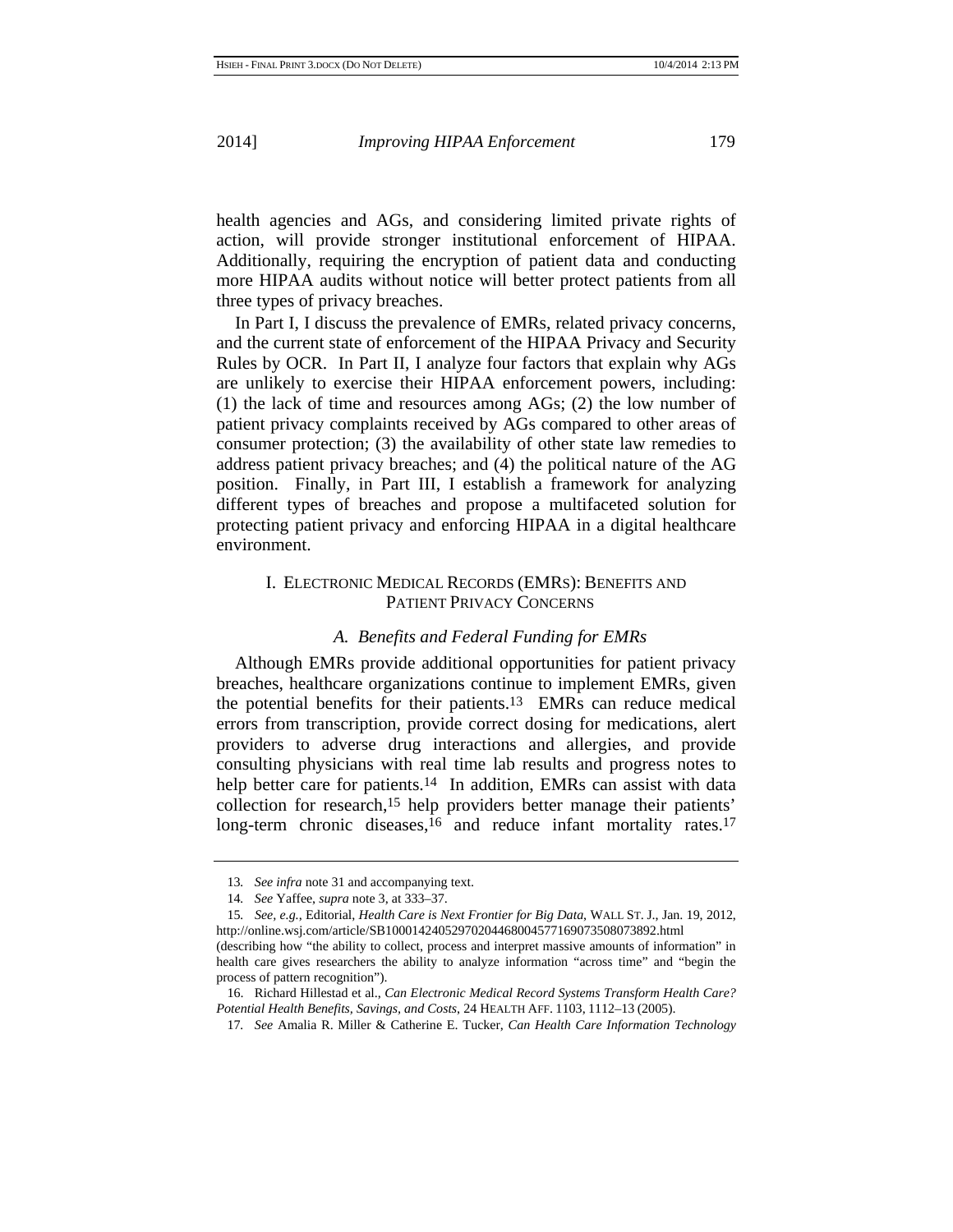Moreover, healthcare organizations with hospitals across the country can share patient data with member organizations using EMRs, allowing better care for patients traveling out of state.18

Implementing an EMR, however, is usually a time-intensive and costly process. For example, Kaiser Permanente signed a contract to implement an integrated EMR system in 2003.19 Kaiser finished implementing its EMR system $20$  in 36 hospitals and 431 medical offices seven years later21 and estimates that it will spend a total of \$4 billion on the project.22 The costs of installing EMRs in smaller physician practices can also be significant compared to the size of the practice.23 These high costs can deter healthcare organizations from implementing an EMR system, and physicians are often less productive after transitioning to an EMR because adjusting to the new computerized system takes time.24

To encourage providers and healthcare organizations to implement EMRs, the federal government proposed incentive payments of \$19.2 billion through the HITECH Act of the American Recovery and

20. An EMR refers to a patient's individual electronic medical record. An EMR system, on the other hand, refers to an institution's computerized system, which employees can use to complete tasks such as viewing patient records, scheduling appointments, placing orders, prescribing medication, and billing.

21. Bernie Monegain, *Kaiser KP HealthConnect Rollout Done*, HEALTHCAREIT NEWS, Mar. 29, 2010, at 1, http://www.healthcareitnews.com/news/kaiser-kp-healthconnect-rollout-done.

22. Milt Freudenheim, *Digitizing Health Records, Before it was Cool*, N.Y. TIMES, Jan. 15, 2012, at BU1, http://www.nytimes.com/2012/01/15/business/epic-systems-digitizing-healthrecords-before-it-was-cool.html?\_r=1&pagewanted=all. The \$4 billion implementation figure includes costs for software, hardware, and training employees on the use of the electronic system. *Id.*

23*. See* Yaffee, *supra* note 3, at 351 ("The average physician earns between \$100,000 and \$200,000 annually, and the expense of an EMR system often exceeds \$30,000 per physician, making the imposed costs on small practices high."); *see also* Paul D. Smith, *Implementing an EMR System: One Clinic's Experience*, FAM. PRAC. MGMT., May 2003, at 37, 42, http://www.aafp.org/fpm/2003/0500/p37.html (estimating the costs of implementing an EMR at a family medical clinic with six part-time physicians and six resident physicians was between \$220,800 and \$260,800).

24*. E.g.*, Paul Roemer, *What Does Lost EHR Productivity Cost?*, HEALTHCARE IT STRATEGY (Oct. 25, 2011), http://healthcareitstrategy.com/2011/10/25/what-does-lost-ehr-productivity-cost/.

*Save Babies?*, 119 J. POL. ECON. 289, 290 (2011) (finding that a 10% increase in basic EMR adoption would help save the lives of sixteen babies for every 100,000 births).

<sup>18</sup>*. E.g.*, Yaffee, *supra* note 3, at 334.

<sup>19.</sup> Joe Manning, *Madison-Based Firm Wins Records Contract*, MILWAUKEE J. SENTINEL, Feb. 5, 2003, at 1D. In 2003, Kaiser, the country's largest non-profit Health Maintenance Organization, estimated that it would spend \$1.8 billion to implement an integrated EMR system. *Id.* at 3D.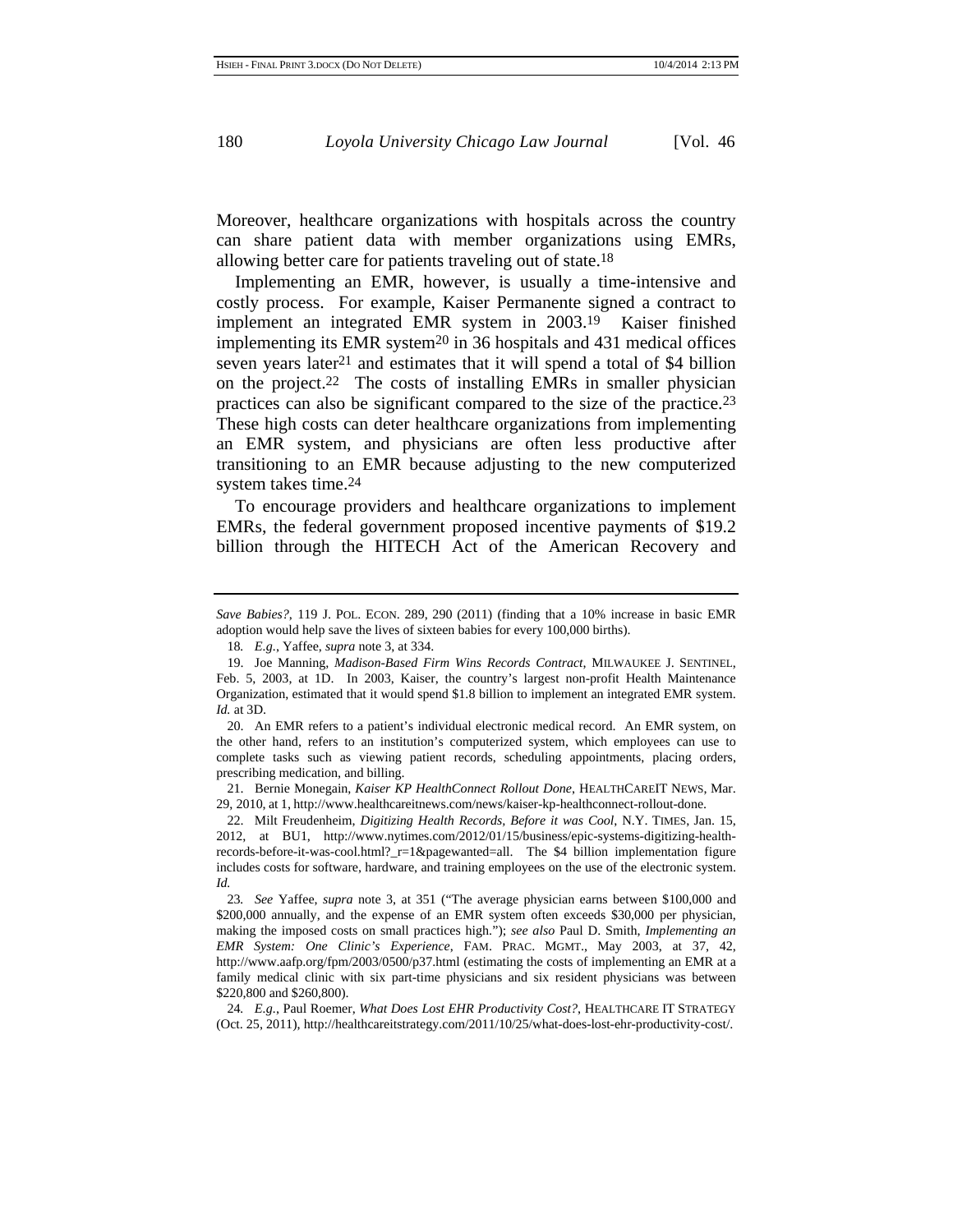Reinvestment Act of 2009.25 The HITECH Act aims to promote EMR adoption through a carrot and stick approach: offering financial incentives to providers who demonstrate "meaningful use"26 of a certified EMR beginning in 2011,27 and penalizing providers who do not adopt an EMR by 2015 by withholding Medicare payments.28

By May 2013, over half of all eligible providers and approximately 80% of eligible hospitals received HITECH incentive payments for "adopting, implementing, upgrading, or meaningfully using an [EMR]."29 As of January 2014, eligible hospitals and providers received over \$20.9 billion in EMR incentive payments.30 Given the money invested in implementing EMRs, increased use of EMRs,  $31$  and potential withholding of Medicare dollars<sup>32</sup> for failing to adopt EMRs, EMRs will continue to play an important role in modern health care.

28. Providers who do not adopt an EMR by 2015 will have 1% of Medicare payments withheld and up to 3% withheld if an EMR is not adopted by 2017. ATHENAHEALTH, A SUMMARY OF THE HITECH ACT: WHITEPAPER 3 (Mar. 2009), *available at* http://www.athena health.com/\_doc/pdf/HITECH\_Fact\_Sheet\_Whitepaper.pdf.

29. Press Release, Dep't Health & Human Servs., Doctors and Hospitals' Use of Health IT More Than Doubles Since 2012 (May 22, 2013), *available at* http://www.hhs.gov/news/press/ 2013pres/05/20130522a.html.

30. CTR. FOR MEDICARE & MEDICAID SERVS., EHR INCENTIVE PROGRAM (Jan. 2014), *available at* http://cms.gov/Regulations-and-Guidance/Legislation/EHRIncentivePrograms/Down loads/January2014\_SummaryReport.pdf. Including payments made in 2014, CMS has paid over \$22.5 billion in incentive payments, more than the total amount estimated to be paid through 2021. *EHR Incentive Program Exceeds \$22.5 Billion Payout Estimate*, HEALTHDATA MGMT., http://www.healthdatamanagement.com/news/EHR-incentives-exceed-estimates-47415-1.html (last visited Sept. 26, 2014).

31. In 2013, 78% of office-based physicians used an EMR, up from 18% in 2001. Chun-Ju Hsiao & Esther Hing, *Use and Characteristics of Electronic Health Record Systems Among Office-Based Physician Practices: United States, 2001–2013*, 143 NAT'L CTR. FOR HEALTH STATS., Jan. 2014, at 1, 1, *available at* http://www.cdc.gov/nchs/data/databriefs/db143.pdf.

32. Medicare spending totaled \$524 billion in 2010, comprising 15.1% of the Federal Budget, and is projected to grow to \$949 billion in 2020. LISA POTETZ ET AL., MEDICARE SPENDING AND FINANCING: A PRIMER 1 ex.1 (Feb. 2011), *available at* http://www.kff.org/medicare/upload/ 7731-03.pdf.

<sup>25.</sup> Yaffee, *supra* note 3, at 356 n.146.

<sup>26.</sup> For a list of "meaningful use" requirements, see *2014 Definition Stage 1 of Meaningful Use*, CTR. FOR MEDICARE & MEDICAID SERVS., https://www.cms.gov/Regulations-and-Guidance/Legislation/EHRIncentivePrograms/Meaningful\_Use.html (last updated July 18, 2014, 1:00 PM).

<sup>27.</sup> Providers may receive up to \$44,000 in Medicare subsidies over a five-year period and up to \$63,750 in Medicaid subsidies over a six-year period. Early implementers of EMRs will receive the maximum payments. *See The Official Web Site for the Medicare and Medicaid Electronic Health Records (EHR) Incentive Programs*, CTR. FOR MEDICARE & MEDICAID SERVS., https://www.cms.gov/EHRIncentivePrograms/35\_Basics.asp (last updated June 19, 2014, 9:08 AM).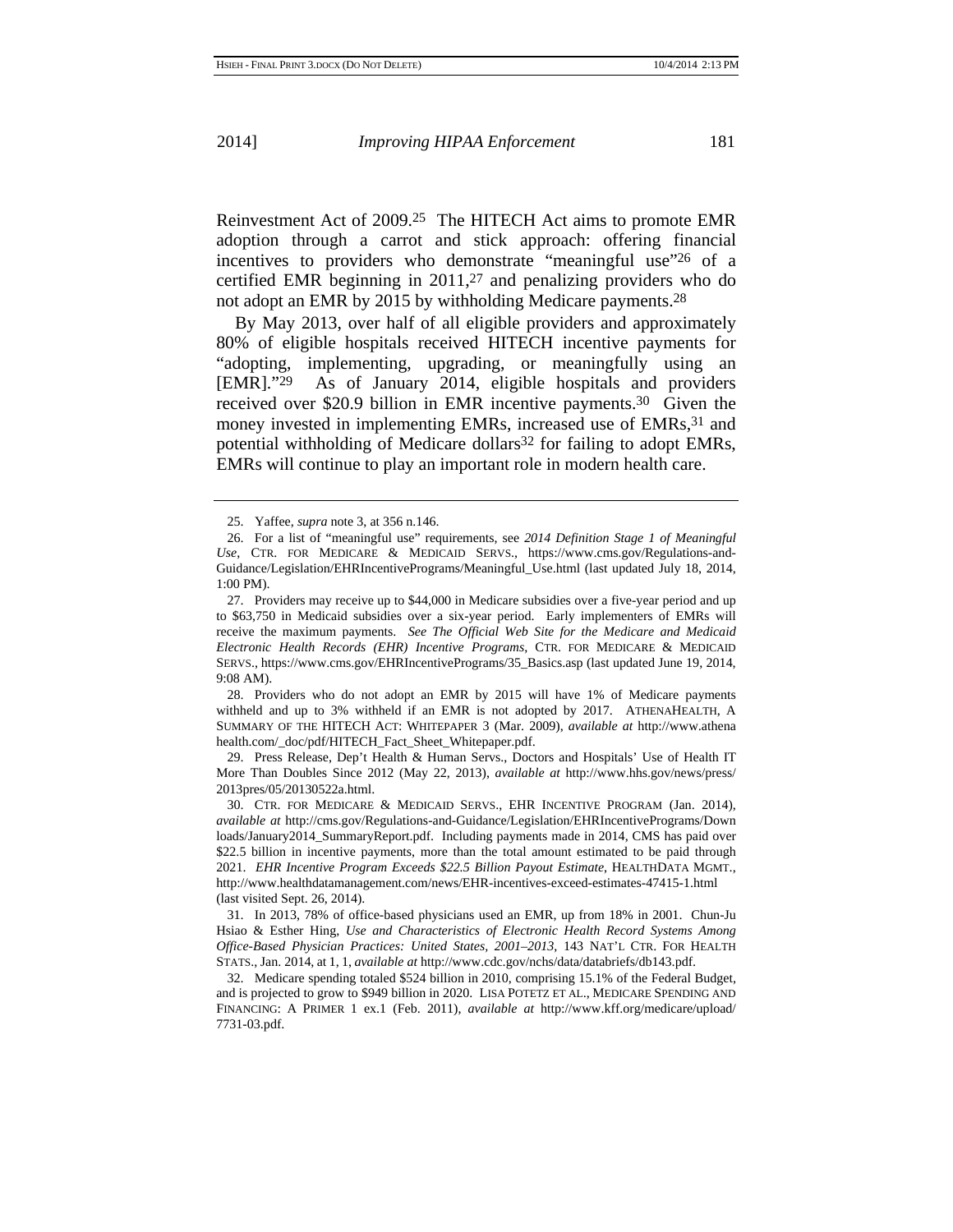#### *B. Patient Privacy Issues with EMRs*

Although widespread EMR adoption will bring numerous benefits to healthcare providers and their patients, EMRs will also increase risks to patient privacy. Some individuals may intentionally use an EMR to gain unauthorized access to a patient's medical record. While a traditional medical record was often confined to a hard copy of the patient's chart,33 an employee may access patient data using almost any computer in a hospital with an EMR system.34 Once logged into an EMR system, an unauthorized employee can view a patient's medical record with the click of a button.35 For example, UCLA Medical Center employees accessed Britney Spears's medical record through an EMR when she gave birth at the hospital in 2005 and during her hospitalization in the UCLA psychiatric unit in 2008.<sup>36</sup> As a result of the breach of Spears's medical records, UCLA Medical Center fired at least thirteen individuals.37

Celebrity medical records are not the only targets of prying eyes. Inquisitive employees may be able to view the medical records of strangers, friends, or an estranged spouse.38 Healthcare organizations can attempt to deter unauthorized access to patient records through audit trails and strict disciplinary policies,39 but EMRs continue to present

36. Charles Ornstein, *Hospital to Punish Snooping on Spears*, L.A. TIMES, Mar. 15, 2008, at A.1, http://articles.latimes.com/2008/mar/15/local/me-britney15.

37*. Id.*

<sup>33</sup>*. See* Richard Pollack, *Computerized Patient Record Cuts Redundant Documentation, Improves Charting*, 18 HEALTH MGMT. TECH. 29, 29 (Aug. 1997) (explaining that a paper chart "can only be handled by one person at a time, in one location").

<sup>34</sup>*. See, e.g.*, *Benefits of the EMR at Mayo*, MAYO CLINIC, http://www.mayoclinic.org/aboutmayo-clinic/electronic-medical-record/benefits (last visited Sept. 26, 2014) ("Multiple care providers, in different locations, can simultaneously view a patient's medical record on their computers  $\dots$ .").

<sup>35.</sup> Once logged into an EMR, clinical staff can often look at records of patients throughout the hospital system, including those patients outside of their care or even unit. *See* Yaffee, *supra* note 3, at 343 (footnote omitted) (noting that "recent security breaches at hospitals have led to a myriad of stolen identities (roughly 250,000 to 500,000 per year), fraudulent activities, and invasion of patient privacy at various levels").

<sup>38.</sup> Dr. Mark Schleiss, a researcher at the University of Minnesota, used an EMR to access his estranged-wife's and daughters' medical records multiple times. Dr. Schleiss used the EMR to find upcoming appointments, to which he showed up uninvited. Lora Pabst, *Estranged from Family, Doctor Snoops in Records*, STAR TRIB., July 13, 2010, http://www.startribune.com/ investigators/98286509.html.

<sup>39.</sup> The HIPAA Security Rule sets forth guidelines in an effort to prevent these types of individual breaches by requiring hospitals to take certain measures to protect patient data. *See infra* Part I.C. This Article will address possible solutions to deter breaches of this type. *See*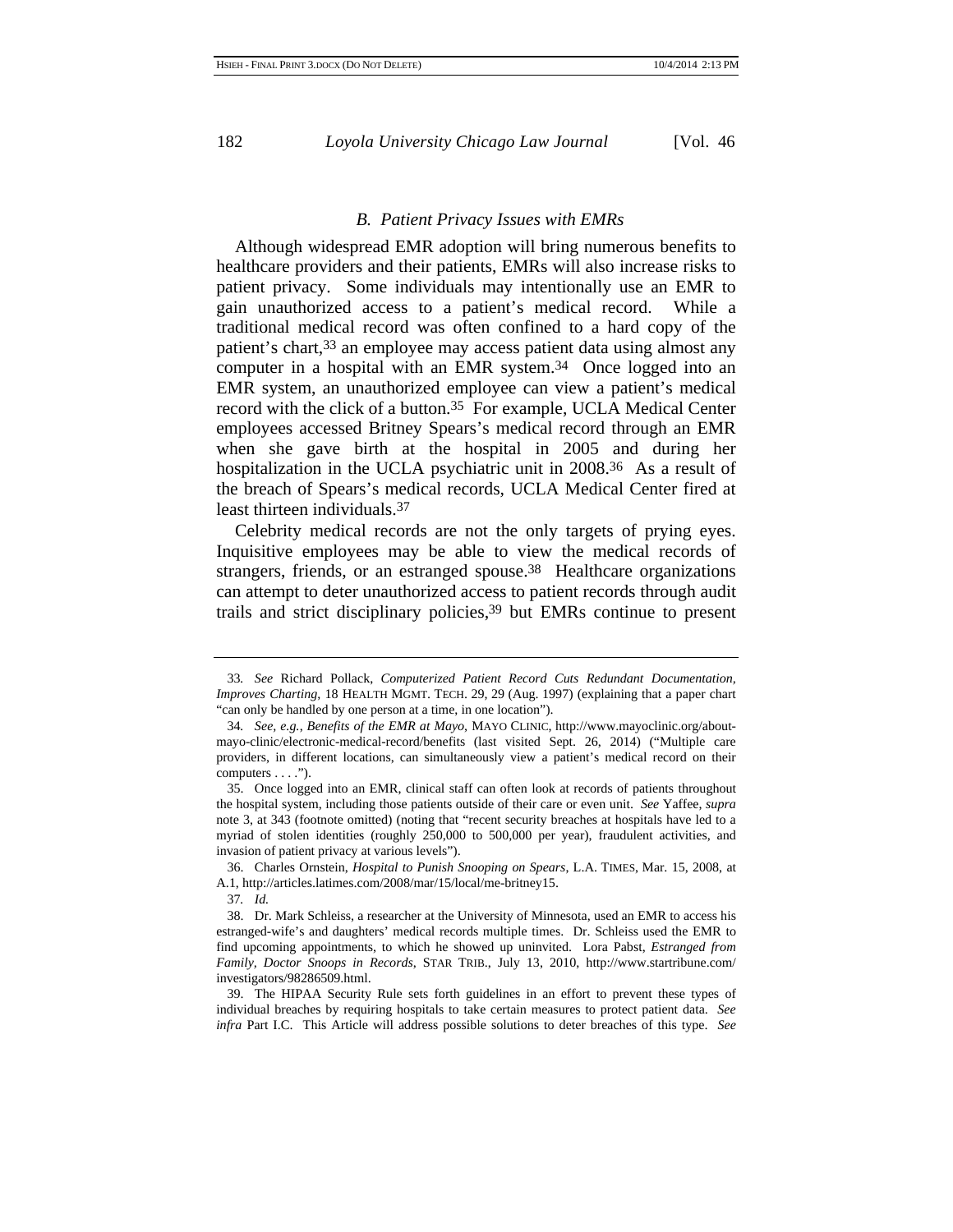greater patient privacy risks than those found when documenting on paper charts.

In addition to compromising the privacy of isolated individuals, EMRs can also facilitate wide-scale breaches of patient privacy.40 For example, a thief broke a window at Sutter Medical Foundation and stole a computer containing the medical information of more than 4 million patients in  $2011<sup>41</sup>$ . The data on the computer was not encrypted<sup>42</sup> and contained the personal information—including dates of birth, medical record numbers, addresses, and health insurance plans—of about 3.3 million patients.<sup>43</sup> The medical diagnoses and procedures of almost 1 million patients were also stored on the computer.44

While some individuals may intentionally use an EMR to gain unauthorized access to a patient's medical record, carelessness and oversight by those in the healthcare industry can also compromise patient privacy. As mentioned in the Introduction, sensitive information from the medical records of thousands of patients who visited the Stanford University Emergency Department was posted on a public website that allows students to solicit help with their homework.45 The patient data was stored in a spreadsheet, which made its way to a billing contractor, and then appeared on the website studentoffortune.com in response to a question about creating a bar graph.46 The spreadsheet included information regarding emergency psychiatric care visits and was available online for nearly one year.<sup>47</sup>

The privacy breaches described above can lead to the exposure of

*infra* Part III.

<sup>40.</sup> The HIPAA Privacy Rule sets forth guidelines in an effort to deter wide-scale privacy breaches. *See infra* Part I.C. While EMRs can facilitate wide-scale privacy breaches, not all wide-scale privacy breaches are facilitated by EMRs. *See infra* note 51 and accompanying text.

<sup>41.</sup> Don Thompson & Marcus Wohlsen, *Theft of Data on 4M Patients Part of Wider Problem*, ASSOCIATED PRESS (Nov. 17, 2011), *available at* http://www.boston.com/business/technology/art icles/2011/11/17/theft\_of\_data\_on\_4m\_patients\_part\_of\_wider\_problem/.

<sup>42.</sup> The HIPAA Security Rule does not require healthcare institutions to encrypt patient data. *See* Technical Safeguards, 45 C.F.R. § 164.312(a)(2)(iv) (2013) (listing encryption and decryption of "protected health information" as "addressable" rather than "required"). Requiring encryption of protected health information would better protect patient privacy. *See infra* Part III.D.1.

<sup>43.</sup> Thompson & Wohlsen, *supra* note 41.

<sup>44</sup>*. Id.*

<sup>45.</sup> Kevin Sack, *Patient Data Posted Online in Major Breach of Privacy*, N.Y. TIMES, Sept. 8, 2011, at A1, http://www.nytimes.com/2011/09/09/us/09breach.html?pagewanted=all.

<sup>46</sup>*. Id.*

<sup>47</sup>*. Id.*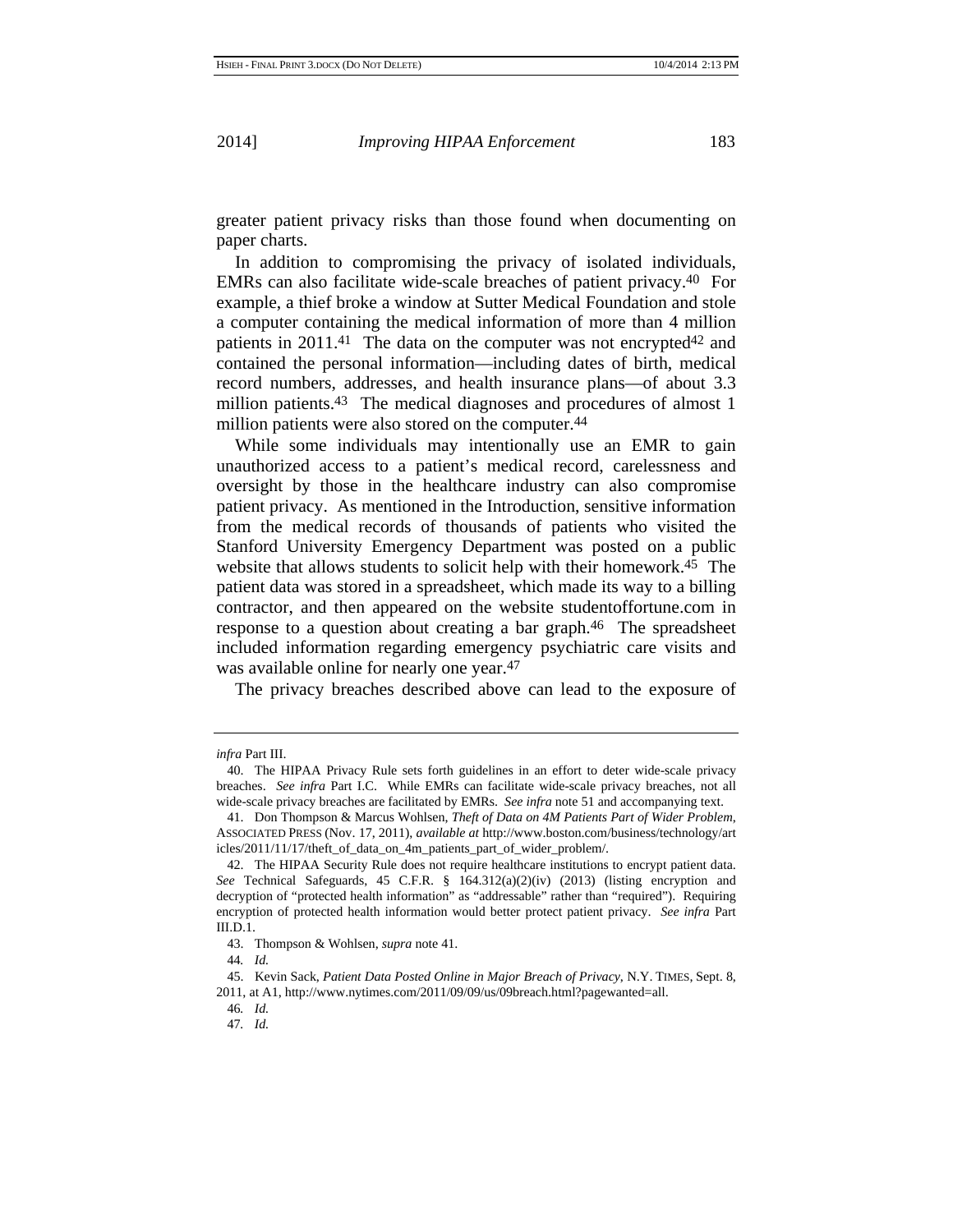sensitive and embarrassing medical conditions, identity theft, medical identity theft,48 and significant emotional and financial harm to the patient.49 Privacy concerns can ultimately affect patients' health by deterring them from obtaining medical care or disclosing their medical condition to a healthcare provider. A 2011 study found that patients often consider their privacy when deciding whether to receive care, whether to withhold information from their physician, and where to receive care.50 Thus, patients' concerns about the privacy of their medical records may have a direct impact on the health care they receive.51

50. One survey noted that:

PRIVACY CONSIDERATIONS, *supra* note 2, at 4. The survey was presented prospectively, asking respondents how they would potentially change their consumption of healthcare, and thus may overestimate the number of people who would actually withhold information or change where they receive care.

51. EMRs can certainly facilitate breaches of patient privacy. On the other hand, not all patient privacy breaches are facilitated by EMRs, because healthcare providers often store patient records in databases separate from an EMR system. A database separate from an EMR might consist of scanned medical records, a spreadsheet of patient names, or an access database. While an EMR is used for recording real time data, databases are used for storing patient records. Thus, an EMR will have a patient database, while a patient database is not necessarily an EMR. *See* Lisbeth Haines, *EMRs and Database Structures*, BEHAV. HEALTHCARE (Mar. 1, 2007), http://www.behavioral.net/article/emrs-and-database-structures (explaining the different considerations for database structures that can be used to tailor an EMR). For instance, OCR notes the following sources of PHI breaches affecting 500 or more patients since 2009: backup tapes, CDs, computer, servers, emails, EMRs, hard drives, laptops, mailings, x-ray films, portable electronic devices, and paper. *Breaches Affecting 500 or More Individuals*, *supra* note 5. Thus, PHI can be stored in a wide variety of mediums, not limited to EMRs, which can lead to breaches of patient privacy. Furthermore, patient privacy breaches stemming from stolen hardware (e.g. laptops, computers, hard drives, etc.) may be a consequence of the data being stored on that specific type of hardware. The different sources of patient privacy breaches help demonstrate that not all breaches are caused by EMRs, and this may help temper concerns regarding EMRs and patient privacy that are better directed towards patient databases in general.

<sup>48</sup>*. See* PRIVACY CONSIDERATIONS, *supra* note 2, at 5–6, 9.

<sup>49</sup>*. See, e.g.*, Lawrence O. Gostin, *Health Information Privacy*, 80 CORNELL L. REV. 451, 490 (1995) (describing various harms from patient privacy breaches including insult to dignity, social or psychological harms, stigmatization, and economic harms such as loss of employment, housing, or insurance). Privacy breaches can also lead to identity theft and fraudulent billing for procedures that were never performed. *See* Sack, *supra* note 45, at A1.

<sup>27.1</sup> percent of patients stated they would withhold information from their care provider based on privacy concerns. 27.6 percent stated they have or would postpone seeking care for a sensitive medical condition due to privacy concerns. More than 1 out of 2 patients indicated they would seek care outside of their community due to privacy concerns with 35 percent indicating they would travel more than 50 miles. By withholding medical information, patients are impacting the care received and hence the outcome.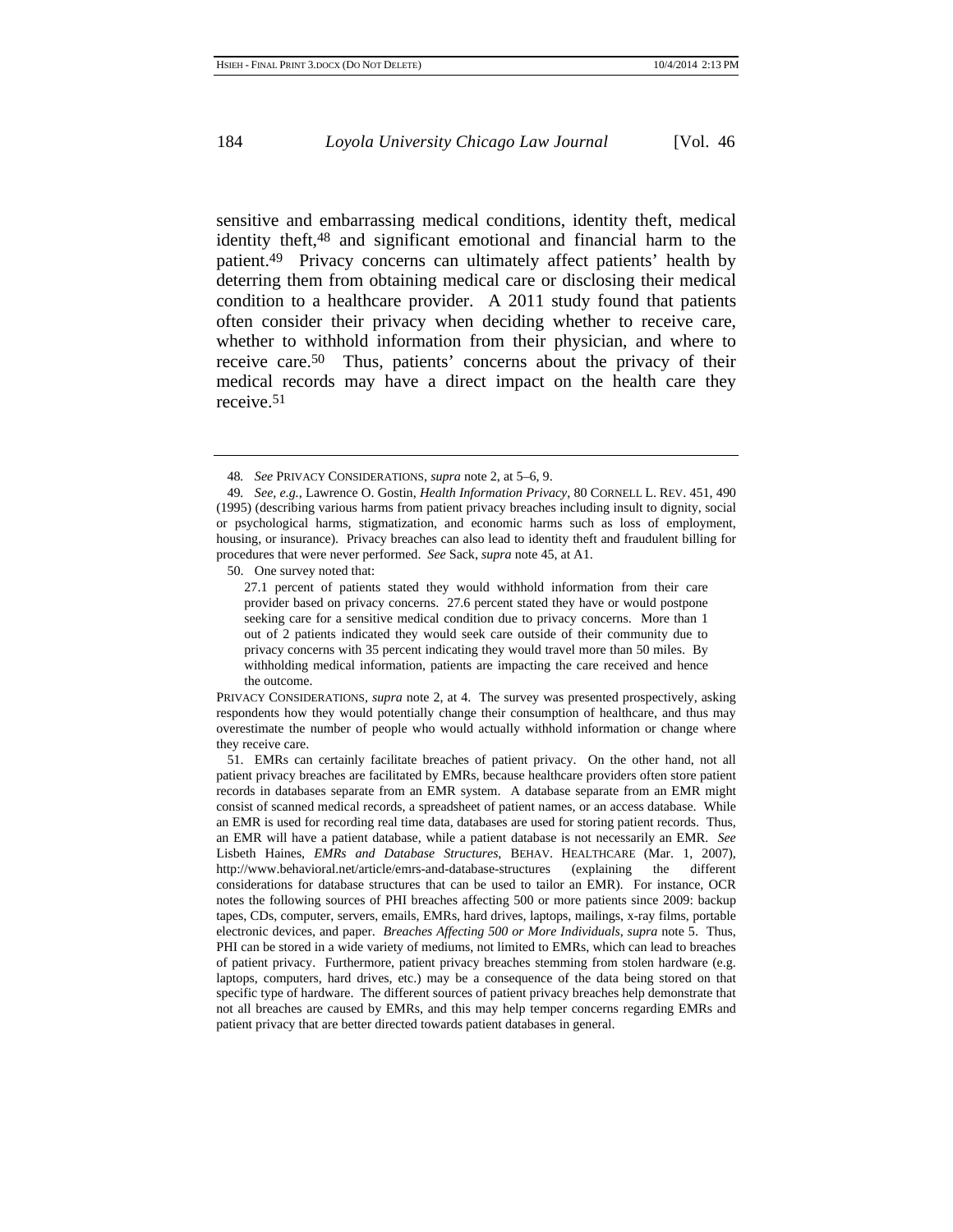#### *C. HIPAA Privacy and Security Rules: Current Enforcement*

To help protect patient privacy, Congress passed the HIPAA Privacy Rule in 2000, which prohibits the unauthorized disclosures of PHI52 held by covered entities.<sup>53</sup> The HIPAA Privacy Rule took effect in 2003,54 and Congress empowered OCR to investigate complaints of patient privacy breaches and impose civil monetary penalties of \$100 per failure violation, with penalties of up to \$25,000 in a calendar year for identical violations.55 Individuals who knowingly obtain or disclose PHI can receive up to one-year imprisonment and a \$50,000 fine, with increased penalties if the conduct involves false pretenses or intent to sell the PHI.56 The HITECH Act increased the maximum civil monetary penalty to \$50,000 per violation with a \$1.5 million yearly cap for identical violations.57 It also increased the maximum criminal penalty to ten-years imprisonment and a \$250,000 fine.58

Along with the HIPAA Privacy Rule, Congress passed the HIPAA

52. PHI includes all:

*"Individually identifiable health information"* . . . including demographic data, that relates to:

[1] the individual's past, present or future physical or mental health or condition,

[2] the provision of health care to the individual, or

[3] the past, present, or future payment for the provision of health care to the individual,

and that identifies the individual or for which there is a reasonable basis to believe can be used to identify the individual.

OCR PRIVACY BRIEF, *supra* note 7, at 4.

53. HIPAA Privacy Rule, 45 C.F.R. §§ 160, 164 (2013); *see* OCR PRIVACY BRIEF, *supra* note 7, at 2–3 (defining covered entities to include health plans, healthcare providers, and healthcare clearinghouses).

54*. See* Standards for Privacy of Individually Identifiable Health Information; Final Privacy Rule, 65 Fed. Reg. 82,462 (Dec. 28, 2000) (codified at 45 C.F.R. §§ 164.502–24).

55. OCR PRIVACY BRIEF, *supra* note 7, at 17 ("HHS may not impose a civil money penalty under specific circumstances, such as when a violation is due to reasonable cause and did not involve willful neglect and the covered entity corrected the violation within 30 days of when it knew or should have known of the violation.").

56. One source notes that:

The criminal penalties increase to \$100,000 and up to five years imprisonment if the wrongful conduct involves false pretenses, and to \$250,000 and up to ten years imprisonment if the wrongful conduct involves the intent to sell, transfer, or use individually identifiable health information for commercial advantage, personal gain, or malicious harm. Criminal sanctions will be enforced by the Department of Justice.

OCR PRIVACY BRIEF, *supra* note 7, at 18.

57. 42 U.S.C. § 1320d-5(a)(3)(D) (2012).

58. The maximum criminal penalties can apply if the "wrongful conduct involves the intent to sell, transfer, or use identifiable health information for commercial advantage, personal gain, or malicious harm." OCR PRIVACY BRIEF, *supra* note 7, at 18.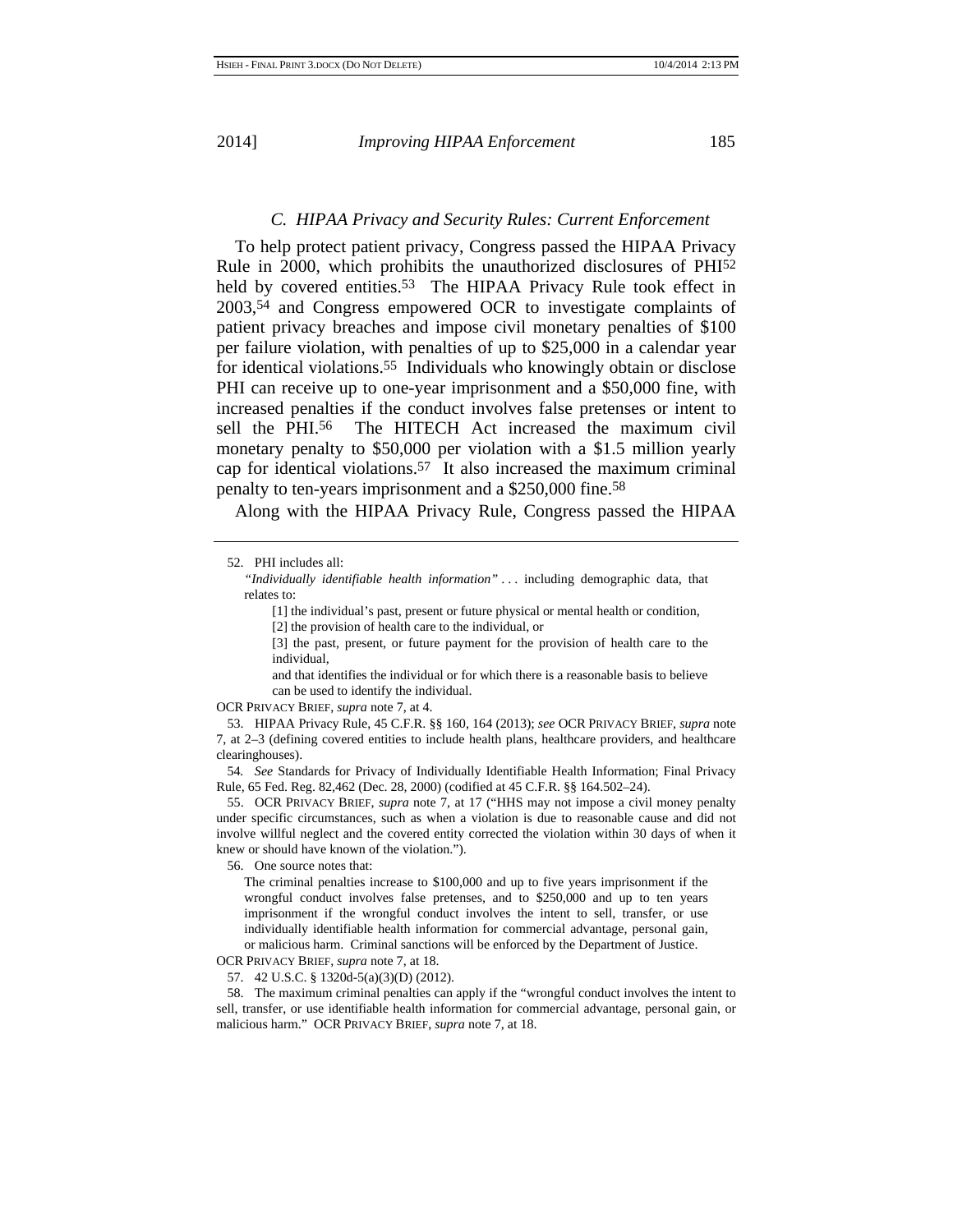Security Rule in 2003.59 The HIPAA Security Rule "requires appropriate administrative, physical and technical safeguards to ensure the confidentiality, integrity, and security of electronic protected health information."60 It also addresses topics such as information system reviews (audit logs), assigning unique logins to track system use, password maintenance, protecting computer workstations, and data encryption.<sup>61</sup>

Enforcement of the HIPAA Privacy and Security Rules, however, has generally been lax. OCR typically closes a complaint before conducting an investigation and has levied only one civil monetary penalty.62 After receiving a HIPAA complaint,63 OCR performs an intake process and either: (1) closes the complaint; (2) refers the complaint to the Department of Justice; or (3) investigates the allegations in the complaint.64

OCR categorizes a case that is closed before an investigation as "resolved," meaning that the complaint was dismissed because it did not properly allege a violation of the Privacy or Security Rule or suffered from a procedural defect.65 From 2003 to 2013, between 53% and 78% of the total cases OCR categorized as resolved were cases dismissed prior to an investigation.<sup>66</sup> These resolved Privacy and Security Rule complaints suffer a fate similar to complaints dismissed in federal court

64*. See Health Information Privacy: Enforcement Process*, DEP'T OF HEALTH & HUMAN SERVS., http://www.hhs.gov/ocr/privacy/hipaa/enforcement/process (last visited Sept. 26, 2014).

65. After intake and review of a complaint, HHS will dismiss a complaint and consider the dismissal a "Resolution" if: (1) the violation did not occur after April 14, 2003; (2) the entity is not covered by the Privacy Rule; (3) the complaint was not filed within 180 days of the alleged violation and an extension was not granted; or (4) the incident described in the complaint does not violate the Privacy Rule. *Id.*

<sup>59.</sup> The HIPAA Security Rule went into effect on April 21, 2005. HIPAA Security Rule, 45 C.F.R. §§ 164.306–18 (2013).

<sup>60</sup>*. Health Information Privacy: The Security Rule*, DEP'T OF HEALTH & HUMAN SERVS., http://www.hhs.gov/ocr/privacy/hipaa/administrative/securityrule/index.html (last visited Sept. 26, 2014).

<sup>61.</sup> DEP'T OF HEALTH & HUMAN SERVS., HIPAA ADMINISTRATIVE SIMPLIFICATION: REGULATION TEXT 45 CFR PARTS 160, 162, AND 164, at 40–42 (2006), *available at* http://www.hhs.gov/ocr/privacy/hipaa/administrative/privacyrule/adminsimpregtext.pdf.

<sup>62</sup>*. See infra* Part I.C.

<sup>63.</sup> While OCR lumps Privacy and Security Rules complaints into one data set, these complaints result from some type of compromise of patient privacy, even if the alleged violation was a result of the HIPAA Security Rule.

<sup>66</sup>*. Health Information Privacy: Enforcement Results by Year*, DEP'T OF HEALTH & HUMAN SERVS., http://www.hhs.gov/ocr/privacy/hipaa/enforcement/data/historicalnumbers.html (last visited Sept. 26, 2014).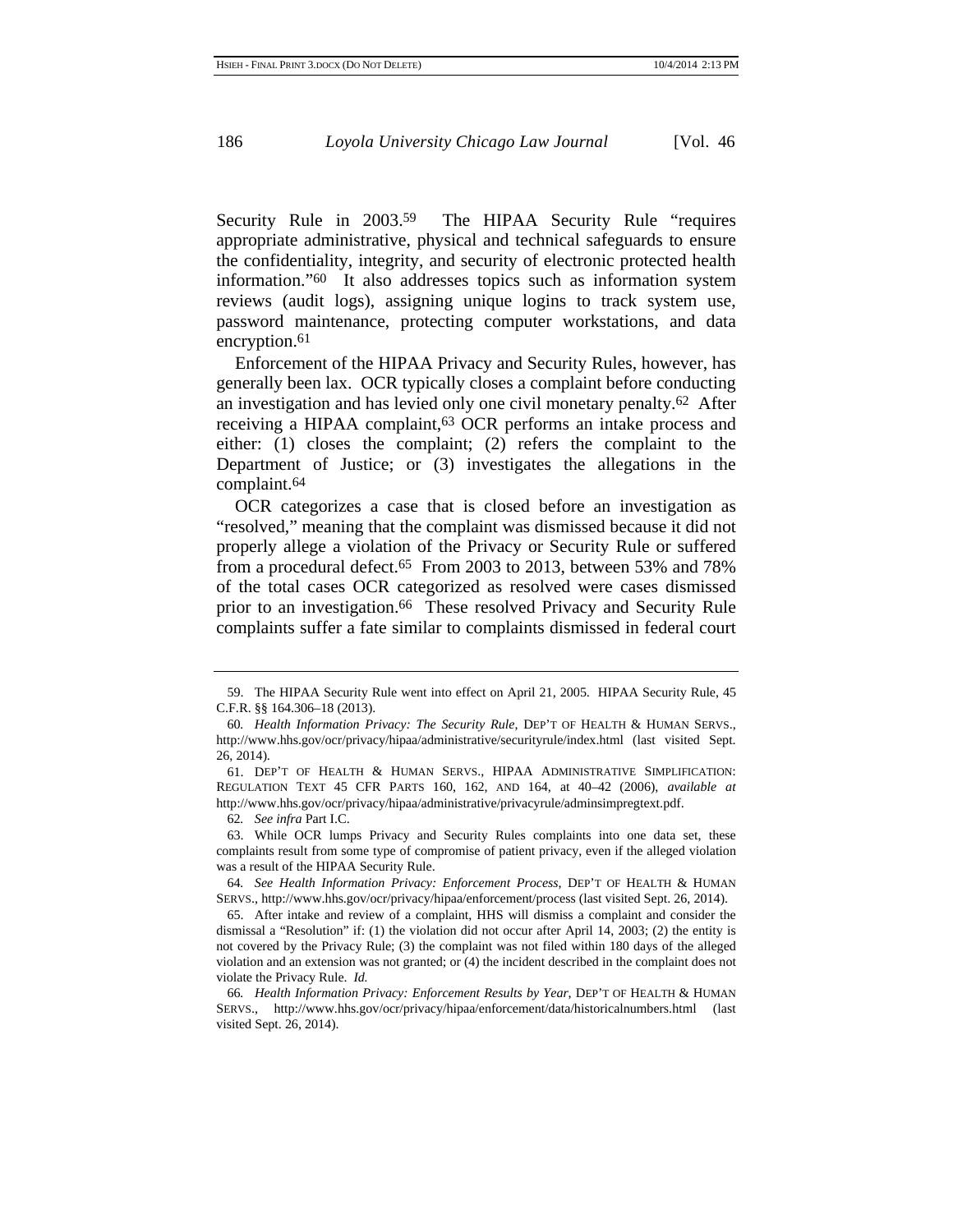for failure to state a claim under Federal Rule of Civil Procedure 12(b)(6): neither the alleged breach of privacy nor the civil suit may proceed to the investigation or discovery stage to build the factual record.67 For the cases in which OCR chooses to conduct an investigation, OCR almost always either finds no violation or asks for voluntary compliance.68 The head of OCR stated that, "our first approach to dealing with any complaint is to work for voluntary compliance."69

In eleven years since the Privacy Rule and nine years since the Security Rule took effect,<sup>70</sup> OCR has received nearly 100,000 HIPAA complaints.71 Moreover, complaints have increased steadily almost every year.72 In addressing the complaints, OCR has levied one civil

69. Rob Stein, *Medical Privacy Law Nets No Fines*, WASH. POST, June 5, 2006, at A01, http://www.washingtonpost.com/wp-dyn/content/article/2006/06/04/AR2006060400

672.html; *cf.* Tatiana Melnik & Brian Balow, *When HHS Calls, You Should Answer*, 13 J. HEALTH CARE COMPLIANCE 81, 81 (2011), *available at* http://melniklegal.com/ av/2011\_JHCC\_When\_HHS\_Calls\_Answer.pdf ("Actors in the health care space know that OCR has taken a relatively soft approach to enforcing HIPAA's security requirements . . . .").

70. Covered entities were required to comply with the HIPAA Privacy Rule beginning April 14, 2003 and the HIPAA Security Rule beginning April 21, 2005. *Health Information Privacy: HIPAA Enforcement*, DEP'T OF HEALTH & HUMAN SERVS., http://www.hhs.gov/ocr/privacy/ hipaa/enforcement/index.html (last visited Sept. 26, 2014).

71. "[S]ince the compliance date in April 2003, HHS has received over 99,957 HIPAA complaints." *Health Information Privacy: Enforcement Highlights (As of August 31, 2014)*, DEP'T OF HEALTH & HUMAN SERVS., http://www.hhs.gov/ocr/privacy/hipaa/enforcement/high lights/index.html (follow "Enforcement Results as of the Date of This Summary" hyperlink) (last visited Sept. 26, 2014).

72. OCR received 6534 HIPAA complaints in 2003 and 12,915 complaints in 2013. The number of complaints has increased each year with the exception of 2008–2009. *Health Information Privacy: Complaints Received by Calendar Year*, DEP'T OF HEALTH & HUMAN SERVS., http://www.hhs.gov/ocr/privacy/hipaa/enforcement/data/complaintsyear.html (last visited Sept. 26, 2014). An individual can quickly and easily submit a HIPAA complaint through an online submission form on OCR's website. *Complaint Portal*, DEP'T OF HEALTH & HUMAN SERVS., https://ocrportal.hhs.gov/ocr/cp/complaint\_frontpage.jsf (last visited Sept. 1, 2014). An individual can also file a complaint by completing and emailing a short "Health Information Privacy Complaint" form to OCR. The complaint form asks for basic information about the patient, the covered entity, and the incident. *Health Information Privacy: How to File a Complaint*, DEP'T OF HEALTH & HUMAN SERVS., http://www.hhs.gov/ocr/privacy/ hipaa/complaints/ (last visited Sept. 26, 2014). The low barriers to filing a complaint may contribute to the large number of complaints filed each year.

<sup>67</sup>*. See* Arthur R. Miller, *From* Conley *to* Twombly *to* Iqbal*: A Double Play on the Federal Rules of Civil Procedure*, 60 DUKE L.J. 1, 61–71 (2010) (describing the costs of discovery and the *Twombly* Court's "ready acceptance of the blunt instrument of plausibility pleading as a barrier to discovery"); *Enforcement Process*, *supra* note 64 (illustrating how HIPAA complaints resolved after "Intake & Review" do not proceed to an investigation).

<sup>68</sup>*. See Enforcement Process*, *supra* note 64.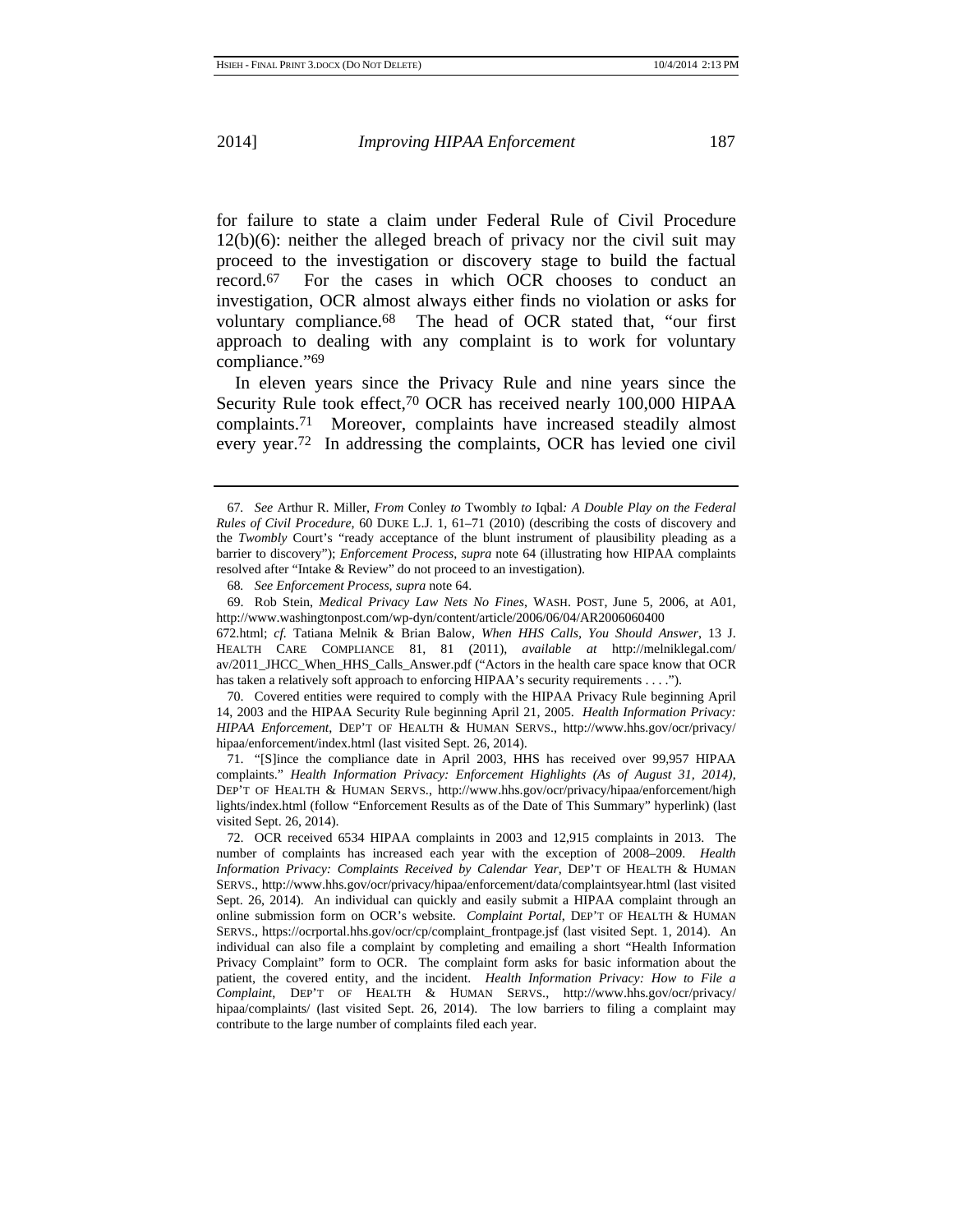monetary penalty and entered into twenty-one resolution agreements.<sup>73</sup> OCR levied its first and only civil monetary penalty about eight years after the Privacy Rule went in effect, fining Cignet Health in February 2011 for its failure to provide patients access to their medical records.<sup>74</sup> OCR only imposed a civil monetary penalty, however, after Cignet failed to respond to OCR's investigative calls, letters, and eventually a subpoena.75 Cignet only provided medical records to the forty-one patients who had requested access after a default judgment was entered against it.76 Even then, Cignet provided the medical records of 4500 patients unrelated to the investigation and for which Cignet had no reason to disclose.77

After the entry of default, OCR provided Cignet an opportunity to submit mitigating evidence to reduce or waive any civil monetary penalties.78 Cignet once again refused to respond to OCR, and six months later, OCR finally levied a total fine for \$4.3 million.79 OCR officials were likely infuriated by the complete lack of response by Cignet, and an OCR spokeswoman said "'this was really willful neglect . . . [t]hey would not respond to the department.'"80 Of note, Cignet had a checkered past: it had sold health insurance without a license, and its owner lost his physician's license for mail and loan

75*. Id.* at 38.

<sup>73</sup>*. Health Information Privacy: Case Examples and Resolution Agreements*, DEP'T OF HEALTH & HUMAN SERVS., http://www.hhs.gov/ocr/privacy/hipaa/enforcement/examples/index. html (last visited Sept. 26, 2014) ("A resolution agreement is a contract signed by HHS and a covered entity in which the covered entity agrees to perform certain obligations (e.g., staff training) and make reports to HHS, generally for a period of three years. During the period, HHS monitors the covered entity's compliance with its obligations. A resolution agreement likely would include the payment of a resolution amount. These agreements are reserved to settle investigations with more serious outcomes.").

<sup>74</sup>*. See* Rebecca C. Fayed, *Heightened HIPAA Enforcement: Ready or Not, Here They Come*, 13 J. HEALTH CARE COMPLIANCE 37, 37–38 (July–Aug. 2011).

<sup>76</sup>*. Id.*

<sup>77.</sup> Lena H. Sun, *Clinic Fined \$4.3 Million for Failing To Provide Patients' Medical Records*, WASH. POST, Feb. 23, 2011, http://www.washingtonpost.com/wp-dyn/content/article/2011/02/ 22/AR2011022207094.html.

<sup>78</sup>*. See* Fayed, *supra* note 74, at 38.

<sup>79.</sup> OCR was limited by a \$1.5 million dollar per calendar year statutory cap. *Id.*

<sup>80.</sup> Sun, *supra* note 77 (quoting Rachel Seeger, spokeswoman of the Office for Civil Rights). Of the \$4.3 million fine, \$3 million was for the failure to cooperate with the investigation, and only \$1.3 million was for the failure to provide medical records. Notice of Proposed Determination from Georgina C. Verdugo, Dir., Office of Civil Rights, Dep't of Health & Human Servs., to Daniel E. Austin, Cignet Health Ctr., at 2–6 (Oct. 2009), *available at* http://www.hhs.gov/ocr/privacy/hipaa/enforcement/examples/cignetpenaltynotice.pdf.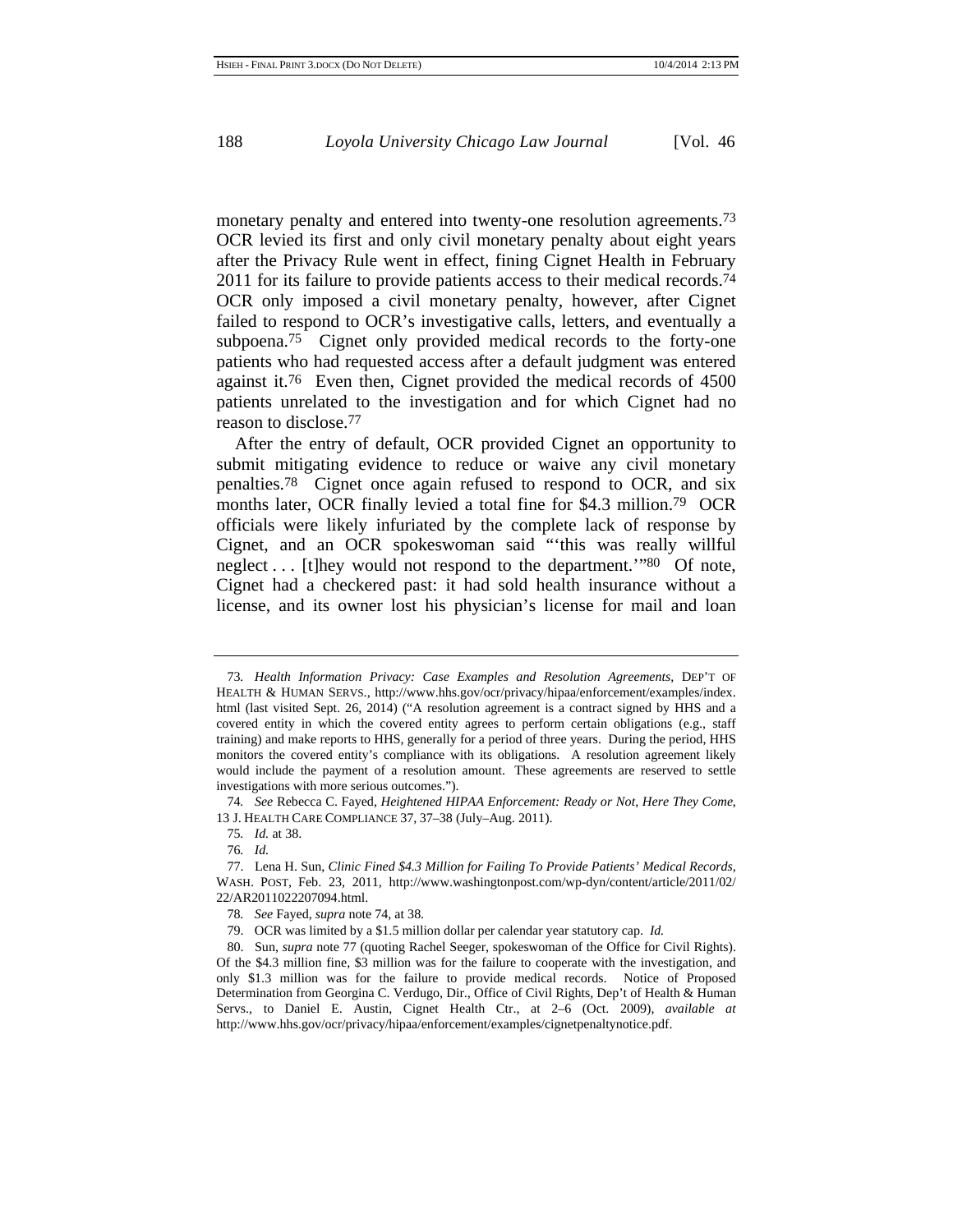### fraud.81

OCR asserts that it resolved almost 23,000 cases by requiring covered entities to take corrective actions such as making changes in their privacy practices.82 Covered entities have taken corrective actions such as repositioning monitors in the waiting room that were once visible to patients and correcting a computer flaw that sent explanations of benefits to the wrong person.83 A critic of levying fines may contend that requiring corrective action is an effective way of obtaining compliance with HIPAA because it allows covered entities to change their internal policies to better comply with HIPAA regulations moving forward. OCR's reluctance to issue civil monetary penalties, however, does not seem to have provided the proper motivation for healthcare organizations to prevent patient privacy breaches in a digital environment. Compliance under HIPAA has been described as "illusory,"84 because OCR allows for self-correction rather than levying penalties and fines:

[A] comparison of the sheer volume of complaints received by the OCR to date significantly overshadows the largely non-existent imposition of any penalties. The significant disparity between the two not only decreases any urgency to comply, but the "[l]ack of enforcement [also] undermines compliance . . . because privacy officers [do not] get budget and management attention unless they can show that the rules have teeth." In short, HIPAA has developed a reputation as a set of standards that is not actively enforced.85

In November 2013, the Office of the Inspector General ("OIG") published a report highlighting OCR's shortcomings in overseeing the enforcement of the HIPAA Security Rule.<sup>86</sup> Specifically, the OIG

<sup>81.</sup> Sun, *supra* note 77.

<sup>82</sup>*. Enforcement Highlights (As of August 31, 2014)*, *supra* note 71.

<sup>83</sup>*. Health Information Privacy: Case Examples and Resolution Agreements: All Case Examples*, DEP'T OF HEALTH & HUMAN SERVS., http://www.hhs.gov/ocr/privacy/hipaa/enforce ment/examples/allcases.html#case21 (last visited Sept. 26, 2014).

<sup>84.</sup> Tobi M. Murphy, *Enforcement of the HIPAA Privacy Rule: Moving from Illusory Voluntary Compliance to Continuous Compliance through Private Accreditation*, 54 LOY. L. REV. 155, 179 (2008).

<sup>85</sup>*. Id.* at 181 (quoting in part Kim S. Nash & Deborah Gage, *A Tenuous Grip on Data: Medical Data Travels Far and Wide on a Typical Day, Vulnerable at Each Handoff*, BASELINE (Dec. 6, 2006), http://www.baselinemag.com/c/a/Projects-Security/A-Tenuous-Grip-on-Data/ (citation omitted)).

<sup>86.</sup> Thomas M. Salmon, *The Office of Civil Rights Did Not Meet All Federal Requirements in Its Oversight and Enforcement of the Health Insurance Portability and Accountability Act Security Rule*, DEP'T OF HEALTH & HUMAN SERVS., OFFICE INSPECTOR GEN. (Nov. 2013), *available at* https://oig.hhs.gov/oas/reports/region4/41105025.pdf.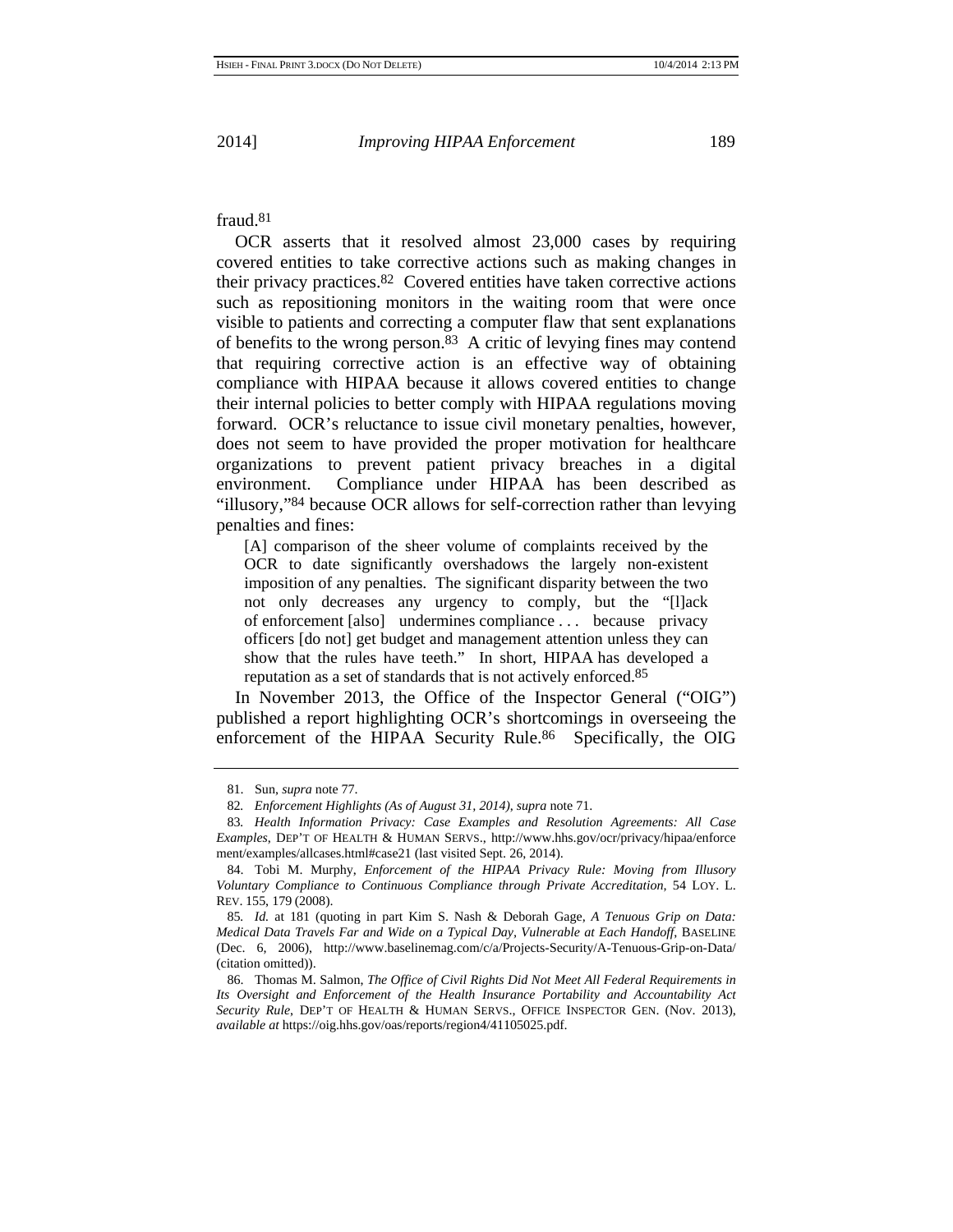found that OCR was deficient in overseeing the audit process of covered entities87 and its Security Rule investigations did not contain required documentation.88 The OIG recommended that OCR takes several steps to better enforce the HIPAA Security Rule.89

 To OCR's credit, however, it has entered into twenty-one settlement agreements for alleged HIPAA violations as of September 2014.90 Without admitting liability, covered entities have paid settlements ranging from \$35,000 to \$4.8 million.<sup>91</sup> OCR entered into nine settlements from June 2013 through June 2014,<sup>92</sup> and a chief regional OCR attorney stated in June 2014 that OCR is likely to increase its HIPAA enforcement over the next twelve months.93 Although OCR has

88. The OIG found that OCR's:

#### *Id.*

89. The OIG recommended that OCR:

• assess the risks, establish priorities, and implement controls for its HITECH auditing requirements;

• provide for periodic audits in accordance with HITECH to ensure Security Rule compliance at covered entities;

• implement sufficient controls, including supervisory review and documentation retention,

 to ensure policies and procedures for Security Rule investigations are followed; and • implement the NIST Risk Management Framework for systems used to oversee and

enforce the Security Rule

*Id.* at ii–iii.

90*. See Case Examples and Resolution Agreements*, *supra* note 73.

91*. Health Information Privacy: Data Breach Results in \$4.8 Million HIPAA Settlements*, DEP'T OF HEALTH & HUMAN SERVS., http://www.hhs.gov/ocr/privacy/hipaa/enforcement/examp les/jointbreach-agreement.html (last visited Sept. 26, 2014) (describing a \$3.3 million settlement with New York and Presbyterian Hospital and another \$1.5 million settlement with Columbia University arising from the same potential HIPAA violations); *Health Information Privacy: Resolution Agreement—Management Services Organization Washington, Inc.*, DEP'T OF HEALTH & HUMAN SERVS., http://www.hhs.gov/ocr/privacy/hipaa/enforcement/examples/msoresagr.html (last visited Sept. 26, 2014) (describing \$35,000 settlement for potential HIPAA violations).

92*. See Case Examples and Resolution Agreements*, *supra* note 73.

93*. See* Jeff Overley, *Big Year Ahead for HIPAA Fines, HHS Atty Says*, LAW360 (June 12,

<sup>87</sup>*. Id.* at ii ("[OCR] had not assessed the risks, established priorities, or implemented controls for its HITECH requirement to provide for periodic audits of covered entities to ensure their compliance with Security Rule requirements. As a result, OCR had limited assurance that covered entities complied with the Security Rule.").

Security Rule investigation files did not contain required documentation supporting key decisions because its staff did not consistently follow OCR investigation procedures by sufficiently reviewing investigation case documentation. OCR had not implemented sufficient controls, including supervisory review and documentation retention, to ensure investigators follow investigation policies and procedures for properly initiating, processing, and closing Security Rule investigations.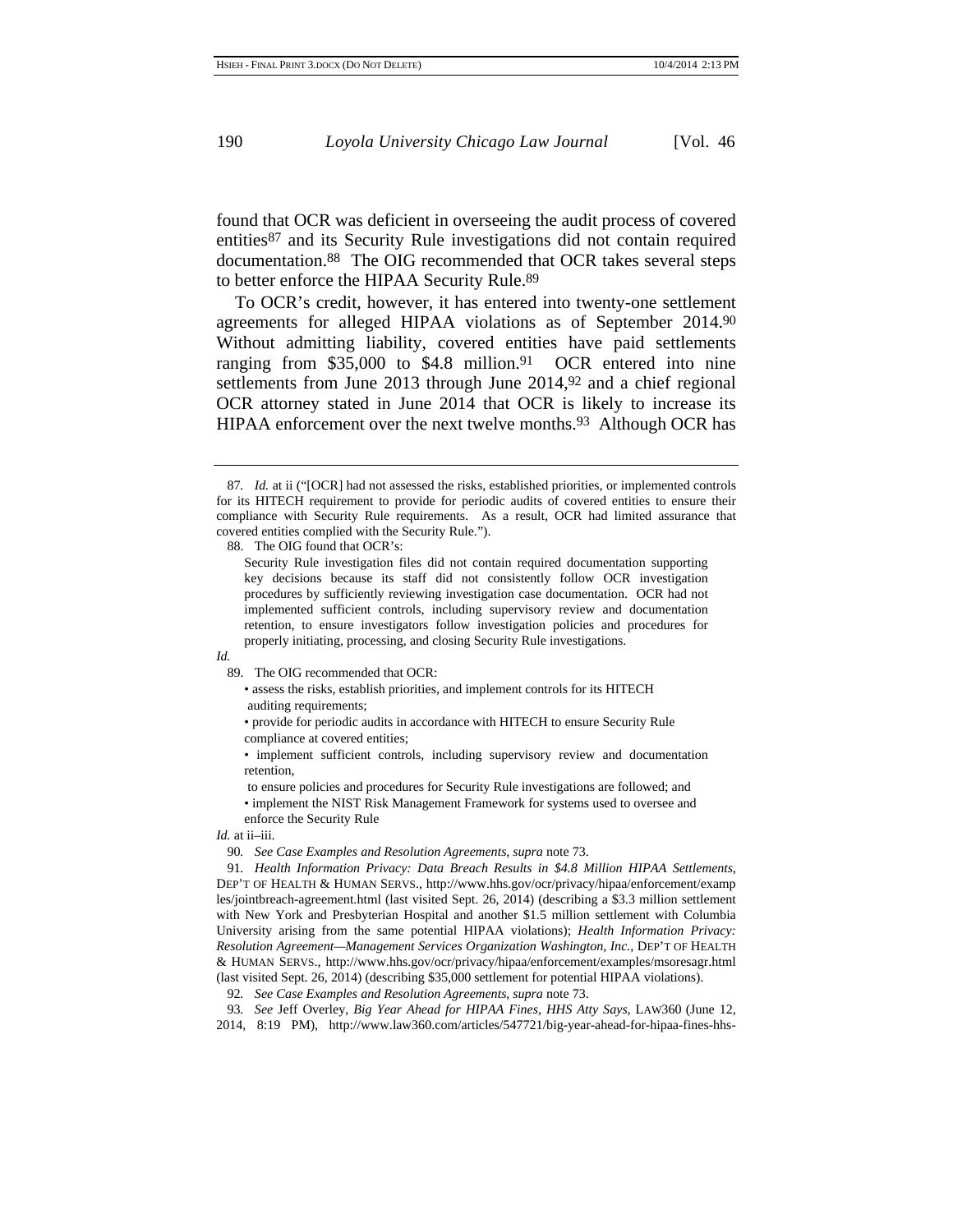certainly increased the number of settlements it has reached in recent months, <sup>94</sup> the resolution agreements usually result from egregious breaches of patient privacy that oftentimes affect millions of patients.95 A covered entity that experiences a high profile breach of millions of patient medical records may certainly be the target of an OCR investigation. It remains to be seen, however, whether OCR will actually increase its HIPAA enforcement*—*for not only high profile breaches affecting millions of patients*—*in the future. Complaints of patient privacy breaches continue to grow in spite of the potential penalties under the HIPAA Privacy and Security Rules.96

### II. HITECH AMENDMENTS: EXPANSION OF HIPAA ENFORCEMENT TO STATE ATTORNEYS GENERAL

### *A. Overview*

In addition to providing billions of dollars in incentive payments to promote EMR adoption,<sup>97</sup> the HITECH Act also amended HIPAA in an

atty-says.

96*. See supra* note 72 and accompanying text. *But cf.* Jack Brill, Note, *Giving HIPAA Enforcement Room to Grow: Why There Should Not (Yet) Be a Private Cause of Action*, 83 NOTRE DAME L. REV. 2105, 2123 (2008) ("[G]iven HIPAA's complexity and the discretion that it affords covered entities, it might not be reasonable in all instances for covered entities to be expected to know how to comply with HIPAA's complicated requirements. Indeed, HHS recognized the difficulties in abiding by the Privacy and Security Rules and therefore, rather than first issuing a fine for a violation, it works with a covered entity to achieve compliance.").

97. Yaffee, *supra* note 3, at 356.

<sup>94.</sup> OCR entered into thirteen HIPAA settlement agreements between July 2008 and May 2013, and nine HIPAA settlement agreements between June 2013 and June 2014. *Case Examples and Resolution Agreements*, *supra* note 73.

<sup>95</sup>*. See, e.g.*, Resolution Agreement, Linda C. Colón, Regional Manager, Office of Civil Rights, Dep't of Health & Human Servs., to Robert E. Kelly, President and Chief Operating Officer, New York and Presbyterian Hospital, at 1, *available at* http://www.hhs.gov/ocr/privacy/ hipaa/enforcement/examples/ny-and-presbyterian-hospital-settlement-agreement.pdf (last visited Sept. 26, 2014) (stating that New York and Presbyterian Hospital (NYP) "impermissibly disclosed the [electronic] PHI of 6,800 patients to Google and other Internet search engines when a computer server that had access to NYP [electronic] PHI information systems was errantly reconfigured"); *Health Information Privacy: HHS Settles HIPAA Case with BCBST for \$1.5 Million*, DEP'T OF HEALTH & HUMAN SERVS., http://www.hhs.gov/ocr/privacy/hipaa/ enforcement/examples/bcbstagrmnt.html (last visited Sept. 26, 2014) (describing how Blue Cross Blue Shield of Tennessee did not encrypt its hard drives and had fifty-seven computers stolen containing PHI of over 1 million patients); *see also Health Information Privacy: CVS Pays \$2.25 Million & Toughens Disposal Practices To Settle HIPAA Privacy Case*, DEP'T OF HEALTH & HUMAN SERVS., http://www.hhs.gov/ocr/privacy/hipaa/enforcement/examples/cvsresolutionagree ment.html (last visited Sept. 1, 2014) (discussing CVS Pharmacy alleged disposal of private health information in dumpsters accessible to the public).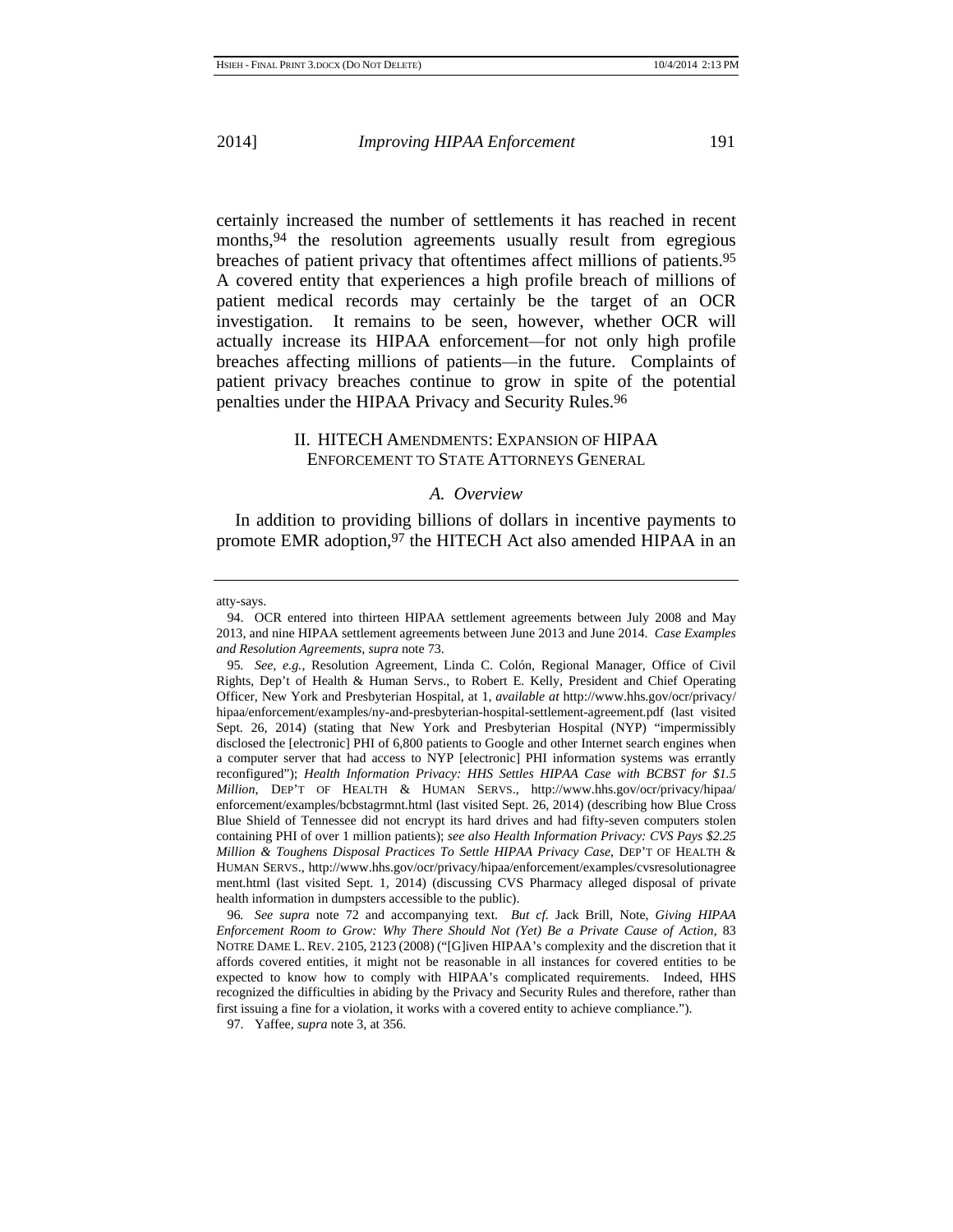attempt to better protect patient privacy in an increasingly digital healthcare environment. The HITECH Amendments strengthened HIPAA's patient privacy protections by: (1) applying HIPAA directly to business associates,98 (2) requiring covered entities to notify individuals for breaches of unsecured PHI,99 (3) requiring covered entities to notify prominent media outlets for breaches of 500 or more individuals,100 and (4) increasing penalties for non-compliance.101

The HITECH Amendments also expanded the enforcement powers of HIPAA from OCR to include AGs.102 AGs can now bring a civil action for violations of HIPAA in federal court and obtain damages on behalf of their residents or enjoin further violations of HIPAA under 42 U.S.C. § 1320d-5(d).103 Yet, AGs have not embraced their new HIPAA enforcement powers. Only a handful of AGs have filed suit under HIPAA since the HITECH Amendments took effect in 2009. Two suits were brought against the same defendant, Health Net, by the Connecticut AG in 2010 and the Vermont AG in early 2011.104 Health Net allegedly failed to provide the states with timely notice of a missing

- 99*. Id.* at 86.
- 100*. Id.* at 87.
- 101*. Id.* at 87–88.

- 103. The text of 42 U.S.C. § 1320d-5(d)(1) reads:
	- (d) Enforcement by State attorneys general
		- (1) Civil action

- (A) to enjoin further such violation by the defendant; or
- (B) to obtain damages on behalf of such residents of the State, in an amount equal to the amount determined under paragraph (2).

*Id.*

<sup>98.</sup> Previously, HIPAA only applied directly to healthcare plans, providers and clearinghouses. As a result, contractors, consultants, and third-party administrators (collectively, "business associates") were not subject to oversight by HHS. Instead, the health plan was required to contract for protection of PHI through individual agreements with business associates. *See* Mark Holloway & Edward Fensholt, *HITECH: HIPAA Gets a Facelift*, 22 BENEFITS L.J. 85, 85–86 (2009).

<sup>102</sup>*. See* 42 U.S.C. § 1320d-5(d) (2012).

Except as provided in subsection (b), in any case in which the attorney general of a State has reason to believe that an interest of one or more of the residents of that State has been or is threatened or adversely affected by any person who violates a provision of this part, the attorney general of the State, as parens patriae, may bring a civil action on behalf of such residents of the State in a district court of the United States of appropriate jurisdiction—

<sup>104.</sup> Kimberly Leonard, *State Attorneys General Not Leaping to Embrace HIPAA Enforcement*, CTR. FOR PUB. INTEGRITY (Sept. 20, 2011, 6:00 A.M.), http://www.iwatchnews.org /2011/09/20/6666/state-attorneys-general-not-leaping-embrace-hipaa-enforcement.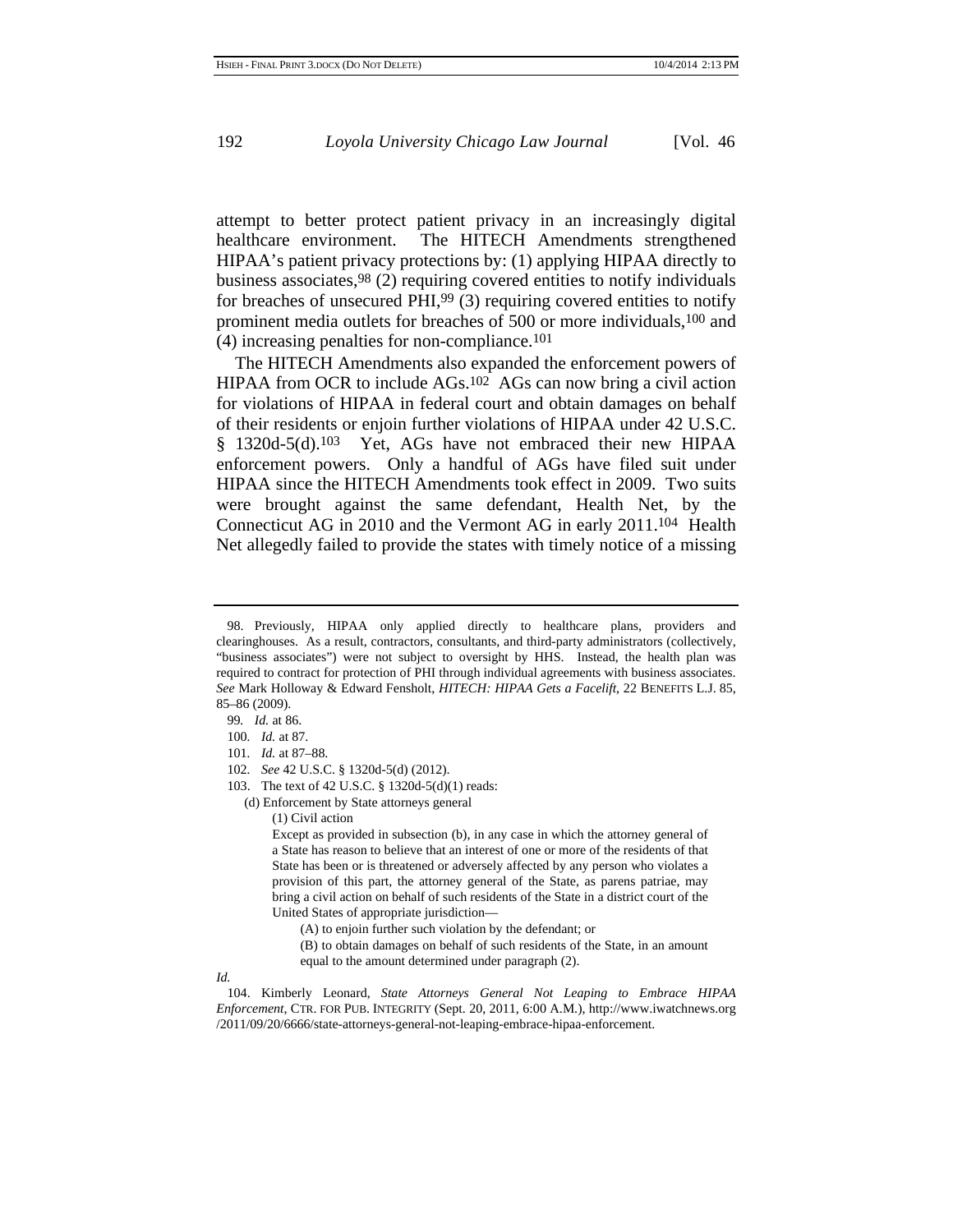disk drive containing unencrypted PHI.105 Health Net settled with Connecticut for \$250,000 and Vermont for \$55,000.106 Responding to data breaches in 2010 and 2012, the Massachusetts AG filed several HIPAA suits and settled with various defendants for amounts ranging from \$140,000 to \$750,000.107 In 2012, the Minnesota AG filed suit under HIPAA against a collection agency, Accretive Health, for allegedly losing a laptop computer containing unencrypted PHI of 23,500 patients.108 Accretive Health settled with Minnesota for \$2.49 million.109

### *B. Attorneys General Will Not Bring Many Suits Under HIPAA*

By allowing AGs to file suit for HIPAA violations through the HITECH Amendments, Congress attempted to decrease the burden of HIPAA enforcement on OCR. AGs, however, will not bring many suits under HIPAA and OCR will continue to be inundated with an increasing number of HIPAA complaints. Critics may contend that AGs have not yet been trained on bringing a cause of action under HIPAA and that the number of suits brought by AGs will increase in the near future.110 But AGs have now had five years to bring suits under

108. Press Release, Office of Minn. Att'y Gen., Attorney General Swanson Sues Accretive Health for Patient Privacy Violation (Jan. 19, 2012), *available at* http://www.ag.state.mn. us/Consumer/PressRelease/120119AccretiveHealth.asp. The Minnesota AG was also the first to file suit against a business associate, as allowed under the HITECH Amendments.

109. Settlement Agreement, Release and Order at 7, Minnesota v. Accretive Health, Inc. (D. Minn. July 30, 2012) (No. 12-145), *available at* http://www.sec.gov/Archives/edgar/data/1472 595/000147259512000029/ex991settlementorder.htm.

110*. See* Howard Anderson, *State AGs to Get HIPAA Lawsuit Training*, GOV INFO SEC. (Mar. 10, 2011), http://www.govinfosecurity.com/articles.php?art\_id=3418. In the spring of 2011, OCR offered to "pay all expenses for two members of each state's attorney general's office to attend the [HIPAA enforcement] training . . . ." *Id.* The deputy director for health information privacy at OCR stated that after training, the "'state attorneys general will be better prepared to

<sup>105</sup>*. Id.*

<sup>106</sup>*. Id.*

<sup>107</sup>*. See* Press Release, Mass. Att'y Gen., Former Owners of Medical Billing Practice, Pathology Groups Agree to Pay \$140,000 to Settle Claims that Patients' Health Information was Disposed of at Georgetown Dump (Jan. 7, 2013), *available at* http://www.mass.gov/ago/newsand-updates/press-releases/2013/140k-settlement-over-medical-info-disposed-of-at-dump.html; Press Release, Mass. Att'y Gen., South Shore Hospital to Pay \$750,000 to Settle Data Breach Allegations (May 24, 2012), *available at* http://www.mass.gov/ago/news-and-updates/pressreleases/2012/2012-05-24-south-shore-hospital-data-breach-settlement.html; Press Release, Mass. Att'y Gen., Women & Infants Hospital to Pay \$150,000 to Settle Data Breach Allegations Involving Massachusetts Patients (July 23, 2014), *available at* http://www.mass.gov/ago/newsand-updates/press-releases/2014/2014-07-23-women-infants-hospital.html.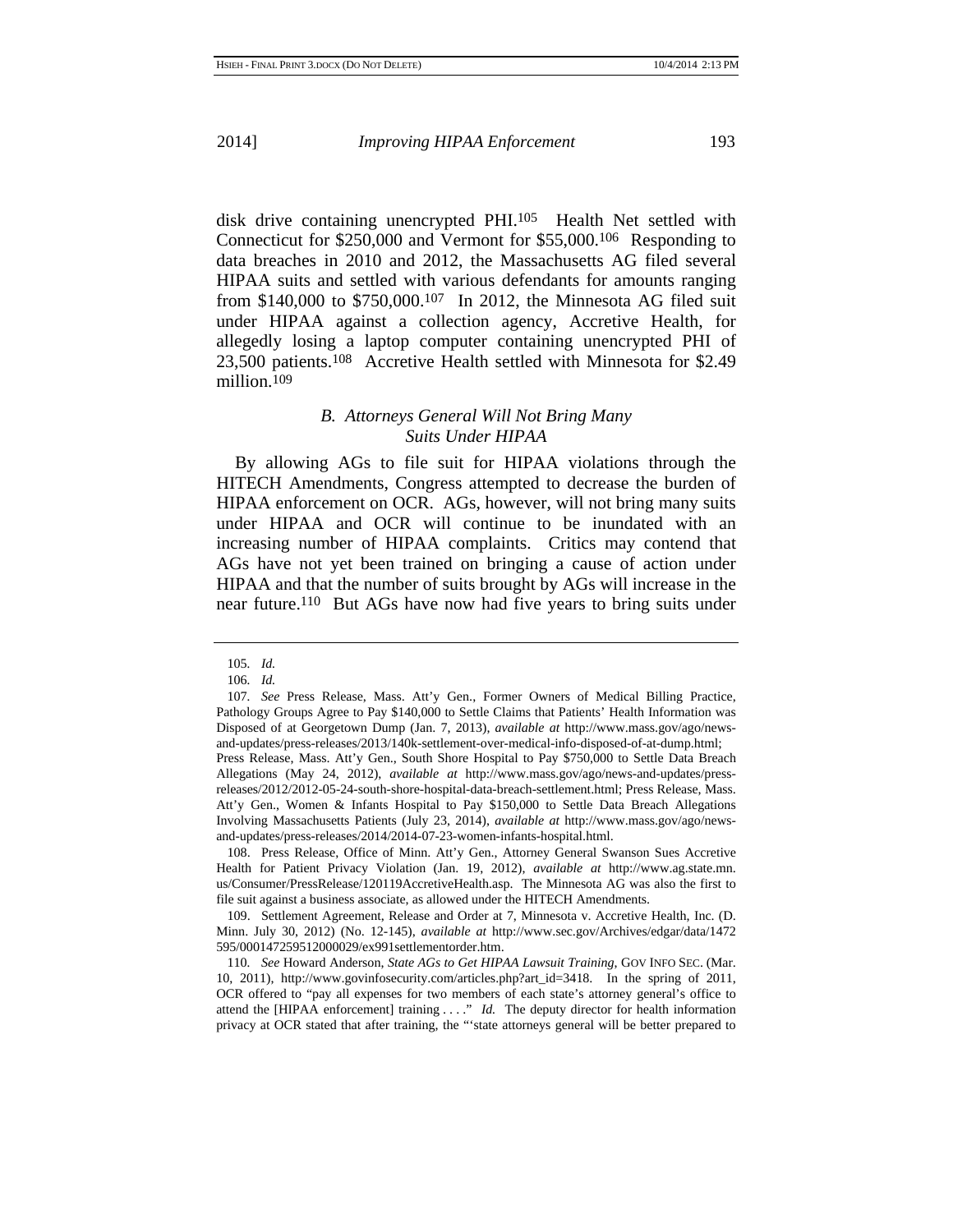HIPAA, and only a few AGs have filed HIPAA suits. Even if AGs are untrained in enforcing HIPAA, extra training will not lead to AGs filing more HIPAA suits due to various structural barriers, including: (1) a lack of time and resources among AGs, (2) the low number of patient privacy complaints received by AGs compared to other consumer complaints, (3) the availability of other state law remedies, and (4) the political nature of the AG position. Each barrier is analyzed below.

#### 1. Lack of Time and Resources

AGs face budget cuts and increased workloads, and they also lack the time and resources to investigate HIPAA complaints and to file lawsuits. For example, the Rhode Island AG's Office was understaffed by over fifteen full-time employees in 2004.111 When adjusted for inflation, the Rhode Island AG's Office received less state funding in 2012 than in 2004.112 In West Virginia, the caseload of the AG's office increased substantially after the state supreme court adopted a rule requiring the AG's office to respond to every appeal, even if the case is not heard.113 This new rule increased the Office of the West Virginia AG's workload by six to seven times.114 California cut AG funding by \$70 million over two years, and other cash-strapped states similarly reduced AG funding.115 In 2012, Illinois AG Lisa Madigan protested

114*. Id.*

carry out their new authority under the HITECH Act in enforcing HIPAA' . . . ." *Id.* (quoting Susan McAndrew). Representatives from forty-five AG offices and the District of Columbia attended the training. Cassandra H. Arriaza & Sarah W. Walsh, *HIPAA Enforcement Trends: Growing Civil Enforcement*, BOS. BAR ASS'N HEALTH L. REP. (Jan. 31, 2013), http://healthlaw reporter.bbablogs.org/2013/01/31/hipaa-enforcement-trends-growing-civil-enforcement/.

<sup>111.</sup> The office staffed 60.2 full-time employees when the office needed 75.75 to handle its workload. AM. PROSECUTORS RES. INST., RHODE ISLAND DEPARTMENT OF THE ATTORNEY GENERAL: WORKLOAD ASSESSMENT 15, *available at* http://www.rijustice.ri.gov/documents/rep orts/AG%20Caseload%20Final%20Report.pdf (last visited Sept. 26, 2014).

<sup>112</sup>*. Compare* R.I ATT'Y GEN., STATE OF RHODE ISLAND OFFICE OF ATTORNEY GENERAL 2012 ANNUAL REPORT 24 (2012), *available at* http://www.riag.ri.gov/documents/2012annual report.pdf (listing \$22.2 million in AG state funding in 2012), *with* R.I. BUDGET OFF., BUDGET AS ENACTED 2004, at 25 (2004), *available at* http://www.budget.ri.gov/Documents/Prior%20Year %20Budgets/Operating%20Budget%202004/1\_Budget%20as%20Enacted%202004.pdf (listing \$18.6 million in AG state funding in 2004). Accounting for inflation, \$18.6 million in 2004 is equivalent to about \$22.6 million in 2012. *CPI Inflation Calculator*, U.S. DEP'T LAB. BUREAU LAB. STAT., http://www.bls.gov/data/inflation\_calculator.htm (last visited Sept. 26, 2014).

<sup>113</sup>*. See* Ry Rivard, *McGraw Busy After Appeals Revisions*, CHARLESTON DAILY MAIL, Mar. 22, 2011, http://www.charlestondailymail.com/News/statehouse/201103211271?page=2&buil d=cache.

<sup>115.</sup> Greg Bluestein, *State Budget Cuts Clog Criminal Justice System*, ASSOCIATED PRESS (Oct. 26, 2011), *available at* http://www.nbcnews.com/id/45049812/ns/us\_newscrime\_and\_cou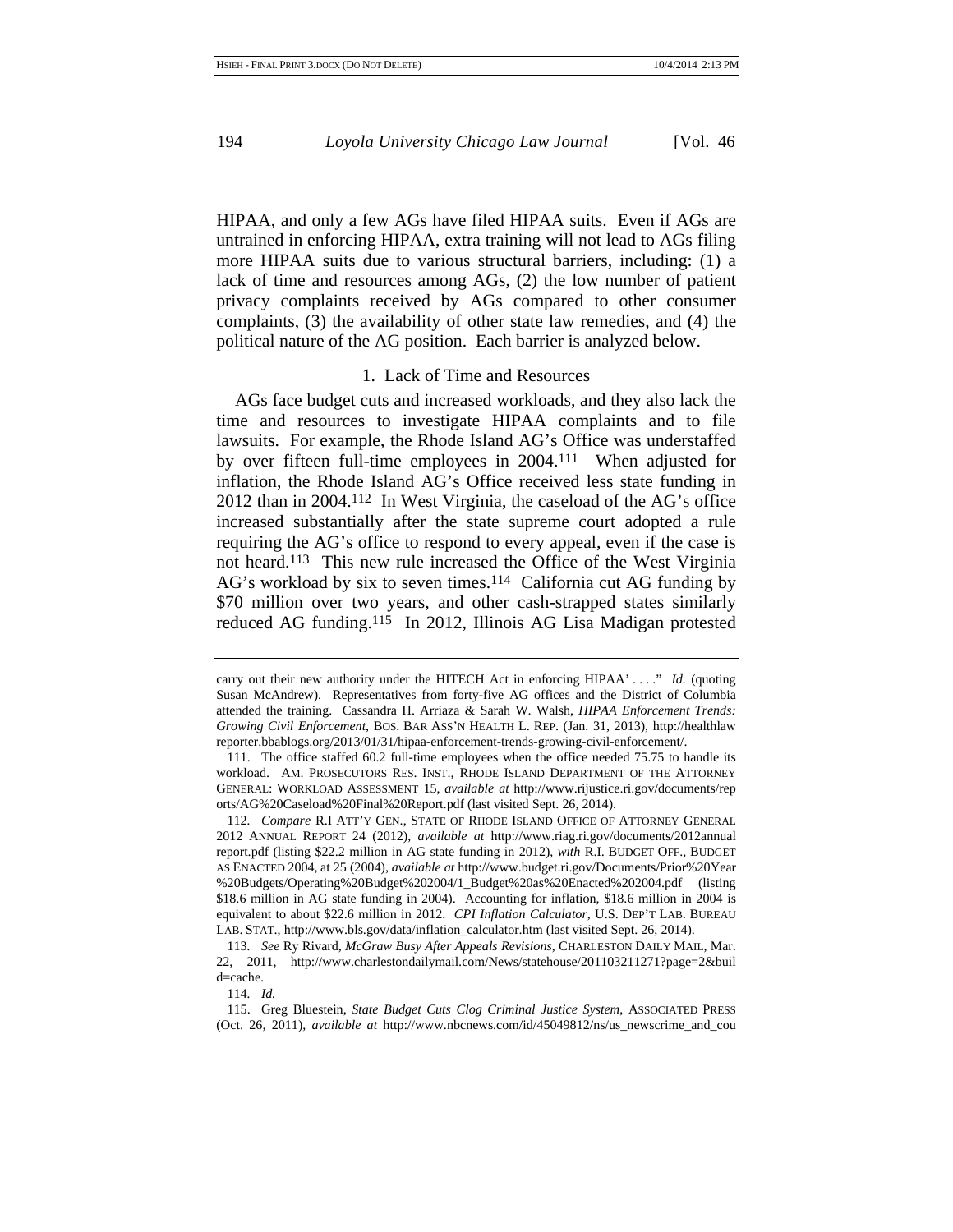proposed budget cuts, stating that her office was "starting to deteriorate" because it received less taxpayer money in 2012 than in 1998, and that her staff attorneys had not received raises since 2006.<sup>116</sup> As detailed later in this Article, Massachusetts and its AG are outliers in several respects, and the Massachusetts AG actually received an increase in funding from about \$38.4 million in 2012 to \$42.8 million in 2014.117

Facing limited resources, AGs are likely to be more selective of the cases they investigate and prosecute. Filing a HIPAA complaint in federal court will require AG offices to conduct some type of an investigation to allege specific facts in the complaint and meet the pleading standards of *Ashcroft v. Iqbal* and *Bell Atlantic Corp. v. Twombly*.118 AGs are not likely to spend their limited time and resources conducting an investigation for specific facts to plead in a federal complaint, especially when those issues can be resolved by a federal agency.119 The HITECH Amendments simply permit, rather than coerce or even pressure, AGs to file suit for patient privacy violations.

Furthermore, nothing prohibits AGs from directing consumer healthcare privacy complaints to the local branch of the OCR. From the perspective of an AG with limited time and resources, it makes sense to refer allegations of HIPAA violations to a federal agency with more expertise in reviewing patient privacy complaints and handling these

rts/t/state-budget-cuts-clog-criminal-justice-system/#.VAoDu1bT0ds.

<sup>116.</sup> Christopher Wills, *Illinois Attorney General Pushes Back on Budget*, ST. J. REG., Mar. 8, 2012, 12:01 AM, http://www.sj-r.com/top-stories/x570354390/Illinois-attorney-general-pushesback-on-budget?zc\_p=0. The Governor of Illinois noted that the AG's office has additional revenue from lawsuits, but the AGs office contends that the use of funds from lawsuits "comes with many strings attached and can't be used for everyday costs of running the office." *Id.*

<sup>117</sup>*. Compare* COMMONWEALTH OF MASS., FY 2012 BUDGET (2011), *available at* https://malegislature.gov/Budget/FinalBudget/2012, *with* COMMONWEALTH OF MASS., FY 2014 BUDGET (2013) *available at* https://malegislature.gov/Budget/FinalBudget/2014.

<sup>118.</sup> Ashcroft v. Iqbal, 556 U.S. 662, 678–81 (2009); Bell Atlantic Corp. v. Twombly*,* 550 U.S. 544, 556–61 (2007). In *Twombly*, the Supreme Court held that plaintiffs must allege enough facts in their complaint not only to make their claims conceivable, but also to make them "plausible." 550 U.S. at 570. In *Iqbal*, the Supreme Court reiterated that "a pleading that offers 'labels and conclusions' or a 'formulaic recitation of the elements of a cause of action'" will not survive a motion to dismiss. 556 U.S. at 678 (quoting *Twombly*, 550 U.S. at 555). *Iqbal* and *Twombly* give "district court judges the most powerful case management tool of all-a broader authority to simply dismiss a case outright." Rakesh N. Kilaru, Comment, *The New Rule 12(B)(6):* Twombly*,* Iqbal*, and the Paradox of Pleading*, 62 STAN. L. REV. 905, 908 (2010).

<sup>119</sup>*. Cf. infra* text accompanying notes 173–76 (describing the Massachusetts AG's HIPAA suit filed in state court).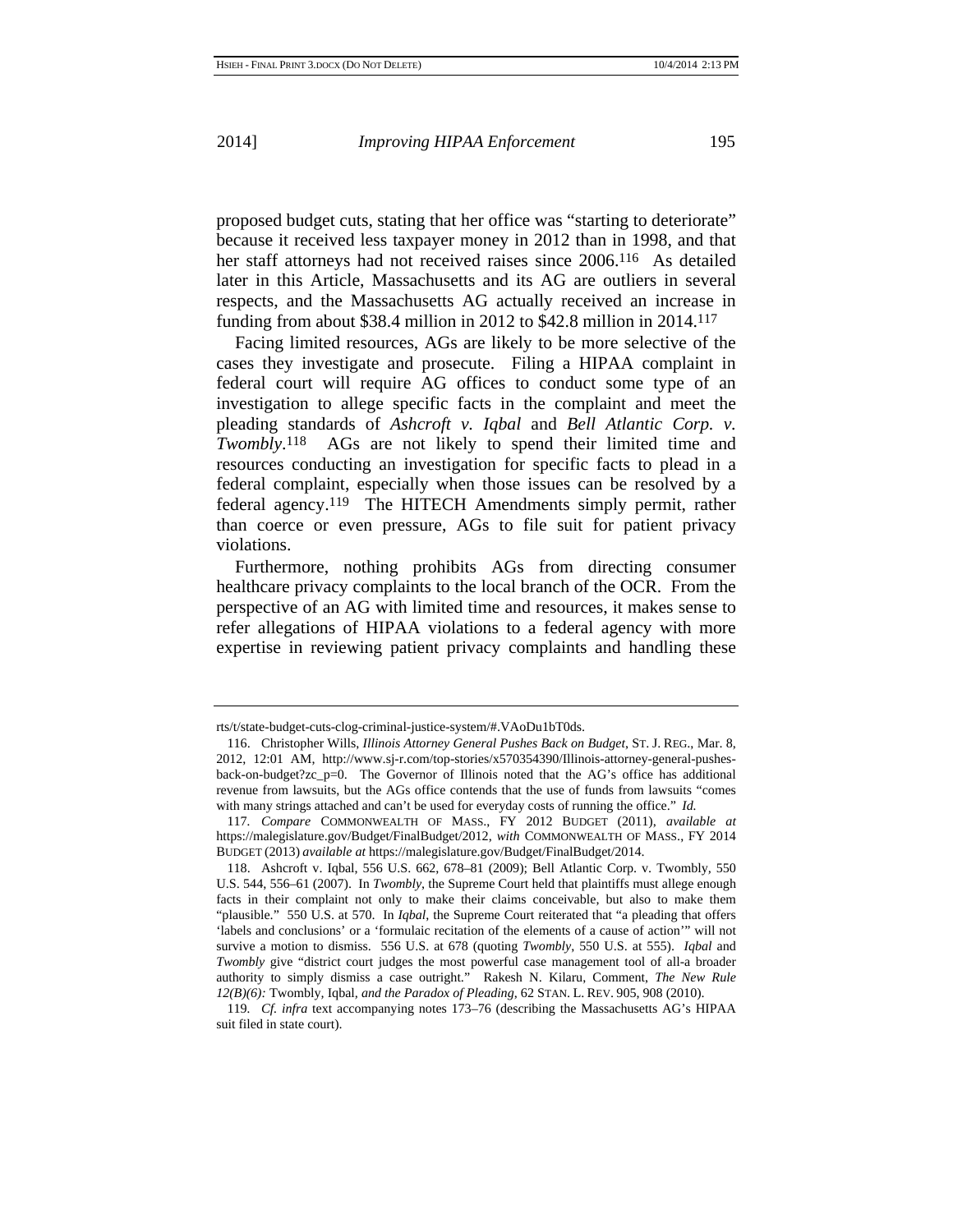types of investigations.120 Many AGs are not eager to inform their constituents that their offices can now investigate and prosecute HIPAA violations. For example, the Minnesota AG's Office does not inform consumers on its website that HIPAA complaints can be filed with its office.121 The Illinois AG's website provides a link to the OCR website to file a HIPAA complaint without explaining that consumers can file a complaint directly with the AG.122 The Vermont AG's website also does not appear to inform consumers that they can file a HIPAA complaint directly with its office.123

Although the Massachusetts AG does not appear to specifically direct its consumers to file HIPAA complaints with its office, its website does contain a form to submit healthcare complaints, and consumers can select "Personal Medical Information Issue" as a type of complaint.124 The Connecticut AG, who filed the first HIPAA complaint, directs consumers to file either with OCR or the AG's office.125 The

<sup>120.</sup> OCR has received almost 100,000 HIPAA complaints through August 31, 2014, and conducted thousands of investigations. *See Enforcement Highlights*, *supra* note 71 and accompanying text; *Enforcement Results by Year*, *supra* note 66 and accompanying text.

<sup>121.</sup> OFFICE OF MINN. ATT'Y GEN., MANAGING YOUR HEALTH CARE 23 (Nov. 2012), *available at* http://www.ag.state.mn.us/brochures/pubmanaginghealthcare.pdf. The Minnesota AG's website does inform consumers about state law restricting the use and dissemination of PHI. *Id.* In June 2014, the Minnesota AG's website was updated to state, "[t]he United States Department of Health and Human Services Office for Civil Rights ('OCR') has primary jurisdiction to oversee and enforce HIPAA." *Id.* at 23. Although the Minnesota AG's Office actually filed suit under HIPAA, its website makes no mention that HIPAA complaints can be filed with its office.

<sup>122</sup>*. Your Rights Under the Health Insurance Portability and Accountability Act (HIPAA)*, OFFICE OF ILL. ATT'Y GEN., http://www.illinoisattorneygeneral.gov/consumers/HIPAA.pdf (last visited Sept. 26, 2014). Nowhere does the website mention filing a claim directly with the AGs office. To illustrate:

Further information on how to file a complaint with the OCR may be found at their Web site: www.hhs.gov/ocr/hipaa/. In addition, after the compliance dates above, you have a right to file a complaint directly with the covered entity. You should refer to the covered entity's notice of privacy practices for more information about how to file a complaint with the covered entity. For more information on HIPAA, contact the State Insurance Department or Department of Labor.

*Id.*

<sup>123.</sup> OFFICE OF VT. ATT'Y GEN., http://www.atg.state.vt.us (last visited Sept. 26, 2014). The Vermont AG's website appears to make no mention of filing HIPAA complaints with its office. *Id.*

<sup>124</sup>*. Health Care Services/Insurance Complaint Form*, OFFICE OF MASS. ATT'Y GEN., *available at* https://www.eform.ago.state.ma.us/ago\_eforms/forms/hcd\_ecomplaint.action (last visited Sept. 26, 2014).

<sup>125</sup>*. Your Rights Under HIPAA*, OFFICE OF CONN. ATT'Y GEN., http://www.ct.gov/ag/cwp/view.asp?A=2130&Q=296210 (last visited Sept. 26, 2014).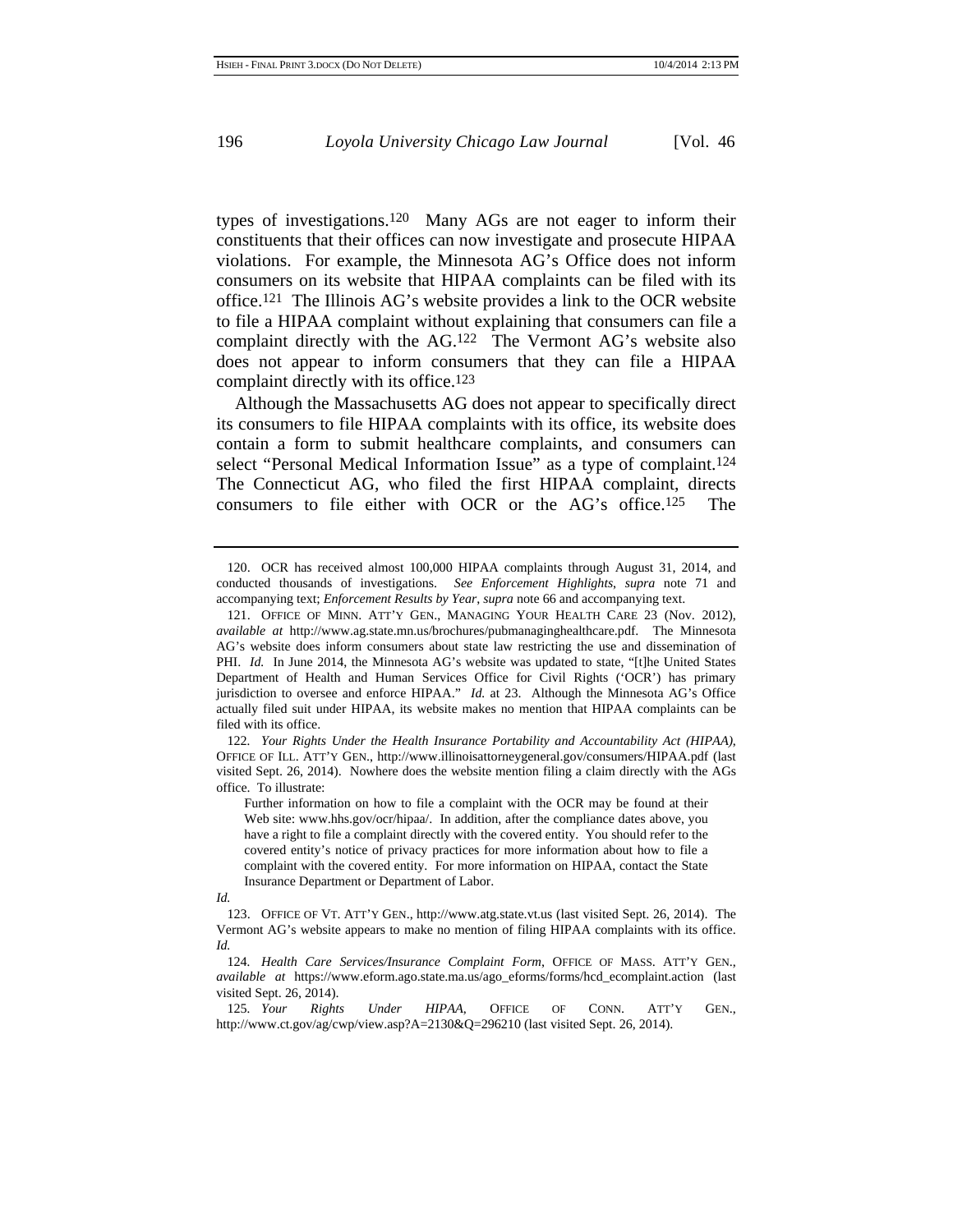Connecticut AG, however, lists the OCR first, and notes that complaints submitted to the AG must be printed and submitted by mail.<sup>126</sup> Complaints submitted to OCR, on the other hand, may be submitted through an online form or by email.<sup>127</sup> The lack of adequate resources among AG offices, and the optional nature of enforcing HIPAA, suggest that AGs will not bring many suits.

## 2. Attorneys General Use Federal Consumer Protection Statutes When the Statutes Align with the Types of Complaints They Receive

Notwithstanding their lack of time and resources, AGs are unlikely to file many suits under HIPAA because AGs receive relatively few HIPAA privacy complaints from their constituents.128 For example, in Illinois, the most common consumer complaints in 2013 were related to: (1) consumer debt (mortgage lending, debt collections credit cards); (2) identity theft (fraudulent credit cards and utility accounts, bank fraud); (3) telecommunications (wireless service, local phone service, cable/satellite); and (4) construction/home improvement (remodeling, roofs/gutters).129 Between 2006 and 2013, healthcare privacy never appeared on Illinois' list of top ten consumer complaints.130 In fact, healthcare privacy issues do not appear in the twenty-four topics listed under the "Protecting Consumers" portion of the Illinois AG's website.131

 Likewise, the New York AG Office's initiatives related to mortgage settlement, debt settlement and collection, and taxpayer protection may

<sup>126</sup>*. Id.*

<sup>127</sup>*. How to File a Complaint*, *supra* note 72.

<sup>128.</sup> As described below, the Massachusetts AG is likely to be an exception.

<sup>129</sup>*. Madigan: Data Breach, Identity Theft Concerns Spike in Top 10 Complaints for 2013*, OFFICE OF ILL. ATT'Y GEN. (Feb. 11, 2014), http://www.illinoisattorneygeneral.gov/press room/2014\_02/20140211.html.

<sup>130</sup>*. Id.*; *see also Protecting Consumers*, OFFICE OF ILL. ATT'Y GEN., http://www.illinoisattor neygeneral.gov/consumers/index.html (last visited Sept. 26, 2014).

<sup>131</sup>*. Protecting Consumers*, *supra* note 130. The portion of the website does mention "Health Care Assistance," but this refers consumers to information on receiving healthcare benefits to which they are entitled. *Protecting Consumers: Health Care Assistance*, OFFICE OF ILL. ATT'Y GEN., http://www.illinoisattorneygeneral.gov/consumers/healthcare.html (last visited Sept. 26, 2014). As mentioned in Part II.B.1, the Illinois AG website does link to a paragraph regarding the HIPAA Privacy Rule, but this information directs consumers to file a complaint with OCR. *Your Rights Under the Health Insurance Portability and Accountability Act (HIPAA*), *supra* note 122.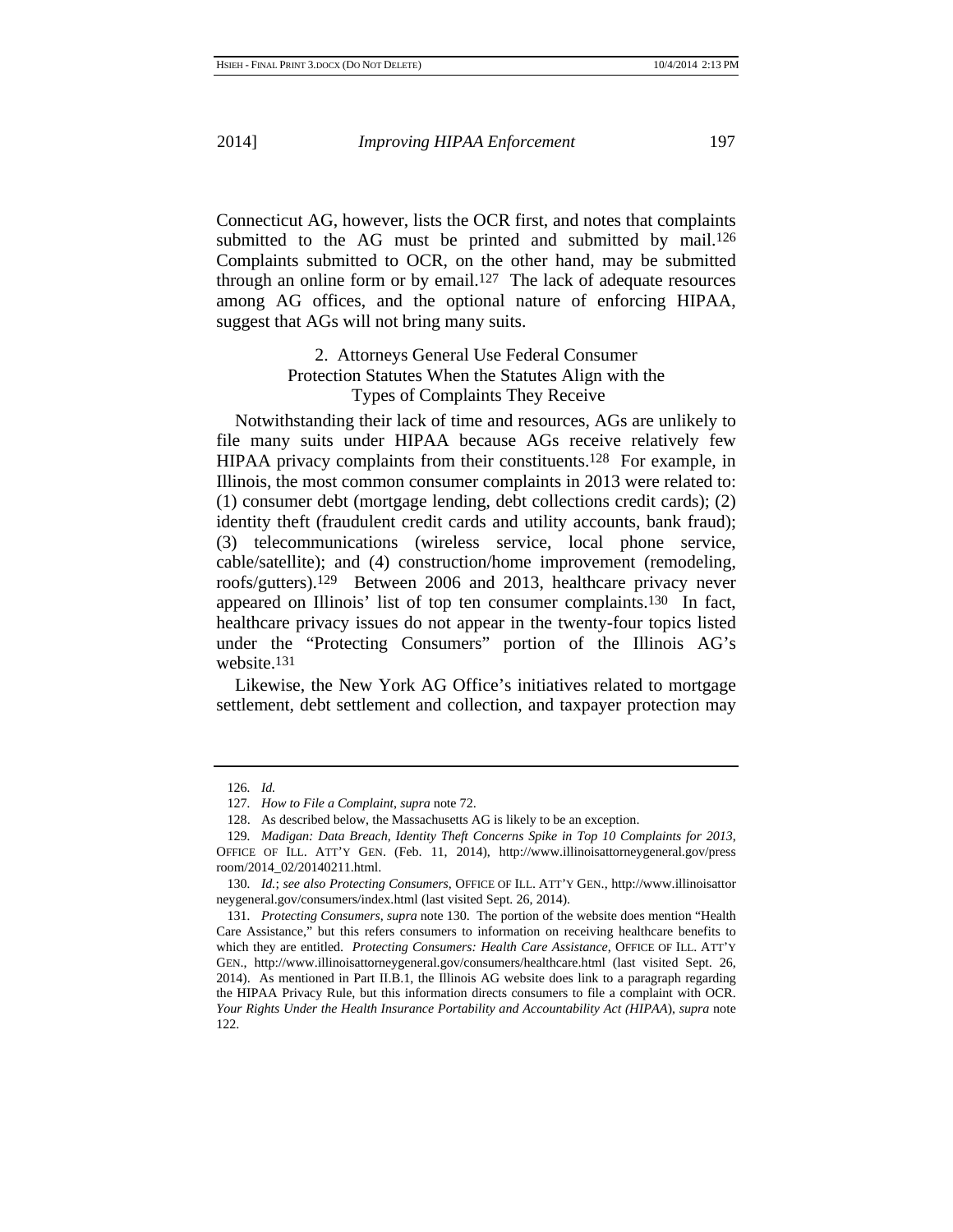suggest which claims its consumers face most often.<sup>132</sup> Additionally, its website133 links to HIPAA in only one instance, stating that the HIPAA Privacy Rule generally does not treat health insurance discount cards as covered entities.134 Without a steady stream of patient privacy complaints, it should not come as a surprise that the Illinois and the New York AGs have not filed suit under HIPAA.

Instead, AGs are more likely to exercise their powers under federal consumer protection statutes when the subject matter of the federal statutes addresses common complaints in their jurisdictions. Analyzing the federal statutes AGs used to file consumer protection suits helps illustrate this point. AGs have concurrent power with the federal government to bring causes of action under various consumer protection statutes, including HIPAA.135 A 2011 study found that AGs have filed suit using nine of sixteen federal consumer protection statutes, bringing a total of 120 lawsuits through 2010.136 Over three-quarters of the 120 suits filed addressed telemarketing: fifty-one causes of action under the Telemarketing Sales Rule ("TSR") and forty under the Telephone Consumer Protection Act ("TCPA").137 After telemarketing, the next three most common causes of action included ten suits filed under the

<sup>132</sup>*. See Initiatives*, OFFICE OF N.Y. ATT'Y GEN., http://www.ag.ny.gov/all-features (last visited Sept. 26, 2014).

<sup>133</sup>*. See generally Index A to Z*, OFFICE OF N.Y. ATT'Y GEN., http://www.ag.ny.gov/index-a-z (last visited Sept. 26, 2014).

<sup>134.</sup> OFFICE OF N.Y. ATT'Y GEN., NEW YORK STATE ATTORNEY GENERAL'S ADVERTISING, MARKETING AND PROGRAM GUIDELINES FOR MEDICAL AND PRESCRIPTION DISCOUNT CARDS 10, *available at* http://www.ag.ny.gov/sites/default/files/pdfs/bureaus/health\_care/discount\_cards \_guidelines.pdf (last visited Sept. 26, 2014).

<sup>135</sup>*. See* Amy Widman & Prentiss Cox, *State Attorneys General's Use of Concurrent Public Enforcement Authority in Federal Consumer Protection Laws*, 33 CARDOZO L. REV. 53, 54 (2011). There are twenty-four statutes that allow state enforcement of federal law, and the Widman & Cox study focused on the following sixteen consumer protection laws, including: RESPA, 12 U.S.C. § 2607(d)(4) (2006); HOEPA, 15 U.S.C. § 1640(e) (2006); CROA, 15 U.S.C. § 1679h (2006); FCRA, 15 U.S.C. § 1681s(c)(1) (2006); CPSIA, 15 U.S.C. § 2073(b) (2006); TSR, 15 U.S.C. § 6103 (2006); Boxing Safety, 15 U.S.C. § 6309 (2006); COPPA, 15 U.S.C. § 6504 (2006); CAN-SPAM, 15 U.S.C. § 7706(f) (2006); FACE, 18 U.S.C. § 248 (2006); Nutrition Labeling Act, 21 U.S.C. § 337(b) (2006); HIPAA, 42 U.S.C. § 1320d-5 (2006); TCPA, 47 U.S.C. § 227(f) (2006); Household Goods Mover Oversight Enforcement and Reform Act of 2005, 49 U.S.C. §§ 14710–14711 (2006); Odometer Act, 49 U.S.C. § 32709(d) (2006); Dodd-Frank Wall Street Reform and Consumer Protection Act, Pub. L. No. 111-203, 124 Stat. 1376 (2010) (codified as amended in scattered sections of 7, 12, and 15 U.S.C.). Widman & Cox, *supra*, at 65 n.75, 66.

<sup>136.</sup> At the time of the study, only one cause of action had been brought under HIPAA. As discussed in Part II, *supra*, AGs have filed at least six complaints under HIPAA.

<sup>137.</sup> Widman & Cox, *supra* note 135, at 72.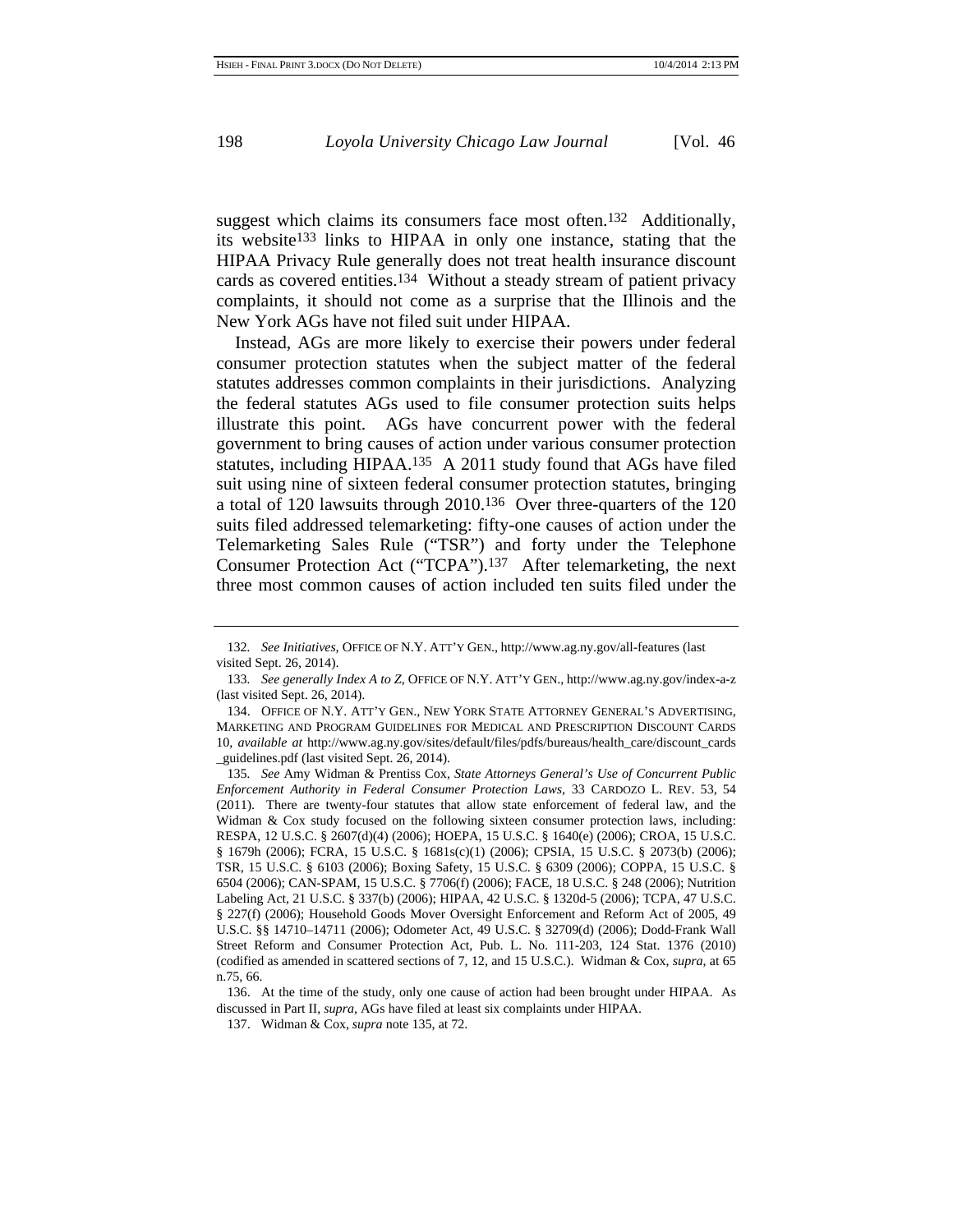Credit Repair Organizations Act ("CROA"), five suits filed under the Free Access to Clinic Entrances ("FACE") Act, and five suits filed under the Home Ownership and Equity Protection Act ("HOEPA").138 These five statutes account for 92.5% (111 of 120) of all suits brought by AGs under federal consumer protection statutes in the 2011 study, and the three most used statutes account for over 84% (101 of 120) of the suits brought by AGs. AGs filed suit using a federal consumer protection statute 84% of the time under telemarketing ("TSR/TCPA") or credit repair statutes ("CROA").

The AGs in the study filed suit used federal consumer protection statutes when the statutes addressed common complaints in their jurisdictions. As discussed above, consumer debt and telecommunications complaints were the first and third most common types of consumer complaints, respectively, in Illinois in 2013.139 The Illinois AG's Office brought forty-one individual or multi-state cases using two consumer debt/mortgage statutes (CROA and HOEPA) and two telecommunications statutes (TSR and TCPA).140 The high volume of consumer debt and telecommunications complaints received in Illinois overlaps with the four federal causes of actions used by the Illinois AG.

The suits filed by the Colorado AG also appear to align with common consumer complaints in Colorado. Between 2003 and 2010, the Colorado AG used a single federal consumer protection statute, CROA, to file three individual lawsuits.141 Consumer debt complaints are prevalent enough in Colorado to appear as one of nine topics listed under a section titled "File Consumer Complaint" on the AG's website.142 The Missouri AG brought seven individual or multi-state cases under federal telemarketing statutes,143 and telemarketing complaints are prevalent enough in Missouri that the AG dedicated an entire page titled "No Call Home Page" describing the "No Call List"

<sup>138</sup>*. Id.*

<sup>139</sup>*. Madigan: Data Breach, Identity Theft Concerns Spike in Top 10 Complaints for 2013*, *supra* note 129.

<sup>140.</sup> Widman & Cox, *supra* note 135, at 76.

<sup>141</sup>*. Id.*

<sup>142</sup>*. File Consumer Complaint*, OFFICE OF COLO. ATT'Y GEN., https://www.colorado attorneygeneral.gov/complaint (last visited Sept. 26, 2014). The Colorado AG does not list top complaints for a given year on his website. *Id.*

<sup>143.</sup> Widman & Cox, *supra* note 135, at 76.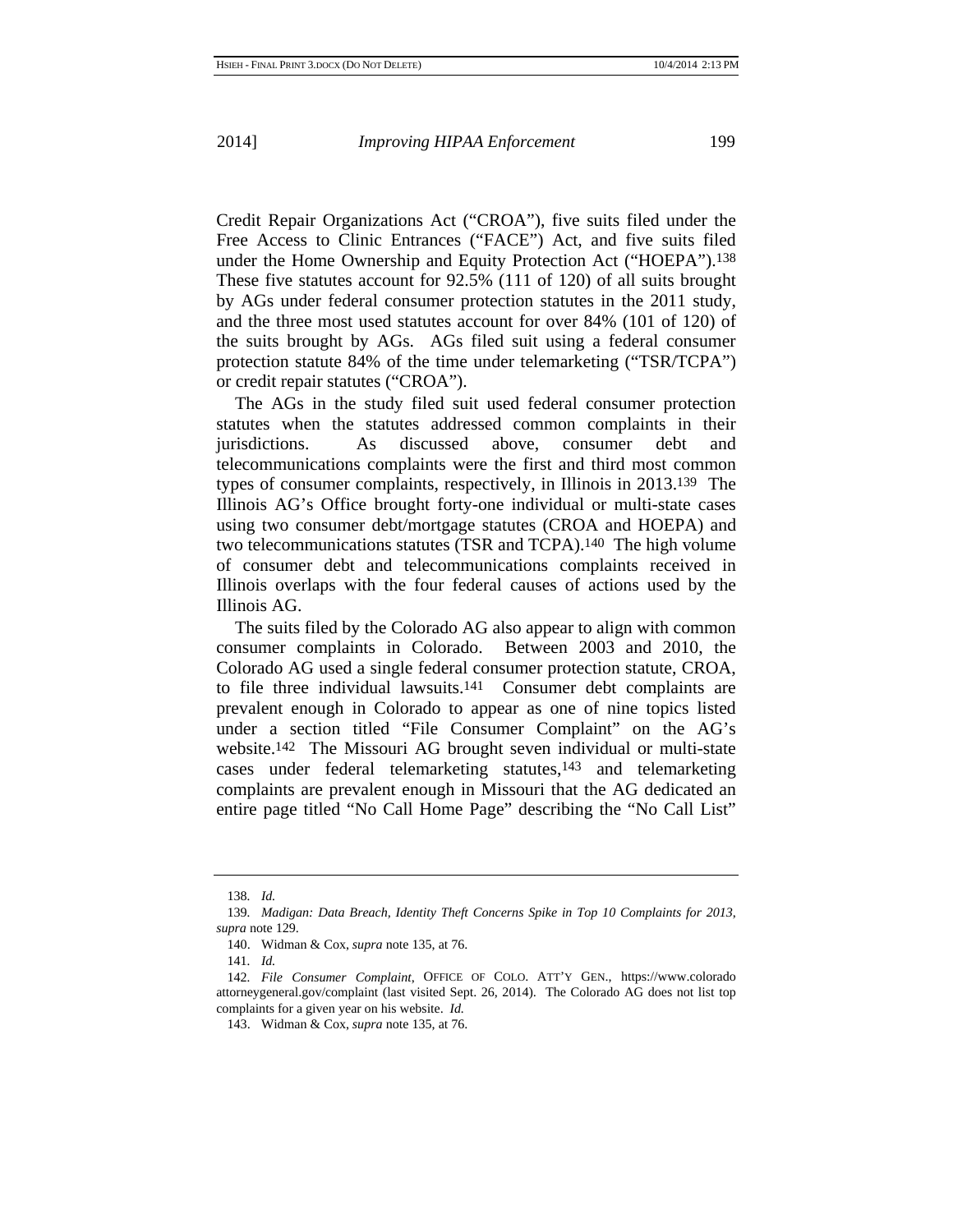and explaining how to file a complaint against telemarketers.144

In sum, AGs may be more likely to use a federal consumer protection statute when the statute aligns with common consumer complaints within their state. It makes sense that AGs exercise their authority under federal law when the laws help address their constituents' most common complaints. Patient privacy breaches may fall under the purview of the consumer protection power of AGs, but patients usually file complaints with OCR145 rather than their state AG, thereby reducing the number of complaints that AGs receive. While the Massachusetts AG has filed multiple suits under HIPAA,146 its office established a Health Care Division that "receives and responds to thousands of helpline calls and written complaints each year."147

Because AGs do not receive a high volume of patient privacy complaints relative to other types of complaints,148 it is unlikely that AGs will enforce the HIPAA Privacy and Security Rules.149

#### 3. Availability of Other State Law Remedies

It is also unlikely that AGs will file suit under HIPAA because they have common law causes of action and state statutes available to

148. For example, patient privacy complaints did not appear in the top ten consumer complaints for states including Illinois, North Carolina, Missouri, Arizona, New York, and Indiana. *See AG Releases Top 10 List of Complaints, Tips*, OFFICE OF IND. ATT'Y GEN. (Mar. 8, 2012), http://www.in.gov/activecalendar/EventList.aspx?view=EventDetails&eventidn=54287& information\_id=108902&type=&syndicate=syndicate; *Protecting Consumers*, *supra* note 130; *Top 10 Complaints*, *supra* note 144; *Top Ten Consumer Complaints of 2011*, OFFICE OF N.C. ATT'Y, http://www.ncdoj.gov/getdoc/152dcd47-ee39-475f-b4de-c35a2d8b0c45/Top-Ten-Consu mer-Complaints-of-2011-%281%29.aspx (last visited Sept. 26, 2014); *Top 10 Consumer Scams*, OFFICE OF ARIZ. ATT'Y GEN., http://www.azag.gov/consumer/TopTenScams.pdf (last visited Sept. 26, 2014).

149. If consumers are aware that AGs can enforce HIPAA, it is likely that they will file more complaints with AGs, and in turn, AGs may enforce HIPAA more regularly. In Part III.C.1, *infra*, I discuss how partnering state health agencies with AGs may lead to more consumers filing HIPAA complaints with AGs and better institutional enforcement of HIPAA.

<sup>144</sup>*. Missouri No Call*, OFFICE OF MO. ATT'Y GEN., http://ago.mo.gov/nocalllaw/ nocalllaw.htm (last visited Sept. 26, 2014). The Missouri AG lists the top ten complaints for 2010–2012, with "No-Call Complaints" topping the list in 2011 and 2012. *See Top 10 Complaints: 2012 Top 10 Complaints*, OFFICE OF MO. ATT'Y GEN., http://ago.mo.gov/consumer complaints/topten/index.htm (last visited Sept. 26, 2014).

<sup>145</sup>*. See supra* Part II.B.1.

<sup>146</sup>*. See supra* note 107 and accompanying text.

<sup>147</sup>*. The Health Care Division*, OFFICE OF MASS. ATT'Y GEN., http://www.mass.gov/ago/bur eaus/public-protection-and-advocacy/the-health-care-division/ (last visited Sept. 26, 2014). Because the Massachusetts AG solicits and receives thousands of healthcare calls and complaints each year, it does not come as a surprise that its office has filed multiple suits under HIPAA.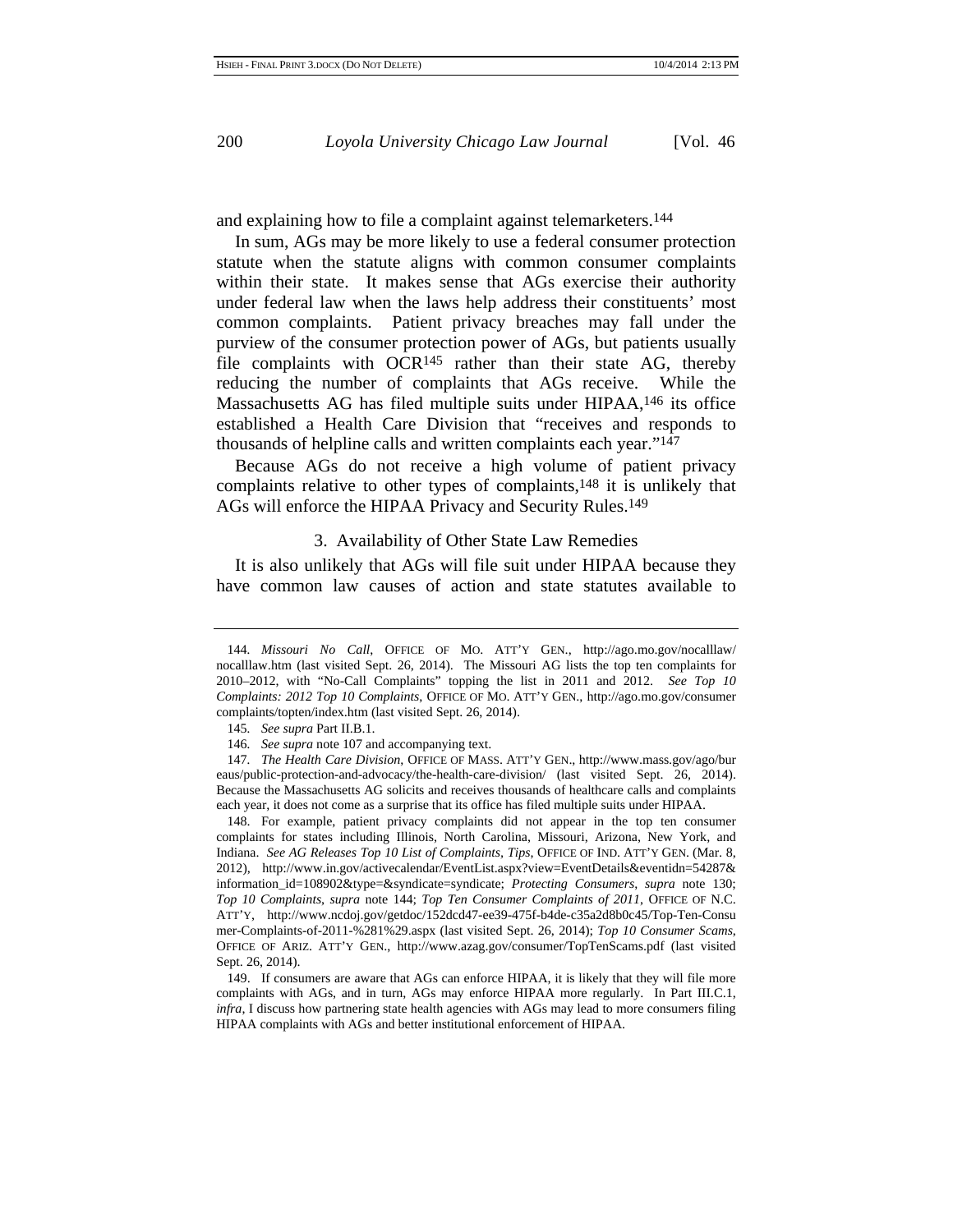address patient privacy breaches.150 Furthermore, the HIPAA Privacy Rule does not preempt state laws providing greater patient privacy protection; instead, it simply creates a floor for privacy rights.151 Even if an AG were to file suit under HIPAA, the AG would have likely filed suit absent his or her expanded HIPAA enforcement powers, and the HITECH Amendments are unlikely to cause AGs to file any unique suits under HIPAA. On the other hand, HIPAA may benefit AGs by providing them with the potential to extract additional settlement dollars from defendants and by giving them the ability to file suit in federal court.152

Even after the HITECH Amendments permitted them to file suit using HIPAA, AGs have filed suit for breaches of patient privacy relying solely on state law. For example, the Indiana AG sued health insurer WellPoint in October 2010 in state court when the PHI of over 32,000 Indiana patients was made publicly available through the manipulation of a website URL.153 After it received notification of the breach, WellPoint allegedly did not notify patients for nearly four months.154 Under the HIPAA Privacy Rule, the Indiana AG could have sued for a violation of HIPAA's Breach Notification Rule, which requires covered entities to provide notice to those affected by a breach within sixty days following discovery of the breach.<sup>155</sup> Instead, the Indiana AG relied exclusively on the Indiana Disclosure of Security

<sup>150</sup>*. See generally* Beverly Cohen, *Reconciling the HIPAA Privacy Rule with State Laws Regulating* Ex Parte *Interviews of Plaintiffs' Treating Physicians: A Guide to Performing HIPAA Preemption Analysis*, 43 HOUS. L. REV. 1091 (2006).

<sup>151</sup>*. See Does the HIPAA Privacy Rule Preempt State Laws?*, DEP'T OF HEALTH & HUMAN SERVS., http://www.hhs.gov/ocr/privacy/hipaa/faq/preemption of state law/399.html (last visited Sept. 26, 2014) ("The HIPAA Privacy Rule provides a Federal floor of privacy protections for individuals' individually identifiable health information . . . ."). In general, the Privacy Rule will preempt any contrary state law. *See id.* However, "[s]tate laws that relate to the privacy of individually identifiable health information and are both contrary to and more stringent than the Privacy Rule will continue to stand." *How Do Other Privacy Protections Interact With the Privacy Rule?*, NAT'L INST. OF HEALTH, http://privacyruleandresearch.nih.gov/pr\_05.asp (last visited Sept. 26, 2014).

<sup>152.</sup> It remains speculative whether AGs will actually use HIPAA to gain leverage in settlement negotiations or to gain access to a federal court. *See infra* pp. 204–05.

<sup>153.</sup> Complaint ¶¶ 5–8, Indiana v. Wellpoint, Inc., No. 49D06-1010-PL-47381 (Ind. Cir. Ct. Oct. 29, 2010) [hereinafter Indiana Complaint], *available at* http://www.huntonfiles.com/files/ webupload/PrivacyLaw\_WellPoint\_Complaint.pdf.

<sup>154</sup>*. Id.* ¶¶ 9–13.

<sup>155</sup>*. Breach Notification Rule*, DEP'T OF HEALTH & HUMAN SERVS., http://www.hhs.gov/ ocr/privacy/hipaa/administrative/breachnotificationrule/index.html (last visited Sept. 26, 2014).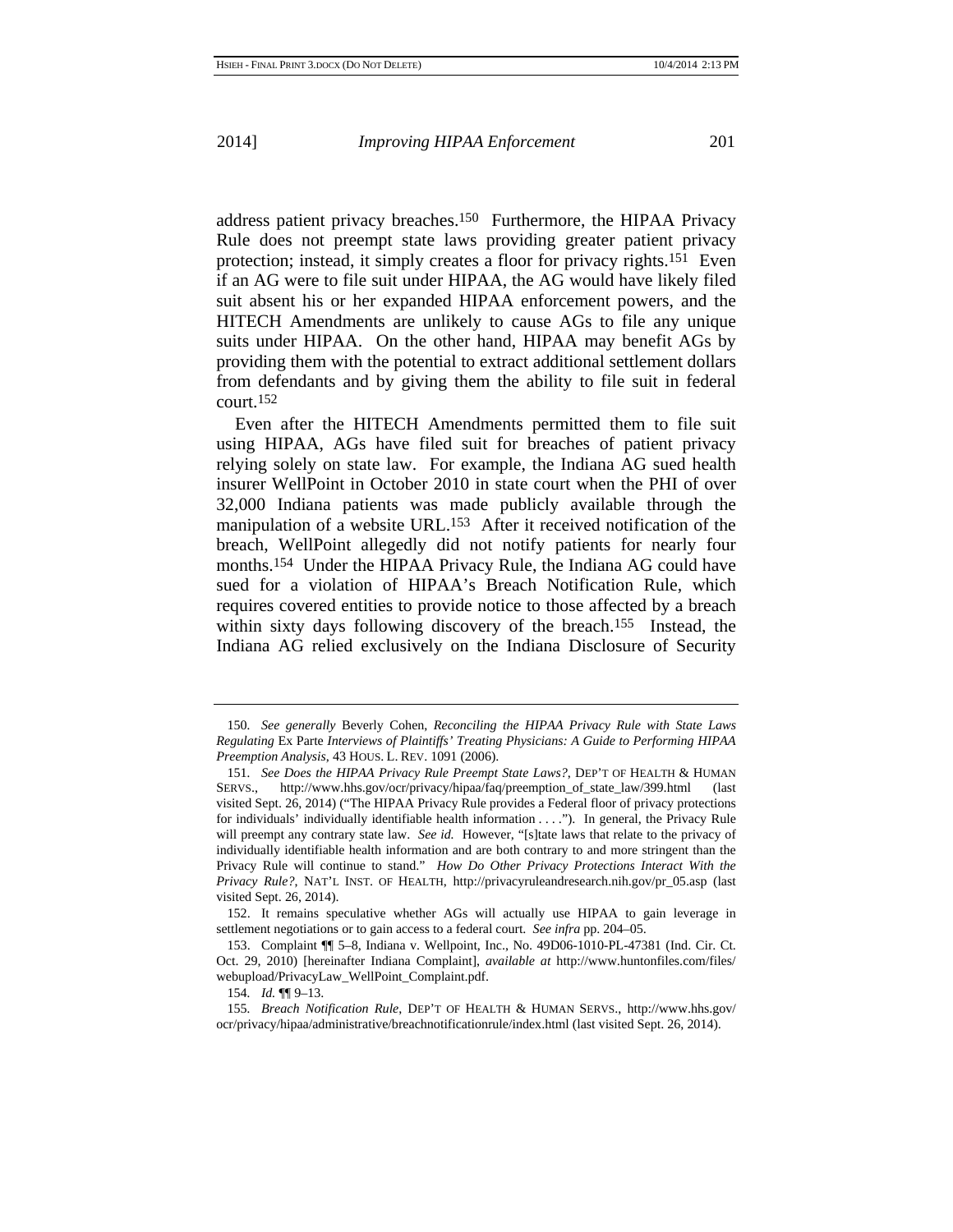Breach Act156 to address Wellpoint's failure to notify it and the affected customers of the breach in a timely manner.157 WellPoint eventually settled with the Indiana AG for \$100,000 and agreed to reimburse costs to the victims of identity theft.158 Filing suit under state law rather than HIPAA provided the Indiana AG several benefits: familiarity with the state statute, the Indiana state court system,159 as well as increased state law penalties.<sup>160</sup>

Other states also have statutes under which AGs can file complaints in state court for patient privacy breaches.161 Four AGs that filed complaints under HIPAA also used parallel state law causes of action. On January 13, 2010, Connecticut AG Richard Blumenthal became the first AG to file a complaint under HIPAA in *Connecticut v. Health Net*.162 Health Net allegedly lost a computer disk drive containing the PHI, including social security numbers and bank account numbers, of 446,000 enrollees and failed to notify the required parties in a timely fashion.163 Blumenthal filed a complaint in U.S. District Court under the HIPAA Security Rule,164 alleging that Health Net failed to protect the confidentiality of electronic PHI against reasonably anticipated threats.165 The complaint also alleged violations of state law for unfair trade practices.166 The state law claims allowed Blumenthal to file suit

<sup>156.</sup> IND. CODE § 24-4.9-2-1 to 11 (West. Supp. 2013).

<sup>157.</sup> Indiana Complaint, *supra* note 153, ¶¶ 22–23.

<sup>158</sup>*. Attorney General Reaches Settlement with WellPoint in Consumer Data Breach*, OFFICE OF IND. ATT'Y GEN. (July 5, 2011), http://www.in.gov/portal/news\_events/71252.htm.

<sup>159</sup>*. See, e.g.*, Scott M. Matheson, Jr., *Constitutional Status and Role of the State Attorney General*, 6 U. FLA. J.L. & PUB. POL'Y 1, 3 (1993) (describing the role of the state attorney general including "representing the state, state agencies, and state officers in litigation; enforcing state civil and criminal law"). Given the role of an AG as an enforcer of state law, AGs are likely more familiar with state law and state court than federal law and federal court. *See generally id.* at 3–4.

<sup>160.</sup> The Indiana AG was able to pray for relief of \$300,000: \$150,000 for the failure to notify Indiana residents without unreasonable delay and another \$150,000 for the failure to notify the Indiana AG without unreasonable delay. Indiana Complaint, *supra* note 153, at 5–6.

<sup>161</sup>*. See infra* Part.II.B.3 (describing state statutes in Connecticut, Vermont, and Minnesota used by AGs to bring causes of action for patient privacy breaches).

<sup>162.</sup> Complaint, Connecticut v. Health Net of the Ne., Inc., No. 3:10-cv-00057-PCD (D. Conn. Jan. 13, 2010) [hereinafter Connecticut Complaint], *available at* https://www.hunt onprivacyblog.com/uploads/file/CT%20AG%20Complaint%20Against%20Health%20Net.pdf.

<sup>163</sup>*. Id.* ¶¶ 12–21.

<sup>164</sup>*. Id.* ¶¶ 25–26 (citing 45 C.F.R. pt. 164 (2010)).

<sup>165</sup>*. Id.* ¶ 26(f).

<sup>166</sup>*. Id.* ¶¶ 27–34 (alleging a violation of Connecticut General Statute section 42-110b for unfair trade practices and a violation of Connecticut General Statute section 42A-110b for a willful violation of the unfair trade practices statute).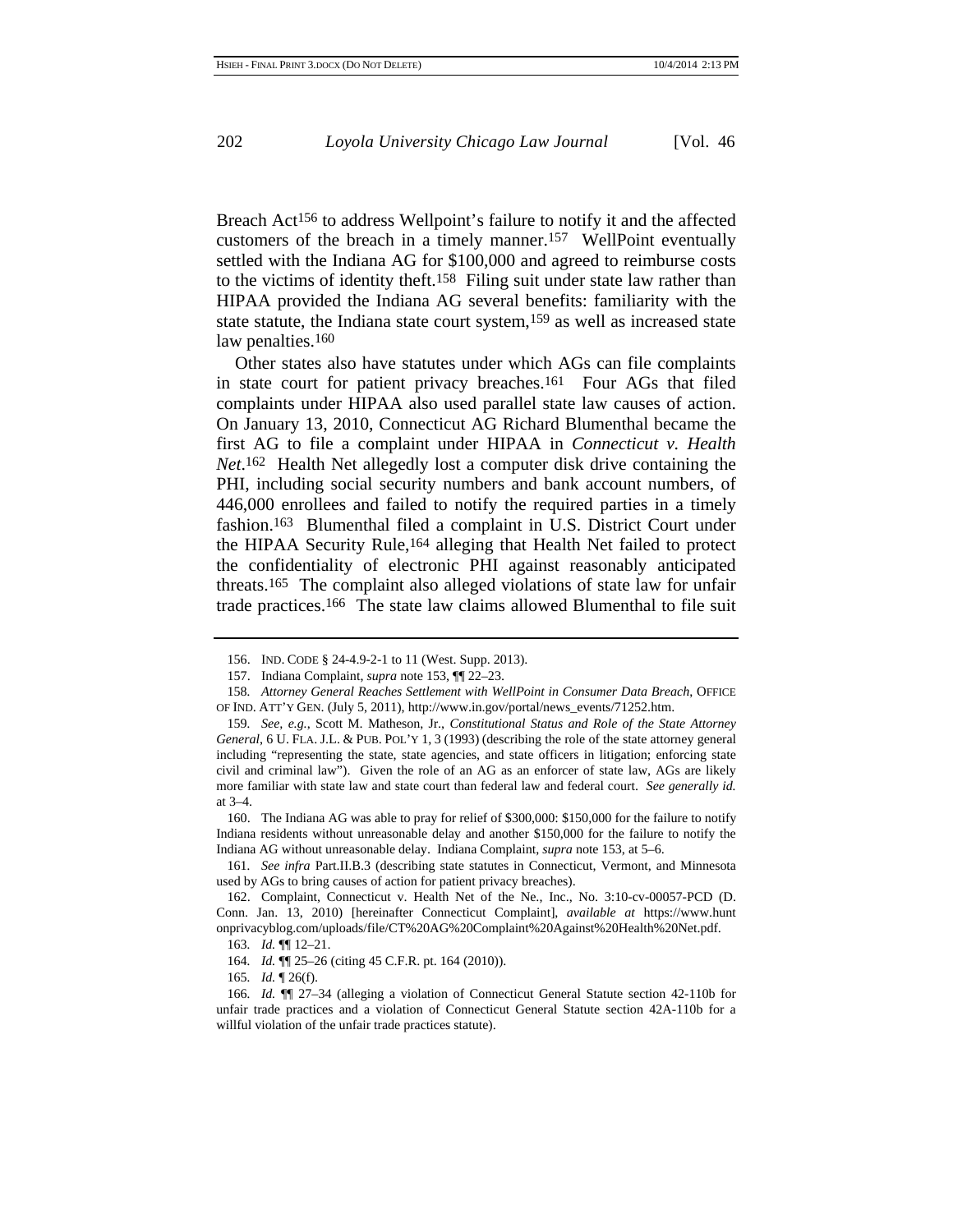for the breach of personal information and Health Net's delay in disclosing the breach of security.167 Even without the power to file suit under HIPAA, Blumenthal could have filed suit using exclusively state law causes of action.168

Health Net's loss of the disk drive containing PHI also affected patients in Vermont. Vermont AG William Sorrell followed Blumenthal's lead and filed suit in federal court against Health Net under the HIPAA Security Rule.169 Sorrell also filed causes of action for the violation of two state statutes—the Vermont Security Breach Notice Act<sup>170</sup> and the Vermont Consumer Fraud Act<sup>171</sup>—for Health Net's alleged misrepresentation of the risks its customers faced due to the compromised PHI and its failure to maintain minimum-security standards that led to the breach.172 Like Blumenthal, Sorrell could have filed suit for Health Net's alleged patient privacy breach using exclusively state law.

In Massachusetts state court, AG Martha Coakley filed several suits using HIPAA and also alleged state law causes of action. Coakley sued two separate hospitals for the loss of unencrypted back-up tapes containing PHI173 as well a group of pathology companies in 2012 for their role in the disposal of 67,000 medical records in a public dumpster.174 In each of the three cases, Coakley alleged a violation of Massachusetts state law in addition to a violation of HIPAA. For example, in her suit against a group of pathology companies, Coakley alleged that the defendants violated HIPAA by, *inter alia*, failing to

172. Vermont Complaint, *supra* note 169, ¶ 34.

<sup>167</sup>*. Id.* ¶¶ 30–31. The Connecticut AG also could have alleged a federal cause of action for failing to comply with the HIPAA Breach Notification Requirements. *See Breach Notification Rule*, *supra* note 155 (follow "Breach Notification Requirements" hyperlink) (discussing notification requirements).

<sup>168.</sup> HIPAA did provide for greater monetary damages of \$10,000 per violation compared to \$5000 per violation under the Connecticut statute. *See infra* notes 184–85 and accompanying text.

<sup>169.</sup> Complaint ¶¶ 25–28, Vermont v. Health Net, Inc., No. 2:11-cv-00016-wks (D. Vt. Jan. 14, 2011) [hereinafter Vermont Complaint], *available at* http://www.atg.state.vt.us/assets/files/He alth%20Net%20Compliant%20Filed.pdf.

<sup>170</sup>*. Id.* ¶¶ 29–31 (citing VT. STAT. ANN. tit. 9, § 2435 (2010)).

<sup>171</sup>*. Id.* ¶¶ 32–34 (citing VT. STAT. ANN. tit. 9, § 2453 (2010)).

<sup>173</sup>*. See* Press Release, Mass. Att'y Gen., South Shore Hospital to Pay \$750,000 to Settle Data Breach Allegations, *supra* note 107; Press Release, Mass. Att'y Gen., Women & Infants Hospital to Pay \$150,000 to Settle Data Breach Allegations, *supra* note 107.

<sup>174.</sup> Complaint ¶¶ 1–8, Massachusetts v. Gagnon, No. 12-4568 (Mass. Super. Ct. Dec. 20, 2012), *available at* http://privacylaw.proskauer.com/files/2013/01/Goldthwait.pdf.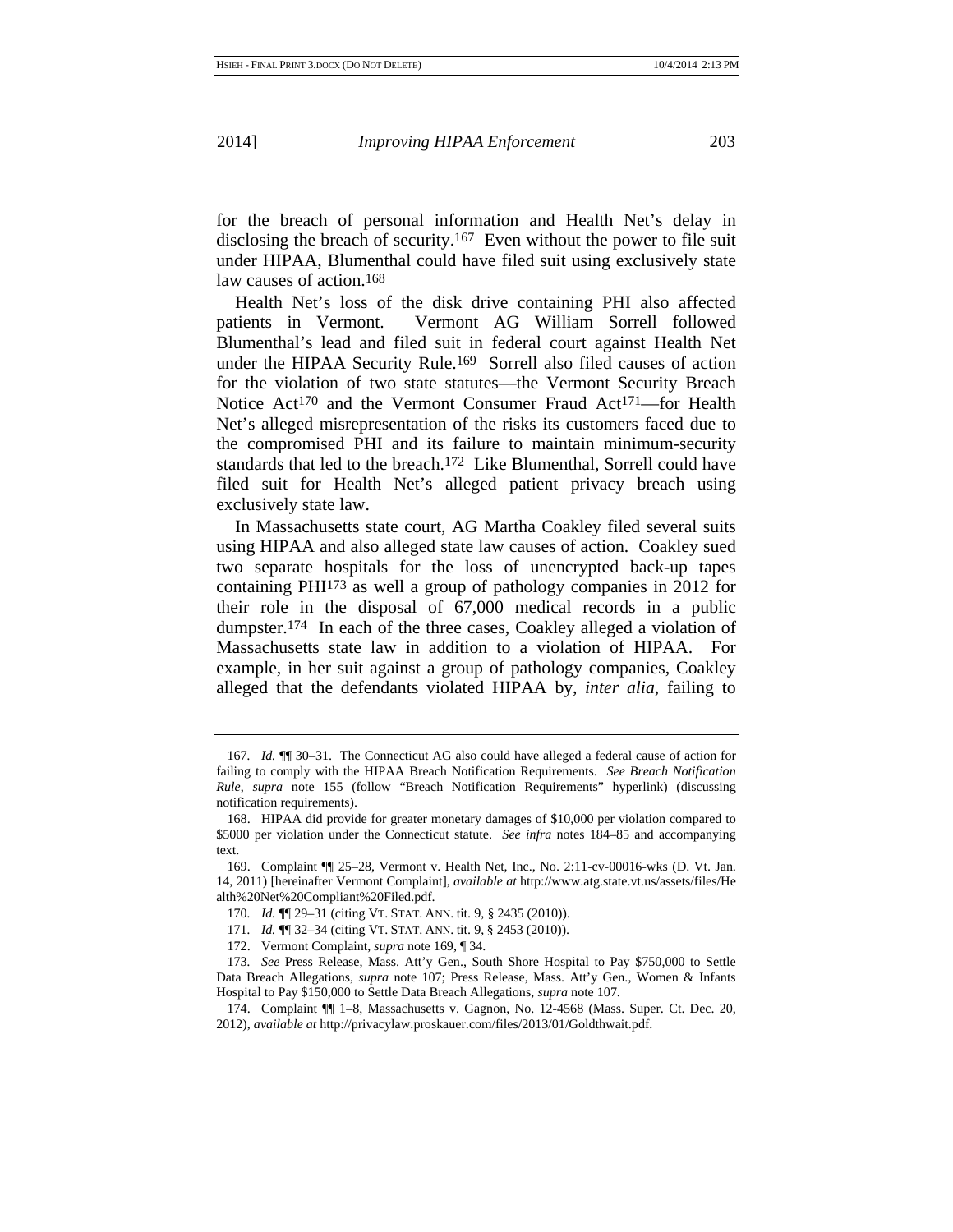implement appropriate safeguards and policies which allowed the PHI to be placed in a public dumpster.175 Against the same defendants, Coakley also alleged a violation of the Massachusetts Security Breach Act for their failure to implement a comprehensive information security program.176

Recently, Minnesota AG Lori Swanson became the first AG outside of the Northeast to file a HIPAA suit, suing Accretive Health in federal court on January 19, 2012.177 Swanson alleged that Accretive Health contracted to collect debts for Fairview Hospital, acquired PHI and other financial records of thousands of Fairview patients, and that a laptop computer containing unencrypted PHI was stolen from an Accretive Health employee's rental car.178 Swanson filed suit under the HIPAA Security Rule alleging that Accretive Health failed to comply with HIPAA's security standards, which led to the patient privacy breach.179 Like the Connecticut, Vermont, and Massachusetts AGs, Swanson also filed state law causes of action, using the Minnesota Health Records Act180 to allege that Accretive Health unlawfully released health records, the Minnesota Debt Collection Laws,181 and the Minnesota Prevention of Consumer Fraud Act and Uniform Deceptive Trade Practices Act182 to allege that Accretive Health mislead patients about its role in the patients' health care.

In each of the cases described above, the AG could have filed suit using related state law claims instead of HIPAA. The availability of state law causes of action for patient privacy breaches suggests that AGs will not file suit under HIPAA that they could not have brought prior to the HITECH Amendments. Thus, HIPAA may not incentivize AGs to bring additional suits because the AGs could have already brought those suits under state law.

The availability of HIPAA, however, may assist AGs by allowing them to extract larger settlements and providing federal court as a

<sup>175</sup>*. Id.* ¶¶ 93–97.

<sup>176</sup>*. Id.* ¶¶ 86–92 (citing MASS. GEN. LAWS ch. 93H (2012)).

<sup>177.</sup> Complaint, Minnesota v. Accretive Health, Inc., No. 0:12-cv-00145-RHK-JJK (D. Minn. Jan. 19, 2012) [hereinafter Minnesota Complaint], *available at* https://www.ag.state.mn.us/PDF/ Consumer/AccretiveHealth20120119.pdf.

<sup>178</sup>*. Id.* ¶¶ 38–43.

<sup>179</sup>*. Id.* ¶¶ 63–66.

<sup>180</sup>*. Id.* ¶¶ 67–71 (citing MINN. STAT. § 144.291 (2010)).

<sup>181</sup>*. Id*. ¶¶ 72–86 (citing MINN. STAT. § 332.31 (2010)).

<sup>182</sup>*. Id.* ¶¶ 87–98 (citing MINN. STAT. § 325F.69 (2010)).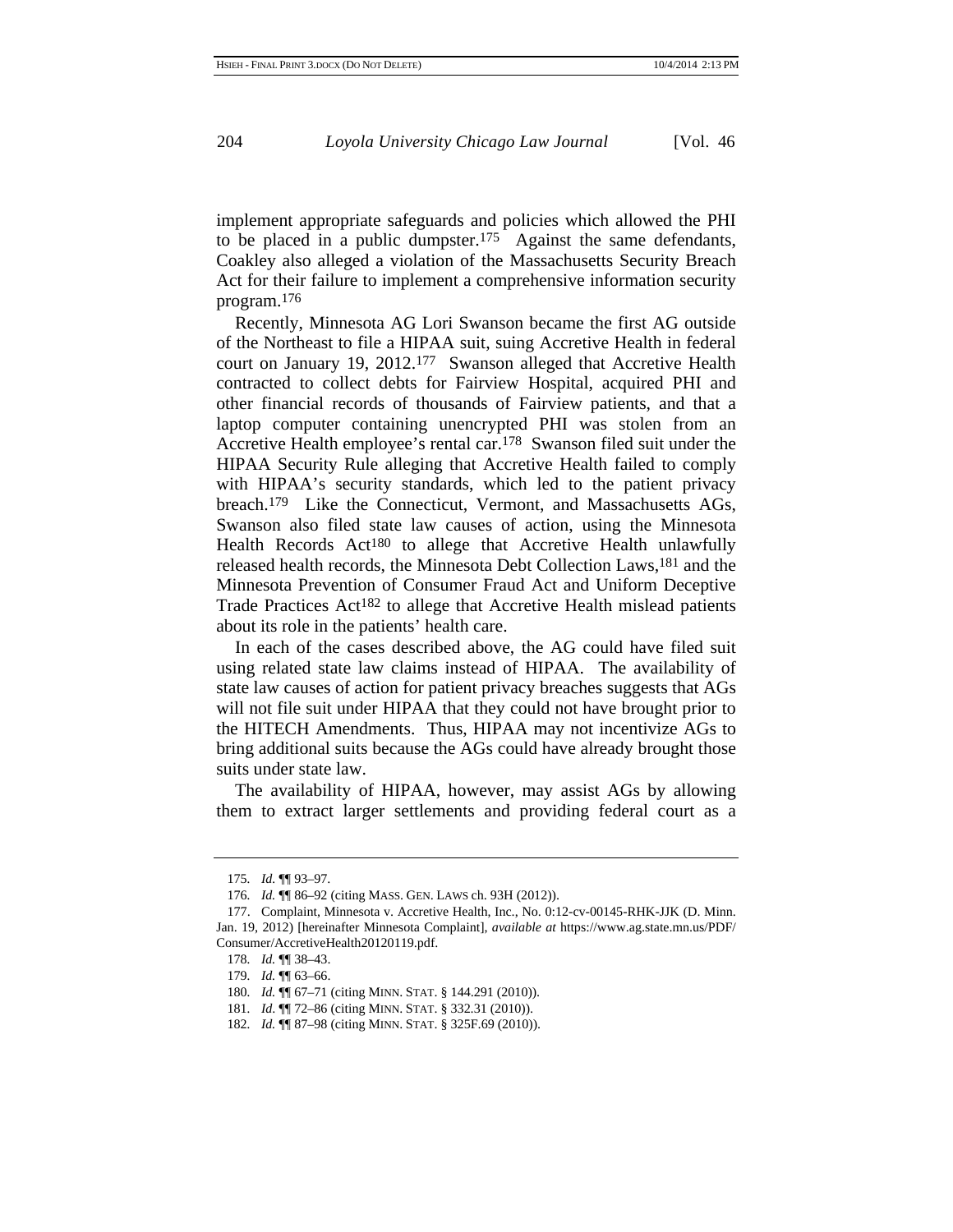potential venue. AGs can add HIPAA as an additional cause of action for many patient privacy breaches, and this may result in higher settlements for cases in which HIPAA provides greater monetary damages than state statutes. For example, Connecticut's AG settled with Health Net for \$250,000 after alleging Health net violated HIPAA and state law.183 While Connecticut law provided damages of \$5000 per willful violation,184 HIPAA provided damages of \$10,000 per willful violation.<sup>185</sup> HIPAA, however, sets a statutory cap on damages and does not provide for attorney's fees, while some state law causes of action have higher caps on damages186 and provide for attorney's fees.187 Although there is insufficient evidence that AGs obtain higher settlements using HIPAA due to the small sample size of cases, it is plausible that HIPAA can help AGs extract more settlement dollars from defendants.

AGs can also file in federal court by alleging a HIPAA violation. As mentioned above, AGs may prefer to file in state court due to their familiarity with state court rules of procedure and state statutes. In some cases, however, federal court may provide advantages over state court. For example, an AG may want to file suit in federal court to broaden the jury pool188 when suing a community hospital with a

<sup>183.</sup> Press Release, Office of Conn. Att'y Gen., Attorney General Announces Health Net Settlement Involving Massive Security Breach Compromising Private Medical and Financial Info (July 6, 2010), *available at* http://www.ct.gov/ag/cwp/view.asp?A=2341&Q=462754.

<sup>184.</sup> Connecticut law bars "unfair methods of competition and unfair or deceptive acts or practices in the conduct of any trade or commerce." CONN. GEN. STAT. § 42-110b(a) (2012). The state AG can seek damages as great as \$5000 for each willful violation. *Id.* § 42-110o(b).

<sup>185. 42</sup> U.S.C. § 1320d-5(a)(3)(C) (2012).

<sup>186</sup>*. See* LA. REV. STAT. ANN. § 22:1023(F)(2)(b)(i) (West. Supp. 2014) (providing for the greater of \$100,000 or actual damages suffered for the willful collection or disclosure of genetic information); *see also* JOY PRITTS ET AL., 1 THE STATE OF HEALTH PRIVACY: A SURVEY OF STATE HEALTH PRIVACY STATUTES 159 (2d ed. 2002), *available at* http://sharps.org/wpcontent/uploads/PRITTS-REPORT1.pdf (citing the Louisiana law).

<sup>187</sup>*. See* Pachowitz v. LeDoux, 666 N.W.2d 88, 91 (Wis. Ct. App. 2003) (affirming attorney's fee award of \$30,460 under Wisconsin Statute section 895.50 for EMT's disclosure to a third party the reason plaintiff required medical attention).

<sup>188</sup>*. See* HOWARD M. ERICHSON, INSIDE CIVIL PROCEDURE: WHAT MATTERS AND WHY 210 (2d. ed. 2012). Professor Erichson explains

<sup>[</sup>M]any trial lawyers would agree that a jury pool as a whole may have demographic characteristics that make it more favorable for a particular litigant. Federal district courts draw jury pools from a broader area; differences in jury pools tend to be most pronounced in state courts in which jurors are selected from the specific county in which the court is located. Some courts develop reputations among lawyers as being relatively plaintiff-friendly or defendant-friendly based in part on jury demographics.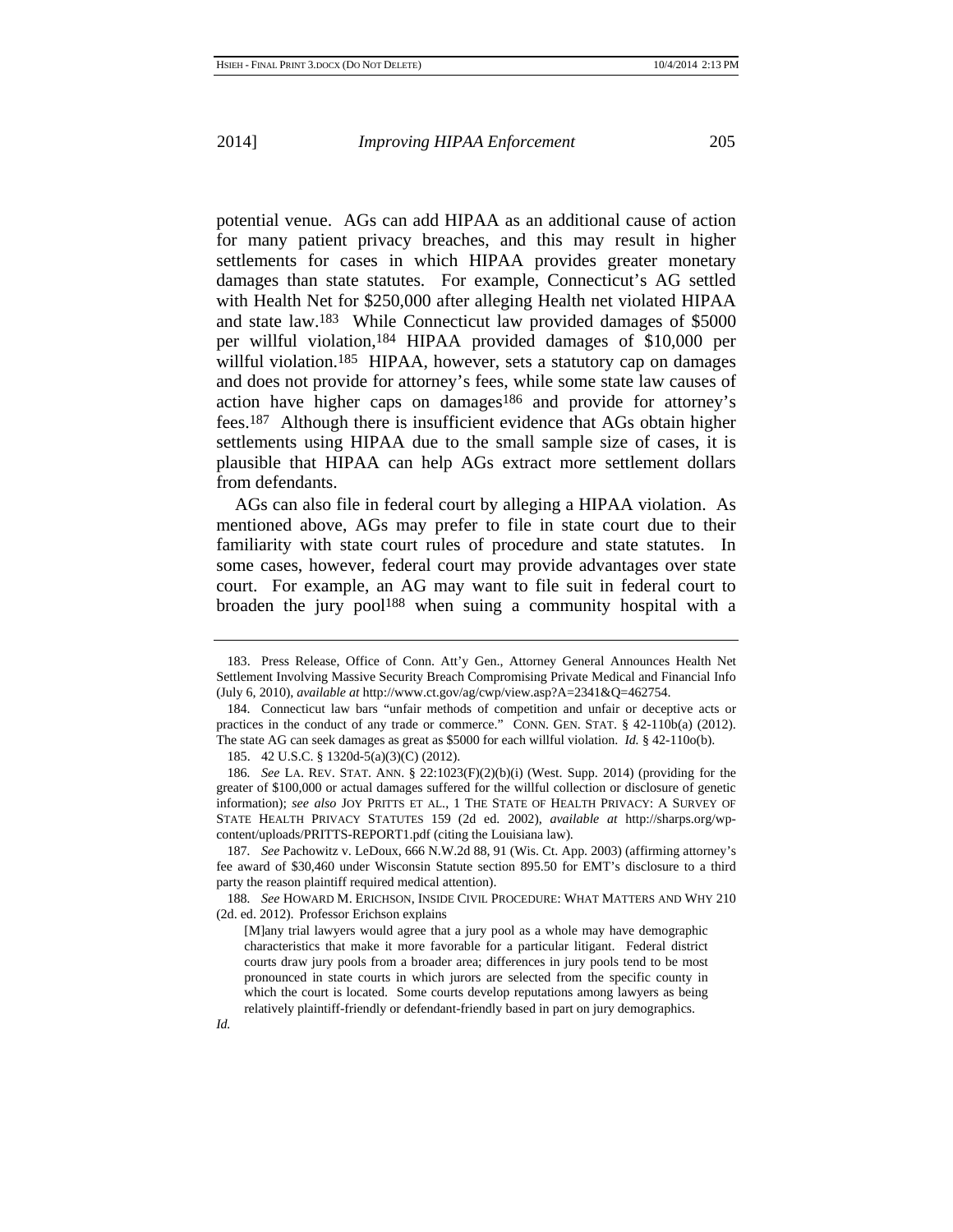positive reputation.189 Despite HIPAA providing an alternative forum to state court and potentially providing greater damages, it is unlikely that AGs will bring additional suits under HIPAA that they would have not already filed due to the availability of other state law remedies for patient privacy violations.

#### 4. Attorneys General Are Political in Nature

Finally, AGs are not likely to file suit under HIPAA because many HIPAA suits will not benefit their political aspirations. AGs are elected in forty-three out of fifty states and often use their positions as a springboard to run for higher elected office and are thus selective about the cases they choose to pursue.190 While certain violations of patient privacy may be so egregious that it may be politically beneficial for an AG to bring suit, as described above, AGs will already have a cause of action under state law and will not need to rely on HIPAA.191 Furthermore, AGs may overlook many patient privacy violations due to the availability of higher profile suits that will build an AG's resume for a reelection bid or a campaign for higher office.192 As mentioned above, local hospitals may have a positive reputation within a community, which may serve as another disincentive for an AG to sue a hospital.

The political nature of the AG position attracts individuals who run

<sup>189.</sup> Hospitals can have a positive reputation within a community, and hospitals spend resources in an effort to build and protect their reputation throughout the community. *See, e.g.*, Judith H. Hibbard, Jean Stockard & Martin Tusler, *Hospital Performance Reports: Impact on Quality, Market Share, and Reputation*, 24 HEALTH AFF. 1150 (2005).

<sup>190</sup>*. See* Colin L. Provost, *State Attorneys General, Entrepreneurship, and Consumer Protection in the New Federalism*, 33 PUBLIUS 37, 39–40 (2003) (describing the political nature of the AG position and noting that "because the office often serves as a springboard into higher political positions, AGs have strong incentives to build up their record of political accomplishment by helping consumers and pursuing high levels of enforcement.").

<sup>191</sup>*. See supra* Part II.B.3.

<sup>192.</sup> New York AG Eliot Spitzer provides an example. Spitzer targeted Wall Street fraud and was described as aggressively using his position "to raise his political profile at the expense of high profile companies." Kulbir Walha & Edward E. Filusch, *Eliot Spitzer: A Crusader Against Corporate Malfeasance or a Politically Ambitious Spotlight Hound? A Case Study of Eliot Spitzer and Marsh & McLennan*, 18 GEO. J. LEGAL ETHICS 1111, 1111 (2005) (footnote omitted). Spitzer was elected Governor of New York in 2007 and resigned in 2008 after being exposed for his participation in a prostitution ring. *See* David Kocieniewski & Danny Hakim, *Felled by Scandal, Spitzer Says Focus is on His Family*, N.Y. TIMES, Mar. 13, 2008, at A1, http://www.nytimes.com/2008/03/13/nyregion/13spitzer.html?pagewanted=all&\_r=0 (describing how Spitzer's "rise to political power as a fierce enforcer of ethics in public life" helped him get elected "into the governor's office in a landslide").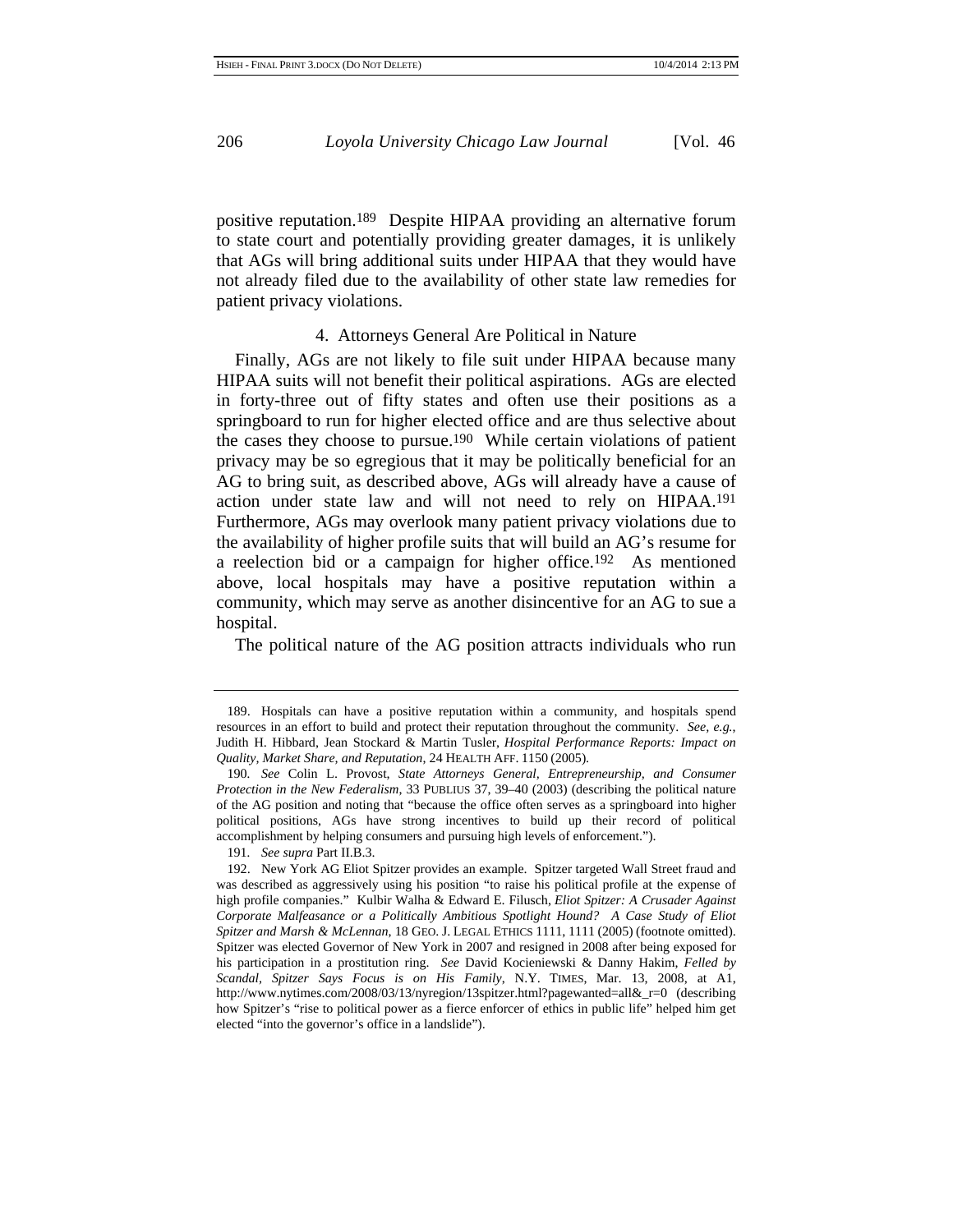for higher office.<sup>193</sup> For example, a 2005 study found that more than 40% of AGs since 1980 have run for higher office.194 Recently, Virginia AG Ken Cuccinelli ran for Governor of Virginia in 2013.195 New York AG Eliot Spitzer used a "strategic application of state law in an attempt to force systemic changes in financial governance" and was later elected governor of New York.196 Connecticut AG Richard Blumenthal successfully ran for the U.S. Senate in 2010.197

Although Blumenthal actually filed a HIPAA complaint to support his bid for Congress, a unique set of circumstances led him to file suit. Blumenthal announced his intention to run for the U.S. Senate on January 6, 2010,198 one week before he became the first AG to file a suit under HIPAA.199 After he filed suit, the Connecticut AG's Office immediately issued a press release noting that this was "the first action by a state attorney general involving violations of HIPAA since the Health Information Technology for Economic and Clinical Health Act (HITECH) authorized state attorneys general to enforce HIPAA."200 As the first AG to file suit under HIPAA, Blumenthal reinforced his selfdescribed commitment to "aggressive law enforcement for consumer protection, environmental stewardship, labor rights and *personal privacy*, [which] has helped reshape the role of state attorneys general

<sup>193.</sup> Provost, *supra* note 190, at 38.

<sup>194.</sup> Justin O'Brien, *The Politics of Enforcement: Eliot Spitzer, State-Federal Relations, and the Redesign of Financial Regulation*, 35 PUBLIUS 449, 465 (2005).

<sup>195.</sup> Anita Kumar, *Ken Cuccinelli Announces He Will Run for Va. Governor in 2013*, WASH. POST, Dec. 1, 2011, 4:11 PM, http://www.washingtonpost.com/blogs/virginia-politics/post/kencuccinelli-announces-he-will-run-for-va-governor-in-2013/2011/12/01/gIQAH2kjHO\_blog.html. Cuccinelli lost in a close race to Terry McAuliffe. *See* Marc Fisher, *McAuliffe Narrowly Wins Va. Governor's Race*, WASH. POST, Nov. 6, 2013, http://www.washingtonpost.com/local/virg inia-politics/polls-open-across-virginia-in-hotly-contested-governors-race/2013/11/04/06c6205c-45d2-11e3-bf0c-cebf37c6f484\_story.html.

<sup>196.</sup> O'Brien, *supra* note 194, at 449.

<sup>197.</sup> David M. Halbfinger, *Blumenthal Wins in Connecticut to Take Dodd's Senate Seat*, N.Y. TIMES, Nov. 2, 2010, at P12, http://www.nytimes.com/2010/11/03/nyregion/03ctsen.html?  $r=0$ .

<sup>198.</sup> John Christoffersen & Susan Haigh, *Chris Dodd Retiring From Senate; Richard Blumenthal, Attorney General, Will Run*, HUFF. POST (Jan. 6, 2010), http://www.huffingtonpost .com/2010/01/06/chris-dodd-retiring-from-\_n\_413291.html.

<sup>199.</sup> Blumenthal filed suit against Health Net on January 13, 2010. *See* Connecticut Complaint, *supra* note 162.

<sup>200.</sup> Press Release, Office of Conn. Att'y Gen., Attorney General Sues Health Net For Massive Security Breach Involving Private Medical Records And Financial Information On 446,000 Enrollees (Jan. 13, 2010), *available at* http://www.ct.gov/ag/cwp/view.asp? A=2341&Q=453918.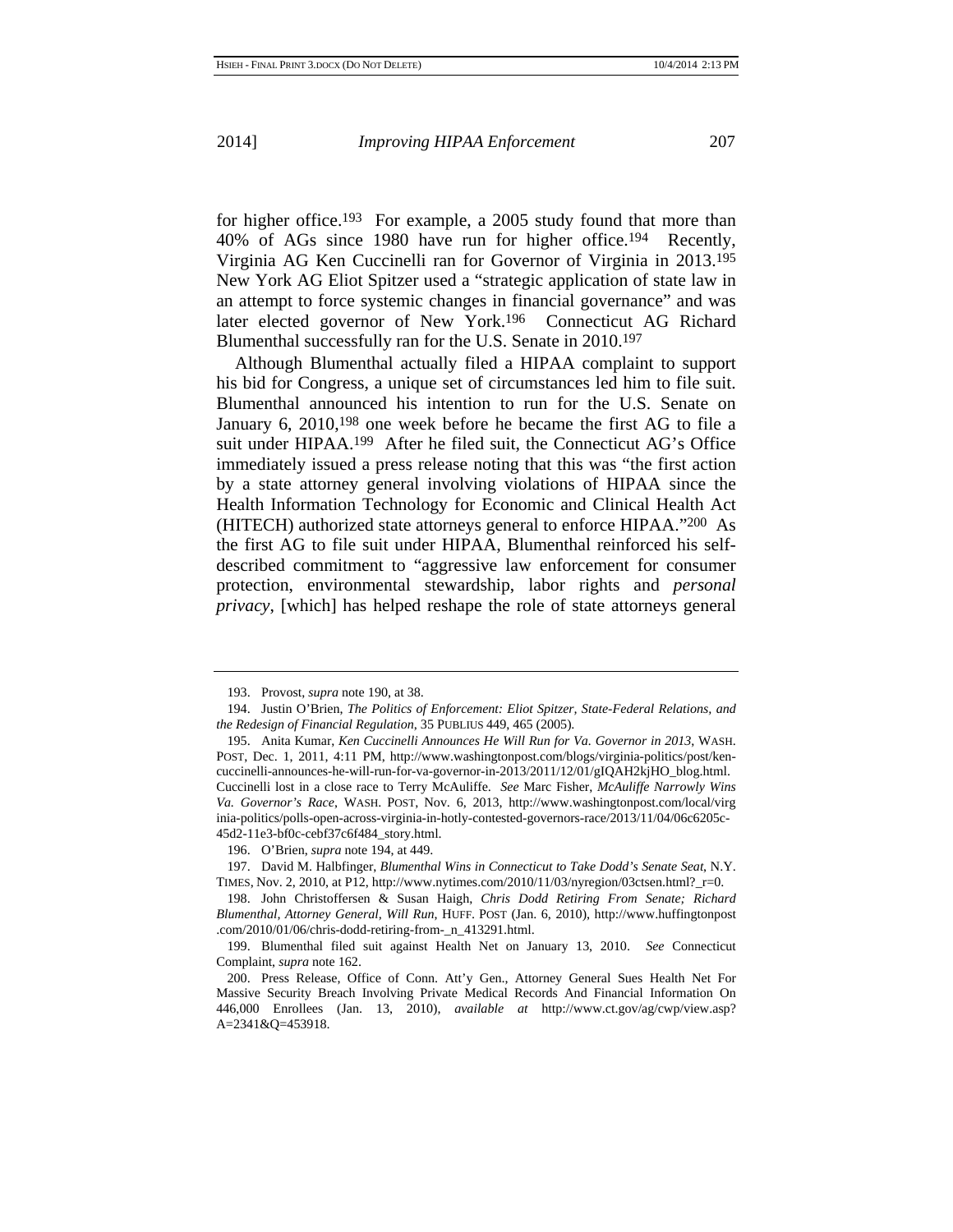nationwide."201 Blumenthal may have strategized to file the first suit under HIPAA with his brother, Dr. David Blumenthal, who was the National Coordinator for Health IT at the time.202 The timing of Blumenthal's HIPAA suit shortly after his Senate campaign announcement, the opportunity to bolster his self-described image as an enforcer of "personal privacy," and his family connection to a prominent healthcare insider familiar with HIPAA all provided him with the opportunity to become the first AG to file a suit under HIPAA and further support his bid for higher office. Other AGs will no longer have a "trailblazer" title in filing a HIPAA suit and will instead focus on the high profile consumer complaints in their states, like mortgage fraud, consumer lending protection, and telemarketing.

Like Blumenthal, Massachusetts AG Martha Coakley, who announced her bid for Governor in 2013,203 also faced a unique set of circumstances that encouraged her to file multiple HIPAA suits in state court. Massachusetts is committed to health care, passing legislation providing universal health insurance coverage for its residents in 2006204 and establishing a specific Health Care Division of the AG's office in 2007.205 Along with increased funding for her office,206 Coakley's office solicits and receives thousands of healthcare complaints207 that may align HIPAA with the type of complaints her office receives, and ultimately make it politically beneficial to file suit for violations of patient privacy under HIPAA and state law. When running for reelection or higher political office, other AGs are not likely to file suit for privacy complaints under HIPAA due to the low volume of complaints they receive, their limited time and resources, and the fact that they usually file suit in the types of cases that their residents

<sup>201</sup>*. Richard Blumenthal*, OFF. OF CONN. ATT'Y GEN., http://www.ct.gov/ag/cwp/view.asp? A=2178&Q=295440 (emphasis added) (last updated Jan. 23, 2008, 2:09:23 PM).

<sup>202.</sup> Marianne Kolbasuk McGee, *National Health IT Coordinator Blumenthal Stepping Down*, INFORMATIONWEEK GOV'T (Feb. 3, 2011, 8:24 PM), http://www.informationweek.com/ government/leadership/national-health-it-coordinator-blumenthal-stepping-down/d/d-id/1095881.

<sup>203</sup>*. See* Frank Phillips, *Coakley in Governor's Race, with Backing, Baggage*, BOS. GLOBE, (Sept. 15, 2013), http://www.bostonglobe.com/metro/2013/09/15/coakley-join-race-for-governormonday/WSjVtXrvn7mw9ck5MF8k6I/story.html.

<sup>204.</sup> KAISER FAMILY FOUND., MASSACHUSETTS HEALTH CARE REFORM: SIX YEARS LATER 1 (May 2012), *available at* http://kaiserfamilyfoundation.files.wordpress.com/2013/01/8311.pdf.

<sup>205</sup>*. See supra* note 147 and accompanying text.

<sup>206</sup>*. See supra* note 117 and accompanying text.

<sup>207</sup>*. See supra* note 147 and accompanying text.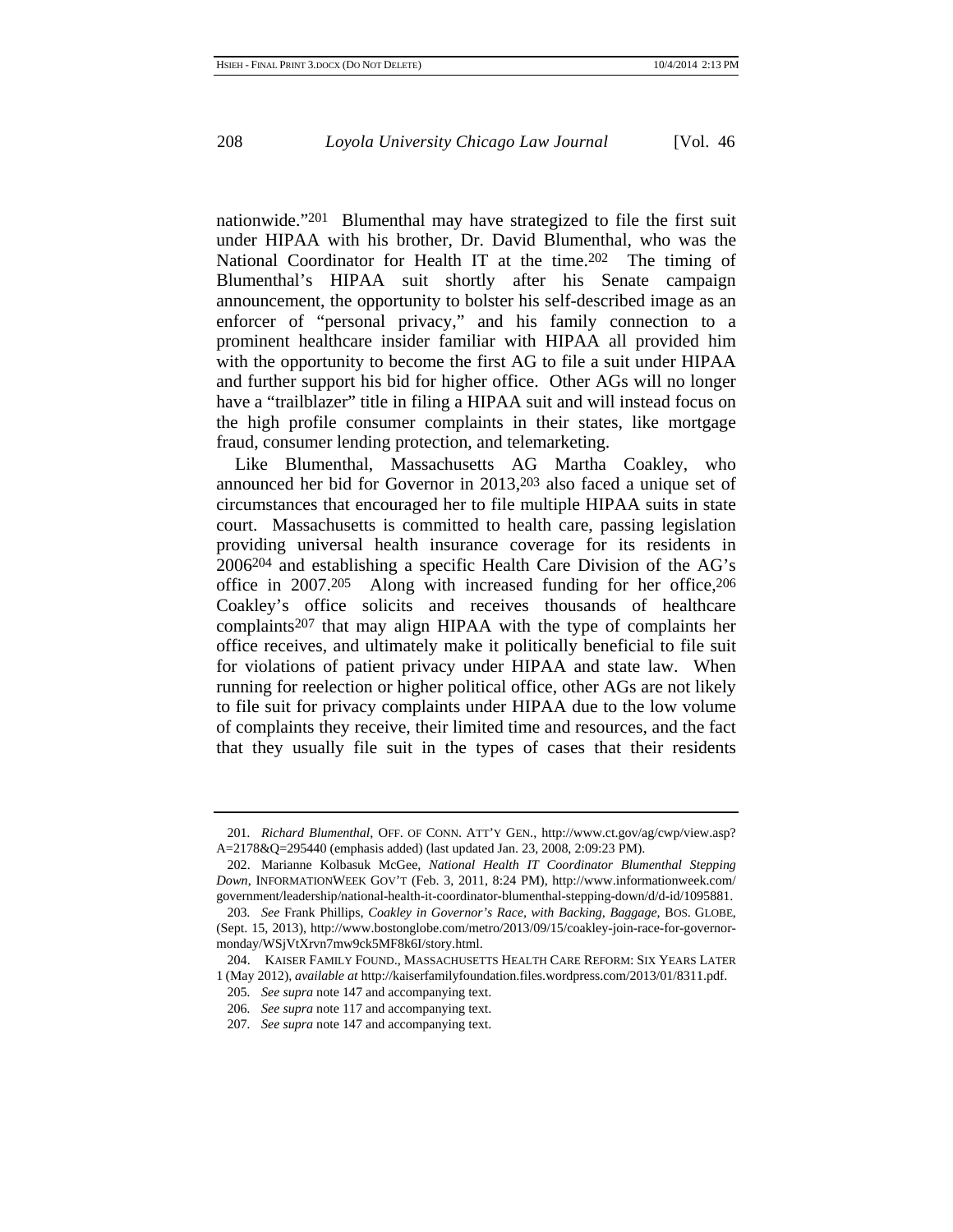encounter most often.208

A survey of press releases from different AGs may illustrate the types of cases that AGs believe their constituents care most about, and in turn may provide talking points for AGs in their campaigns. In 2012, AGs issued press releases with headlines related to: identity theft, illegal synthetic drugs, settlements with banks, and returning wage and benefits to workers in Illinois209 and mortgage investigations, the prescription drug crisis, identity theft, and rental scams in New York.210 Neither of those states issued press releases related to patient privacy protection.211 While the absence of press releases regarding healthcare privacy could be the result of several different factors,212 as explained in Part II.B.2, AGs do not receive many patient privacy complaints relative to other complaints, and the press releases may reflect the issues AGs feel are most salient to their constituents.213

AGs may also be deterred from suing hospitals with positive reputations.214 An AG with aspirations for higher political office would likely have to proceed with caution when deciding whether to file suit against a reputable hospital under HIPAA. While AGs may file certain types of suits in order to appear as consumer advocates, patient privacy usually falls near the bottom of the list, and AGs will not rush to enforce HIPAA.

<sup>208</sup>*. See supra* Parts II.B.1–2.

<sup>209</sup>*. E.g.*, *Press Room—February 2012*, OFFICE OF ILL. ATT'Y GEN., http://www. illinoisattorneygeneral.gov/pressroom/2012\_02/index.html (last visited Sept. 26, 2014).

<sup>210</sup>*. E.g.*, *Press Releases*, OFFICE OF N.Y. ATT'Y GEN., http://www.ag.ny.gov/press-releasesfor-year/2012?page=2 (last visited Sept. 26, 2014).

<sup>211.</sup> The Minnesota AG, however, issued a press release regarding the HIPAA suit against Accretive Health. Press Release, Office of Minn. Att'y Gen., *supra* note 108.

<sup>212.</sup> It is possible that AGs receive consumer complaints regarding patient privacy, take action on these complaints, and yet choose not to issue a press release. The relatively few number of patient privacy complaints received by AGs, however, makes it likely that AGs have either not taken action against many patient privacy complaints or do not perceive patient privacy as salient enough to their constituents to issue a press release.

<sup>213</sup>*. See, e.g.*, Sooyoung Cho & William Benoit, *2004 Presidential Campaign Messages: A Functional Analysis of Press Releases from President Bush and Senator Kerry*, 32 PUB. REL. REV. 47 (2006) (explaining how press releases can be used to highlight a candidate's past accomplishments and future goals); *see also* M. Mark Miller et al., *Framing the Candidates in Presidential Primaries: Issues and Images in Press Releases and News Coverage*, 75 JOURNALISM MASS COMM. Q. 312 (1998).

<sup>214.</sup> Hospitals often work hard to build and maintain a positive reputation within their community to maintain customer loyalty and market share. "If a hospital's reputation is affected, it may eventually experience market share declines via consumer choice, purchaser choice, or physician referral." *See* Hibbard, Stockard & Tusler, *supra* note 189, at 1151.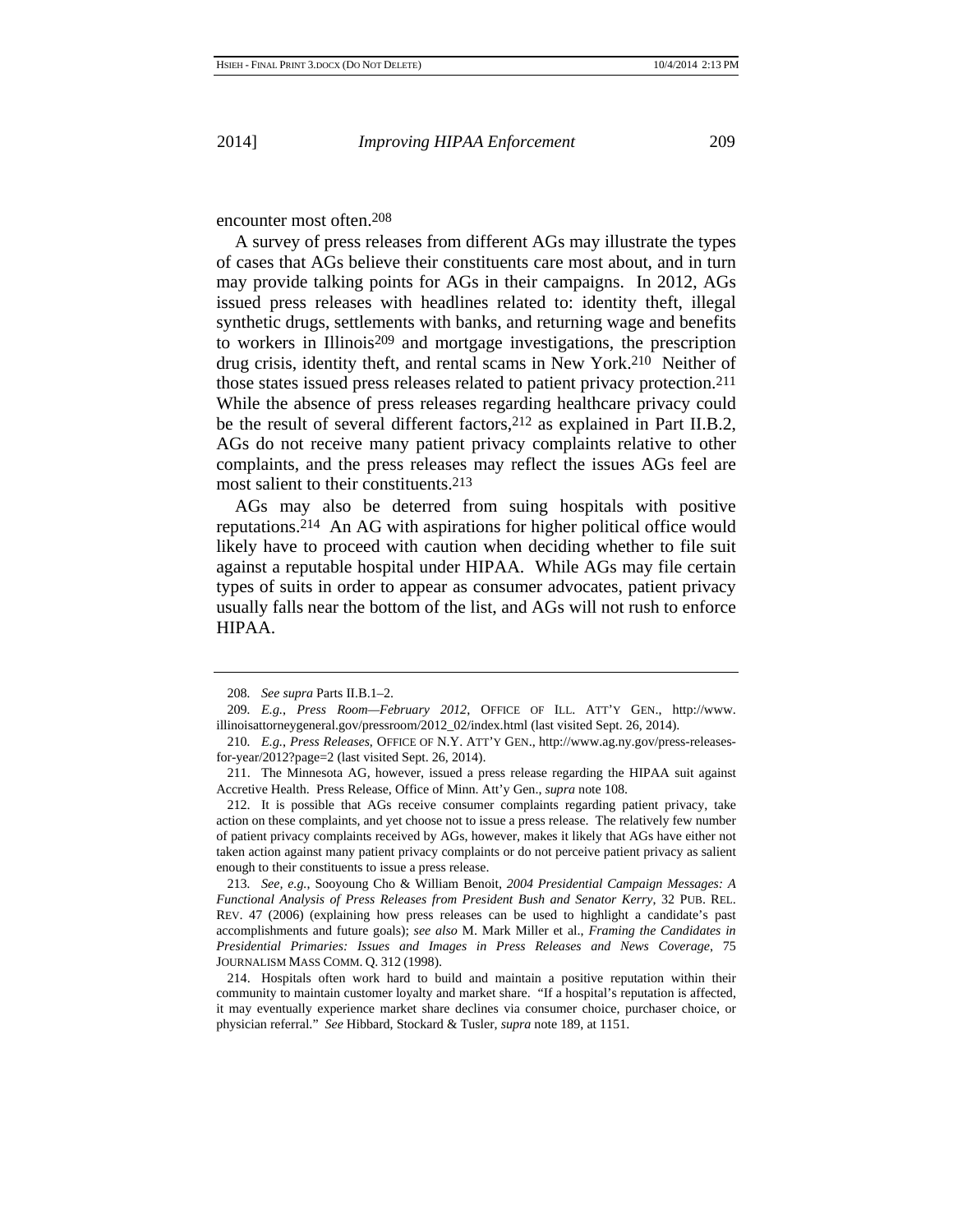### III. IMPROVING HIPAA ENFORCEMENT AND PROTECTING PATIENT PRIVACY

#### *A. Overview*

The number of patient privacy complaints continues to increase: OCR received nearly 10,000 HIPAA complaints during the first eight months of 2014.215 While both OCR and AGs have the power to punish HIPAA violations, HIPAA lacks strong institutional enforcement.216 Although HIPAA provides patient privacy protection on paper, actually delivering substantive protection will require both increased institutional enforcement of HIPAA and other complementary initiatives and security requirements.

First, in identifying potential solutions to better protect patient privacy, I propose a new framework for evaluating different types of privacy breaches and solutions. This analytical framework distinguishes between different types of patient privacy breaches based upon the willful, negligent, or non-negligent conduct of an individual or healthcare organization. These distinctions demonstrate that different enforcement mechanisms may be better suited for addressing specific types of breaches.

Next, given the structural barriers that OCR and AGs face in enforcing HIPAA, I propose a solution for strengthening the institutional enforcement of HIPAA through partnerships between state health agencies and AGs to solicit and investigate patient privacy complaints combined with considering limited private rights of action. Finally, I explore complementary approaches to enhanced institutional enforcement of HIPAA, including requiring data encryption of patient records, conducting more audits of covered entities without notice, and some of the mechanisms within the HITECH Amendments that will help better protect patient privacy from different types of breaches.

<sup>215.</sup> OCR received 99,957 total complaints as of August 31, 2014, and 90,001 total complaints as of December 31, 2013. *Enforcement Highlights (As of August 31, 2014)*, *supra* note 71; *Enforcement Highlights (As of December 31, 2013)*, DEP'T OF HEALTH & HUMAN SERVS., http://www.hhs.gov/ocr/privacy/hipaa/enforcement/highlights/12312013.html (last updated Jan. 8, 2013) (follow "Enforcement Results as of the Date of This Summary" hyperlink).

<sup>216.</sup> OCR has levied one civil monetary penalty and reached settlement twenty-one times after receiving nearly 100,000 HIPAA complaints of patient privacy violations. *See supra* notes 71, 73 and accompanying text. Only a few AGs have brought causes of action under HIPAA since being given the enforcement power in 2009. For the reasons articulated in Part II, it is unlikely that AGs will bring many more HIPAA suits.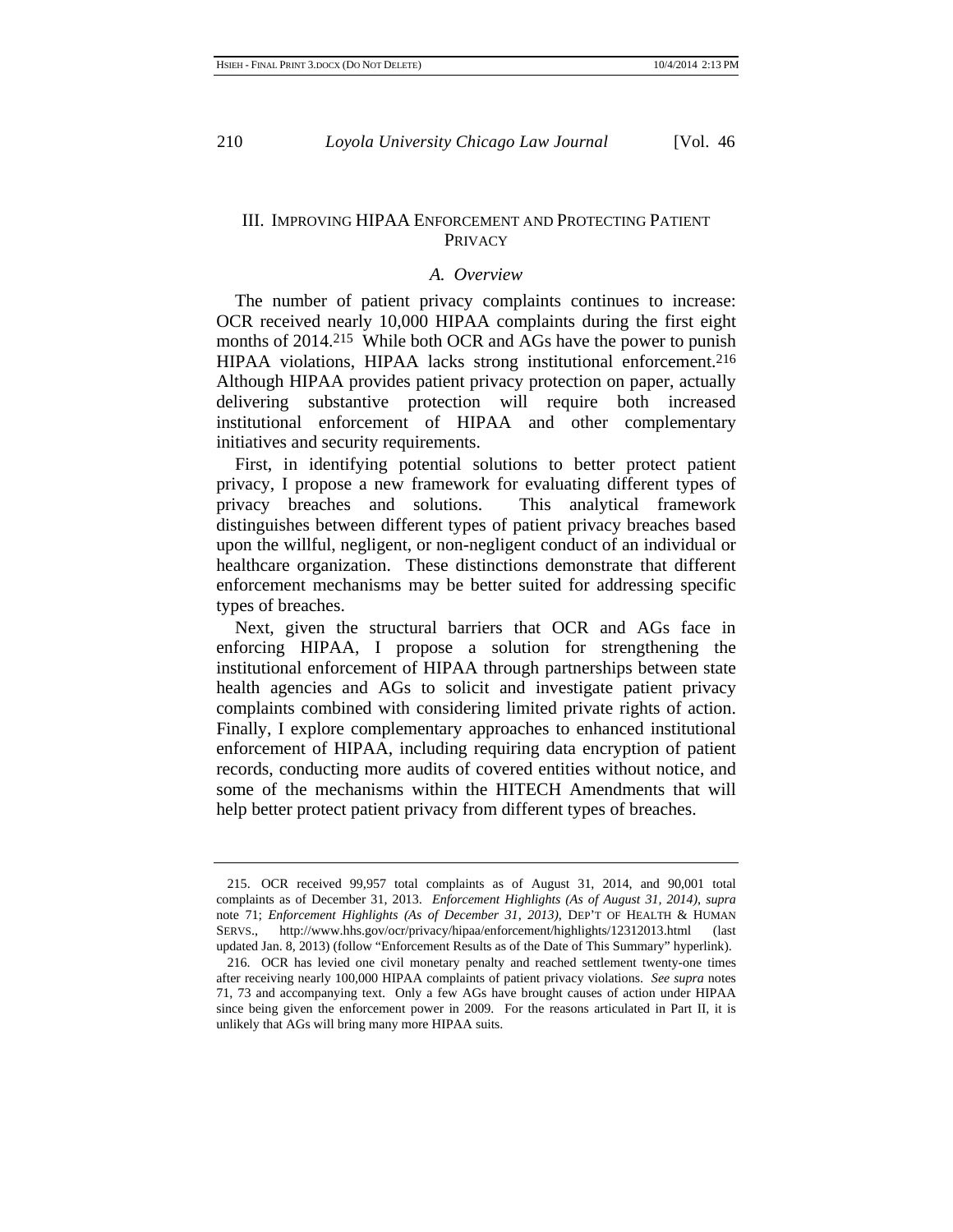## *B. Establishing a Framework for Distinguishing Different Types of Patient Privacy Breaches*

Patient privacy breaches can result from a variety of different activities. I classify these activities into three categories, depending on the culpability of the healthcare institution or employee that leads to the breach: (1) Willful, (2) Negligent, and (3) Non-Negligent. In other words, these categories focus on the liability from the perspective of the covered entity, business associate, or employee. First, a willful breach occurs when an employee of a covered entity or business associate purposefully violates HIPAA through unauthorized access or disclosure of PHI.217 Next, a negligent breach occurs when the careless action of a healthcare institution or employee compromises patient privacy.<sup>218</sup> A negligent breach can also reflect a healthcare institution's inadequate security procedures. Finally, a non-negligent breach occurs when a covered entity or business associate is the victim of a breach that reasonable security measures may not have prevented.219 The distinction between these types of breaches is important because some solutions may only address one or two types of breaches.

| <b>Type of Breach</b> |                          | <b>Description</b>                                                                                                            | <b>Example</b>                                                                                                                                        | <b>Solution</b>                                                                                                    |
|-----------------------|--------------------------|-------------------------------------------------------------------------------------------------------------------------------|-------------------------------------------------------------------------------------------------------------------------------------------------------|--------------------------------------------------------------------------------------------------------------------|
| $\bf{1}$              | Willful                  | Employee intentionally<br>violates HIPAA through<br>unauthorized access or<br>disclosure of patient<br>information            | Employee looks at<br>Britney Spears's or ex-<br>wife's EMR out of<br>curiosity or for personal<br>gain                                                | <b>State Health</b><br>$Agency-AG$<br>partnership; Limited<br>Private Right of<br>Action; Audits<br>without Notice |
| 2)                    | <b>Negligent</b>         | Negligent action of<br>hospital/employee or<br>inadequate security<br>procedure leads to the<br>compromise of patient<br>data | Company accidentally<br>posts patient<br>information online:<br>hospital accidentally<br>makes patient<br>information viewable in<br>the waiting room | State Health<br>Agency–AG<br>partnership; Limited<br>Private Right of<br>Action; Audits<br>without Notice          |
| 3)                    | Non-<br><b>Negligent</b> | Covered entity is the<br>victim of a breach that<br>reasonable security<br>measures may not have<br>prevented                 | Thief breaks into<br>hospital and steals<br>computer containing<br>private patient<br>information                                                     | <b>Required Encryption</b><br>of Data                                                                              |

<sup>217</sup>*. See, e.g.*, Ornstein, *supra* note 36.

<sup>218</sup>*. See, e.g.*, *CVS Pays \$2.25 Million & Toughens Disposal Practices to Settle HIPAA Privacy Case*, *supra* note 95 (describing how CVS Pharmacy allegedly disposed of private health information in dumpsters accessible to the public).

<sup>219</sup>*. See, e.g.*, Thompson & Wohlsen, *supra* note 41.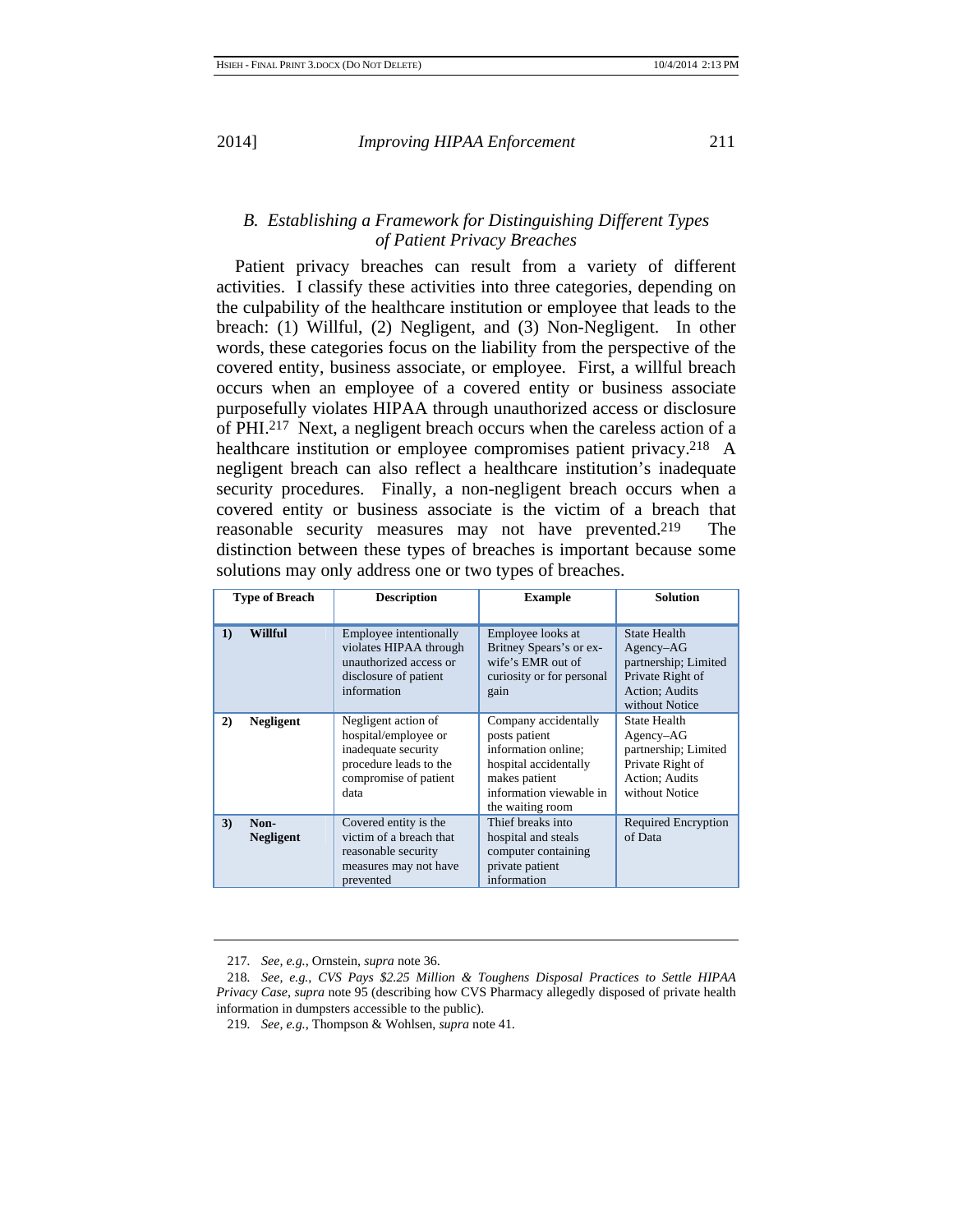#### *C. Increasing Institutional Enforcement of HIPAA*

### 1. Partnerships Between State Health Agencies and State Attorneys General

To better protect patient privacy, robust institutional enforcement of HIPAA is needed, which will require other agencies to assist OCR with HIPAA enforcement. OCR received nearly 13,000 HIPAA complaints in 2013.220 Without additional funding and outside pressure to increase enforcement, OCR will continue to be overwhelmed by the volume of HIPAA complaints and respond by dismissing most complaints or seeking voluntary compliance from covered entities.<sup>221</sup>

A possible avenue for enhancing institutional enforcement of HIPAA lies in partnering state health agencies with AGs.222 Shifting a portion of patient privacy complaints from OCR to a state health agency and AGs may help increase HIPAA enforcement. All fifty states have at least one health department that oversees a broad range of services that promote public health.223 These state agencies may have familiarity with healthcare institutions within their state and knowledge of state and

223*. See, e.g.*, *State Health Departments and Services*, STATE & LOCAL GOV'T, http://www.statelocalgov.net/50states-health.cfm (listing state health departments). For example, the California Department of Public Health (CDPH) describes itself as "[d]edicated to optimizing the health and well-being of the people in California." *About Us*, CAL. DEP'T OF PUB. HEALTH, http://www.cdph.ca.gov/Pages/AboutUs.aspx (last visited Sept. 26, 2014).

<sup>220</sup>*. See Complaints Received by Calendar Year*, *supra* note 72. In addition to enforcing HIPAA, OCR is also responsible for protecting citizens from discrimination in certain social service and healthcare programs. *See Office for Civil Rights*, DEP'T OF HEALTH & HUMAN SERVS., http://www.hhs.gov/ocr/office/index.html (last visited Sept. 26, 2014).

<sup>221</sup>*. See supra* Part I.C.

<sup>222.</sup> On January 16, 2014, the Federal Trade Commission (FTC) ruled that it may be able to file suit under HIPAA. *See* Order Denying Respondent LabMD's Motion to Dismiss, *In re* LabMD, Inc. (F.T.C. Jan. 16, 2014) (No. 9357), *available at* http://www.ftc.gov/sites/default/ files/documents/cases/140117labmdorder.pdf (holding that the FTC may enforce HIPAA under section  $5(a)(1)$  of the FTC Act, 15 U.S.C. § 45(a)(1) (2012), for a "company's failure to implement reasonable and appropriate data security measures"). While the FTC may emerge as a viable enforcer of HIPAA, it remains to be seen whether an appellate court will overturn the FTC's decision and how often the FTC will enforce the HIPAA Security Rule. Additionally, the Department of Justice tends to prosecute HIPAA violations under three specific circumstances: when patient records are stolen with the intent to (1) commit large-scale fraud, (2) commit financial fraud, or (3) embarrass the patient. Arriaza & Walsh, *supra* note 110. In these specific instances, the Department of Justice is likely to use a statute other than HIPAA for criminal prosecution. *Id.*; *cf.* Press Release, U.S. Att'y Office E. Dist. Tex., Former Hospital Employee Indicted for Criminal HIPAA Violations (July 3, 2014), *available at* http://www.just ice.gov/usao/txe/News/2014/edtx-hippler-hipaa-kummerfield%20070314.html (describing the indictment of an employee of a covered entity who "obtained protected health information with the intent to use the information for personal gain").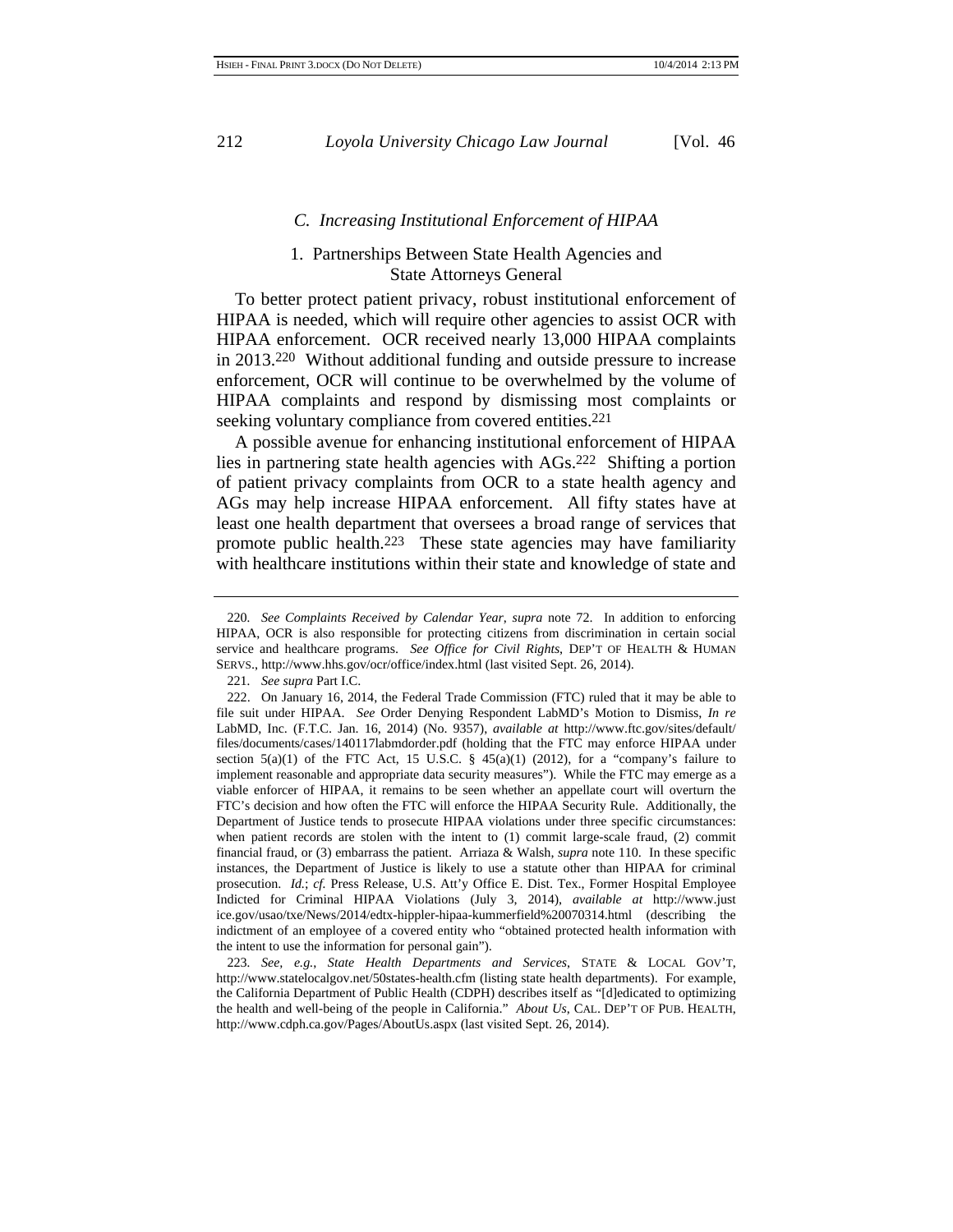federal privacy laws.224 For example, the California Department of Public Health ("CDPH") investigated breaches of patient privacy and levied fines against several hospitals for violation of California privacy laws.225

A state legislature could require covered entities within its state to notify its patients that they can file privacy complaints not only with OCR, but also with the state health agency and the state AG.226 The CDPH could continue to investigate and sanction hospitals for patient privacy breaches under state law, while also referring egregious violations to the California AG for possible charges under state law and HIPAA. Although partnerships between state health departments and AGs may significantly increase the volume of patient privacy complaints that AGs receive, this may help increase AGs' enforcement of HIPAA by: (1) encouraging AGs to shift their limited time and resources towards the increased volume of patient privacy complaints,227 (2) aligning the number of patient privacy complaints

<sup>224.</sup> One example is the State of California Office of Health Information Integrity (CalOHII) which is empowered with "'statewide leadership, coordination, policy formation, direction and oversight for HIPAA implementation' . . . ." *Summary of CalOHII's Statutory Authority*, CAL. OFFICE OF HEALTH INFO. INTEGRITY, http://www.ohii.ca.gov/calohi/content.aspx?id=129 (last visited Sept. 26, 2014) (citing CAL. HEALTH & SAFETY CODE § 130303 (2012)).

<sup>225</sup>*. California Department of Public Health Issues Privacy Breach Fines to Five California Hospitals*, CAL. DEP'T OF PUB. HEALTH (June 10, 2010), http://www.cdph.ca.gov/Pages/NR10- 039.aspx.

<sup>226.</sup> For example, section 130303 of the California Health & Safety Code provides that the California Office of HIPAA Implementation "shall assume statewide leadership, coordination, policy formulation, direction, and oversight responsibilities for HIPAA implementation. The office shall exercise full authority relative to state entities to establish policy, provide direction to state entities, monitor progress, and report on implementation efforts." CAL. HEALTH & SAFETY CODE § 130303. The California legislature could amend a provision like Section 130303 of the California Health & Safety Code (safeguards to protect privacy of patient information) to require covered entities within California to inform patients that the patients can file privacy complaints not only with OCR, but also with the CDPH and California AG. State health departments and AGs could also, at a minimum, list on their websites that residents can file complaints with either the health department or AG. The Tennessee Department of Health describes HIPAA on its website and directs consumers to file a complaint either with "the provider's Chief Privacy Officer" or OCR, leaving no mention of the Tennessee AG. *HIPAA: Health Insurance Portability and Accountability Act*, TENN. DEP'T OF HEALTH, http://health.state.tn.us/HIPAA/index.htm (last visited Sept. 26, 2014); *see supra* note 122 and accompanying text (describing the Illinois AG website which refers HIPAA complaints to OCR). Notifying state residents that they can file HIPAA privacy complaints with both a state health department and state AG would likely spread the volume of complaints among OCR, state health departments, and AGs. Because state health departments do not have the power to enforce HIPAA alone, the state health departments would need to work in conjunction with AGs or OCR.

<sup>227.</sup> This mitigates the concern of lack of time and resources among AGs as described in Part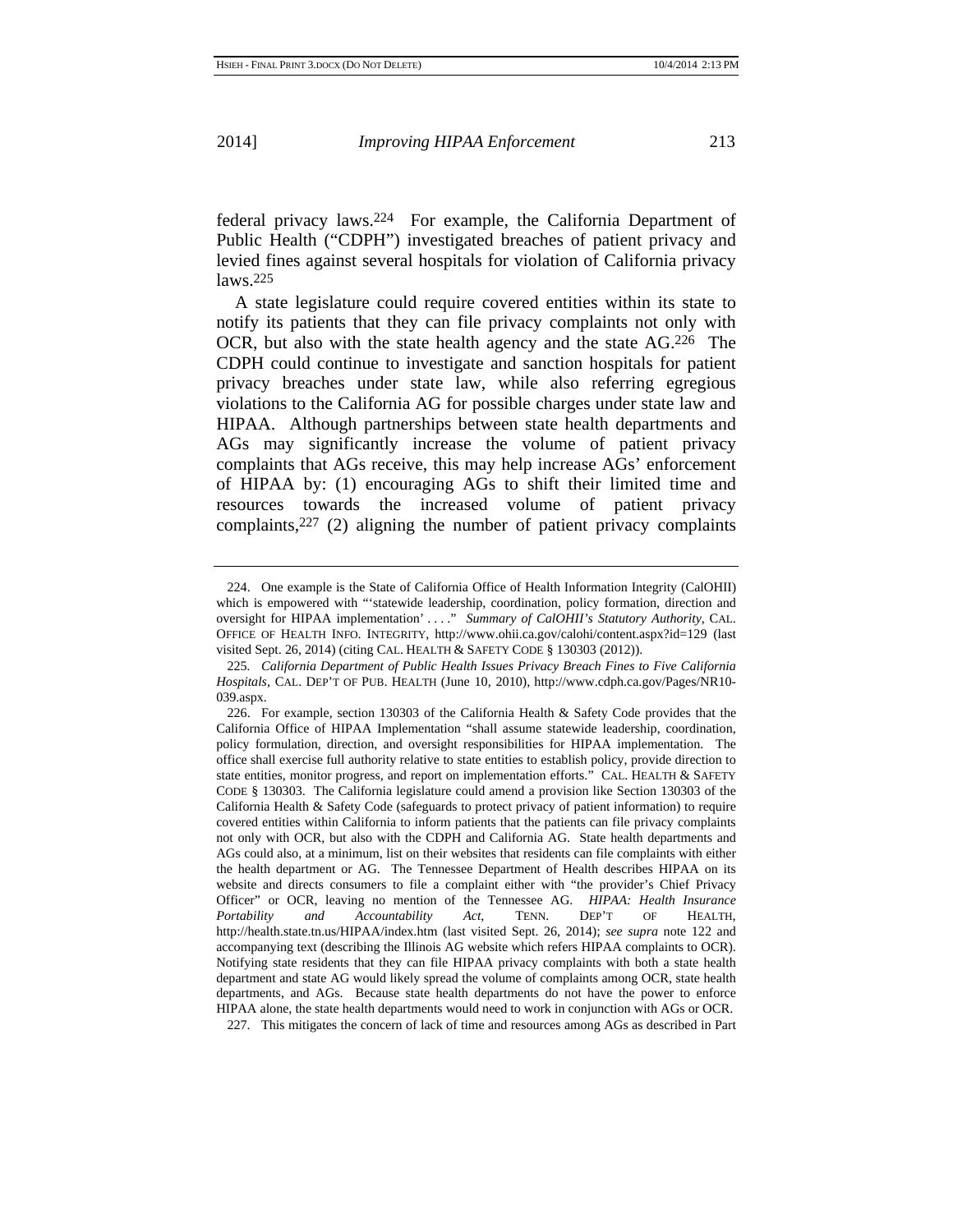AGs receive with HIPAA,228 (3) allowing AGs to allege HIPAA as an additional cause of action when beneficial, $229$  and (4) making patient privacy complaints seem like a worthwhile issue to address for political capital.230

State health departments, like AGs and OCR, face limited resources231 and inconsistent privacy laws,232 which may affect their abilities to help enforce HIPAA. State health departments, however, have existing relationships with covered entities and often devote a portion of their limited resources towards protecting patient privacy.233 To address different state privacy laws, OCR may be able to allocate resources to training or informing state health departments on HIPAA Privacy and Security requirements like it did with AGs.234 These partnerships have the potential to increase institutional enforcement of HIPAA and reduce OCR's workload.

A partnership of this type would likely address both willful and negligent breaches by increasing the amount and frequency of monetary penalties that a healthcare institution would face for HIPAA violations. Healthcare institutions may be inclined to implement more thorough security and training policies that would help control the behavior of their employees and minimize the likelihood of a negligent compromise of patient data. Because non-negligent breaches are generally out of the control of a covered entity, increased enforcement by a state health department–AG partnership may not deter non-negligent breaches.

II.B.1.

<sup>228.</sup> Addressing the concern that AGs use only federal statutes that align with the types of high volume complaints that they received as described in Part II.B.2.

<sup>229.</sup> While AGs may still choose to use exclusively state law causes of action, they may allege a HIPAA violation when HIPAA affords greater penalties as described in Part II.B.3.

<sup>230.</sup> Addressing the concern that AGs will not pursue cases that will not further their political careers as described in Part II.B.4.

<sup>231.</sup> Although state health departments may not suffer from most of the structural barriers that may prevent AGs from enforcing HIPAA, state health departments do face the challenge of limited time and resources. *See, e.g.*, Kim Krisberg, *Budget Cuts Straining Capacity of Public Health Departments: Services in Demand*, 40 NATION'S HEALTH 1 (2010) (describing state public health departments across the country facing budget cuts).

<sup>232</sup>*. See, e.g.*, Lawrence O. Gostin et al., *Informational Privacy and the Public's Health: The Model State Public Health Privacy Act*, 91 AM. J. PUB. HEALTH 1388, 1389 (2001).

<sup>233</sup>*. Id.* ("[S]tate public health agencies have an excellent track record of safeguarding public health data.").

<sup>234</sup>*. See* Anderson, *supra* note 110. OCR would have an incentive to train or inform state health agencies on the privacy floor set by HIPAA so that the health departments could help enforce HIPAA and reduce OCR's burden.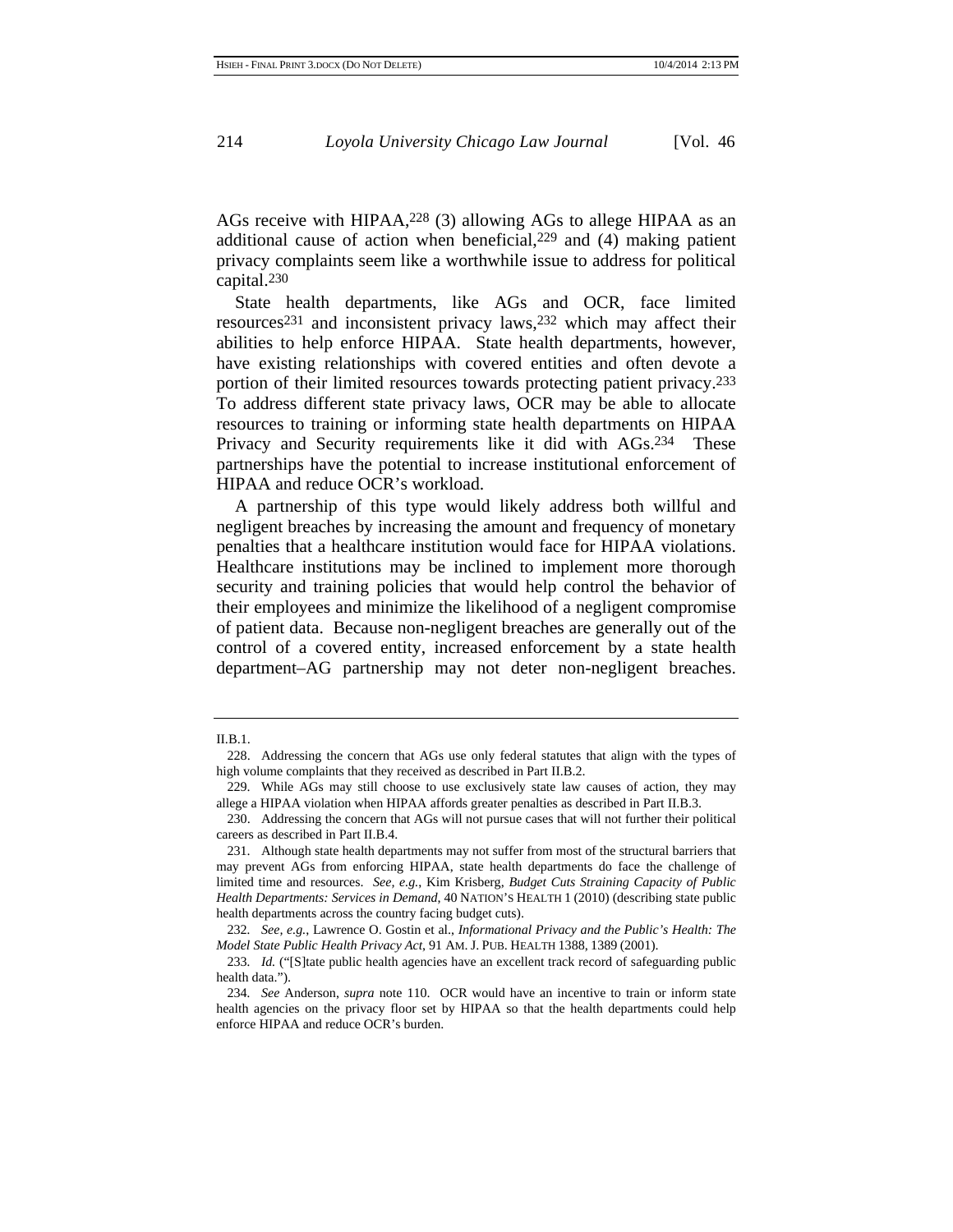Healthcare institutions, however, may be able to mitigate the effects of non-negligent breaches through the complimentary security measures described below in Part III.D.1.

### 2. Limited Private Causes of Action?

HIPAA does not provide patients with private causes of action for privacy breaches.235 Providing patients limited private rights of action to sue for damages under HIPAA may strengthen institutional enforcement of HIPAA.236 While critics may contend that the healthcare industry is better regulated by federal agencies than private causes of action<sup>237</sup> or that OCR is likely to enforce HIPAA adequately in the future,238 OCR does not have the proper resources to enforce HIPAA effectively. Providing a process for patients to submit their claims to an administrative body prior to filing suit will help mitigate concerns that a private right of action may cause more problems than it solves.239

Professors Sharona Hoffman and Andy Podgurski propose amending HIPAA to allow for a private cause of action, allowing patients to file

<sup>235</sup>*. See* Sharona Hoffman & Andy Podgurski, *In Sickness, Health, and Cyberspace: Protecting the Security of Electronic Private Health Information*, 48 B.C. L. REV. 331, 337 (2007). While HIPAA has been successfully used to establish a standard of negligence in tort suits for breach of patient confidentiality, most courts do not accept HIPAA as a standard for negligence. *See* Brill, *supra* note 96, at 2120–24.

<sup>236.</sup> Although HIPAA does not provide a private right of action, some courts may allow a plaintiff to reference HIPAA in order to establish a standard of care in negligence suits. *See, e.g.*, I.S. v. Wash. Univ., No. 4:11CV235SNLJ, 2011 WL 2433585, at \*2–5 (E.D. Mo. June 14, 2011) (declining to dismiss negligence *per se* claim based on HIPAA as standard of care and remanding to state court). Without private rights of action through HIPAA, victims of patient privacy breaches are turning to other causes of action. For example, in a class action lawsuit filed against AvMed for losing laptop computers containing PHI of 1.2 million patients, the plaintiffs filed suit under theories including negligence, breach of contract, breach of the implied covenant of good faith and fair dealing (referring to HIPAA regulations), and a Florida state law for misleading advertising. First Amended Complaint, Resnick v. AvMed, Inc., No. 1:10-cv-24513-JLK (S.D. Fla. Jan. 14, 2011). Other patients have resorted to common law and state law causes of action in lieu of HIPAA. *See Circumventing HIPAA's Absence of Private Right of Action*, PULSE (ACA Int'l Health Care Section, Minneapolis, Minn.), Dec. 2011, at 1, 3, *available at* http://socredit.com/wp-content/uploads/2012/01/Dec-2011.pdf.

<sup>237</sup>*. See generally* Abigail R. Moncrieff, *The Supreme Court's Assault on Litigation: Why (and how) it Might be Good for Health Law*, 90 B.U. L. REV. 2323 (2010).

<sup>238</sup>*. See* Brill, *supra* note 96, at 2118–20 (noting that since the HIPAA Privacy Rule first took effect in 2003, OCR has gradually increased the number of investigations and corrective actions that have been engaged in each year, which suggests that the agency has become more efficient with time).

<sup>239</sup>*. See id.* at 2130–38.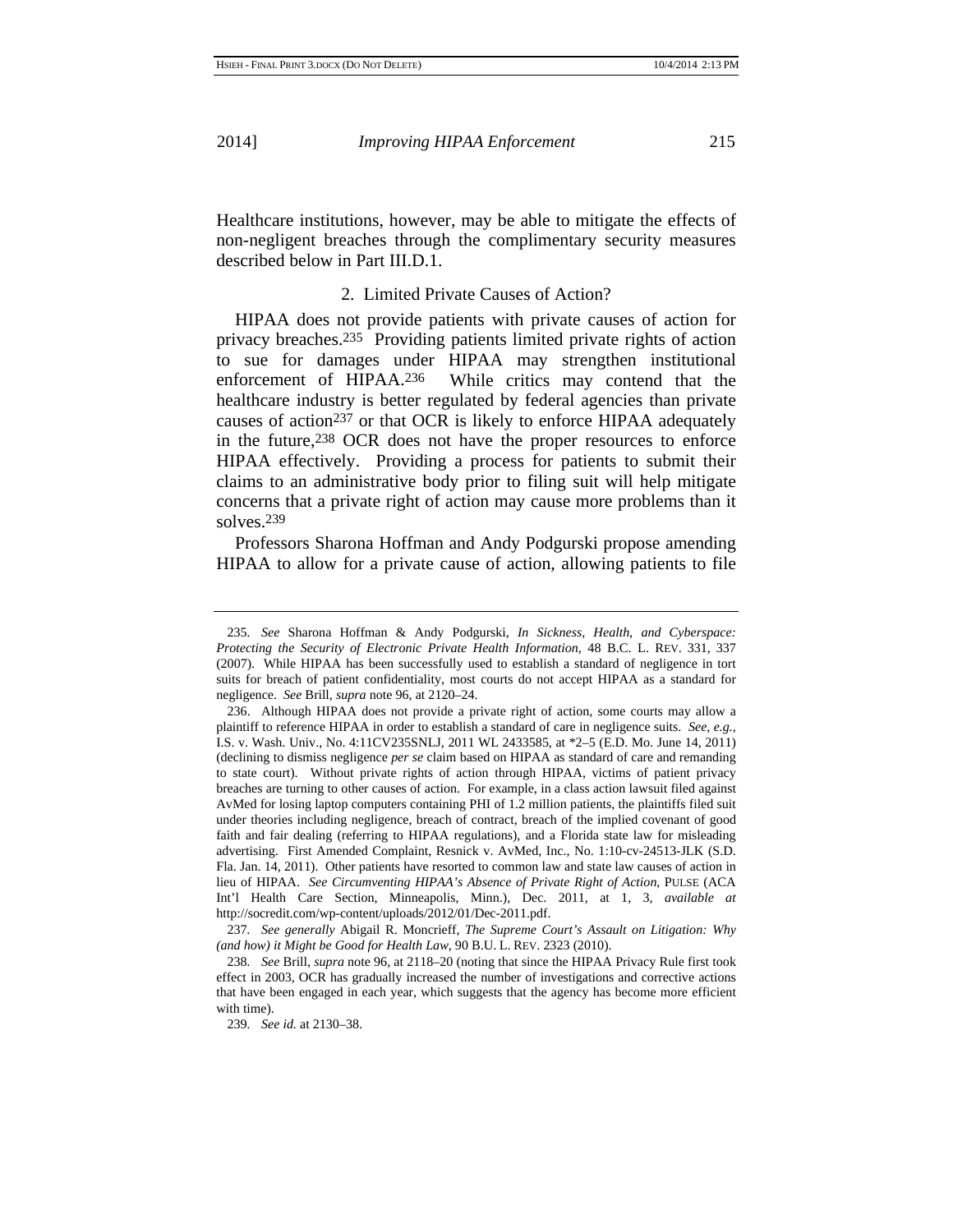suit in federal court for breaches of patient privacy and recover actual damages (not less than \$2500).<sup>240</sup> Their proposed HIPAA amendments would also allow plaintiffs to recover punitive damages for willful or reckless breaches and reasonable attorney's fees.241 Arming individual patients with private causes of action may help deter patient privacy breaches with the threat of well-publicized litigation, help patients resolve their issues more efficiently than an overburdened federal agency, and help develop HIPAA rulemaking through judicial decisions.242 Patients who are affected by a breach of privacy and are assisted by counsel would be motivated to enforce their rights under HIPAA and would not suffer from the same structural limitations faced by AGs as discussed in Part II.B.243

Amending HIPAA to allow a private right of action does not come without criticism. Professor Abigail Moncrieff contends that eliminating private rights of action in the healthcare industry is beneficial because federal agencies can better regulate the healthcare industry by using their expertise and economies of scale.244 Moncrieff's argument has some merit and would translate to OCR's regulation of HIPAA.245 As a federal agency, OCR possesses

(b) The court may award—

- (1) actual damages, but not less than liquidated damages in the amount of \$2500;
- (2) punitive damages upon proof of willful or reckless disregard of the law;
- (3) reasonable attorney's fees and other litigation costs reasonably incurred; and
- (4) such other preliminary and equitable relief as the court determines to be appropriate.
- *Id.*
- 241*. Id.*
- 242*. Id.* at 356.

243. While patients also have limited time and resources, they would likely be willing to allocate their time and resources to address egregious breaches of their patient privacy.

244. Professor Moncrieff states that federal agencies have greater institutional competency to regulate the healthcare industry than the courts because "generalist juries and judges are bad at understanding, evaluating, and creating healthcare regulations – and expert agencies might be much better. Furthermore, federal regulation of healthcare might make more sense than state regulation for a variety of reasons, especially considering the economies of scale that we gain from operating nation-wide." Moncrieff, *supra* note 237, at 2329–30.

245. Professor Moncrieff uses four examples of federal agencies in the healthcare field that could act as alternatives to private rights of action: Medicaid and the Center for Medicaid & Medicare Services (CMS), Employee Sponsored Insurance and the Department of Labor, Medical Devices and the Food and Drug Administration, and medical error and CMS/Professional

<sup>240.</sup> Hoffman & Podgurski, *supra* note 235, at 383. Hoffman and Podurski would like to amend HIPAA to include:

<sup>(</sup>a) Any person aggrieved by any act of a covered entity in violation of this section may bring a civil action in a United States District Court.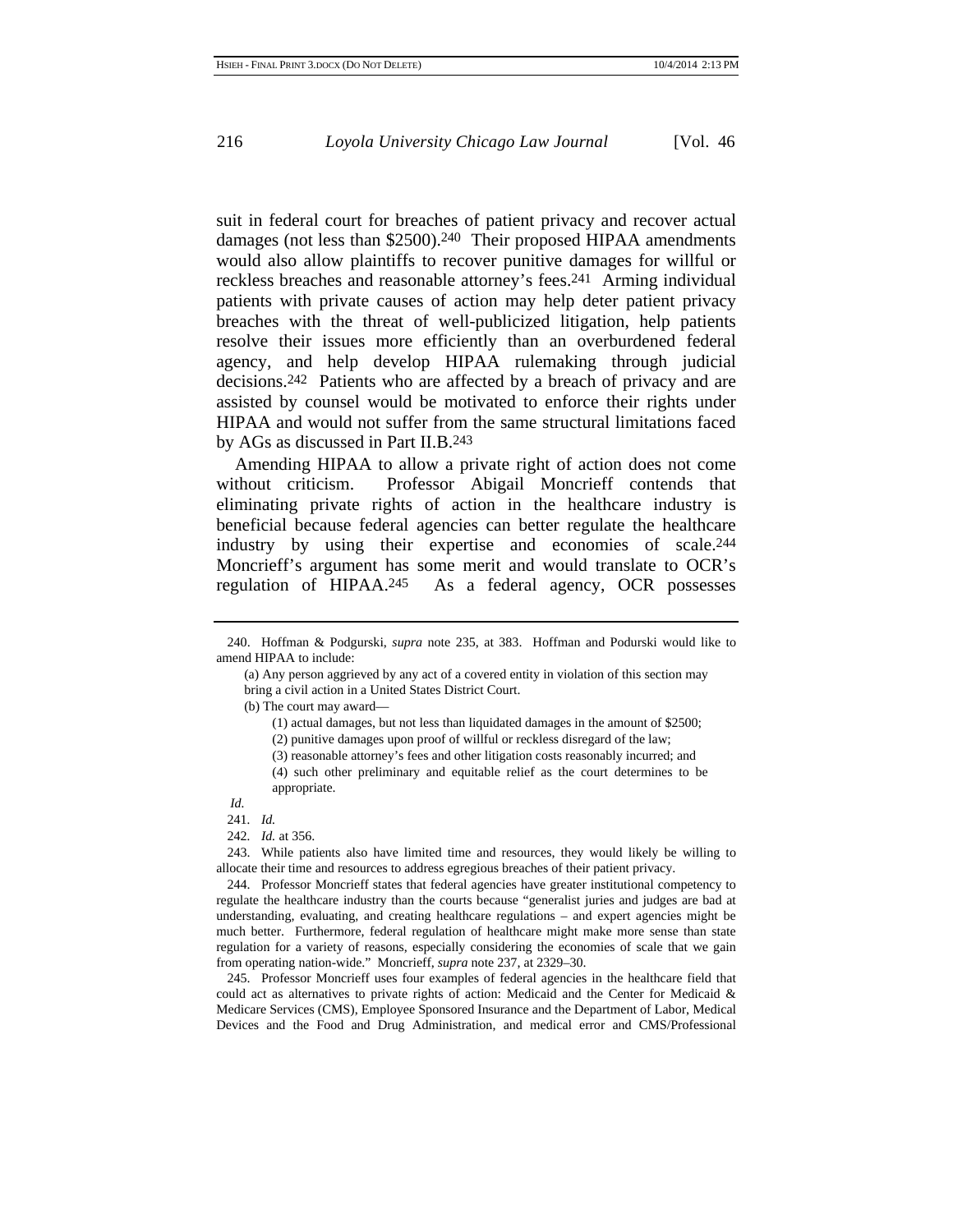tremendous patient privacy expertise due to its role in processing tens of thousands of HIPAA complaints.246

Moncrieff admits, however, that the "biggest barrier to robust federal executive regulation right now is the agencies' shortage of resources for enforcing their statutes. To engage in robust regulation, the agencies need bigger staffs and more funding."247 In theory, OCR could effectively enforce HIPAA with an unlimited budget by conducting thorough investigations of the thousands of complaints, but this is quite unlikely. OCR was budgeted only \$41 million in 2011 and 2012, and its budget was reduced by \$2 million and by ten full-time employees in 2013.248 Given OCR's history of HIPAA enforcement, shrinking budget, and the increasing number of HIPAA complaints,<sup>249</sup> it will be very difficult for OCR to act effectively as an institutionally competent federal agency as envisioned by Moncrieff. While individuals may not possess the institutional expertise of a federal agency, these patients have the potential to actually enforce HIPAA by investing their own time and resources in litigation.

In allowing a private right of action under HIPAA, Congress should consider forcing plaintiffs to seek administrative adjudication prior to filing suit in order to filter weaker claims out of the judicial system.250 Requiring prospective litigants to exhaust administrative remedies may help ensure that covered entities and business associates do not face a large volume of baseless claims and may help ease concerns that a private right of action will significantly increase the costs of maintaining HIPAA compliance.<sup>251</sup> Because OCR already conducts an intake and review of HIPAA complaints,252 OCR could potentially serve as the administrative body that filters HIPAA complaints that fail

Associations. *Id.* at 2339–46.

<sup>246</sup>*. See Enforcement Highlights*, *supra* note 71.

<sup>247.</sup> Moncrieff, *supra* note 237, at 2380–81.

<sup>248.</sup> DEP'T OF HEALTH & HUMAN SERVS., FISCAL YEAR 2013: BUDGET IN BRIEF 108, *available at* https://web.archive.org/web/20131208155303/http://www.hhs.gov/budget/budgetbrief-fy2013.pdf (last visited Sept. 26, 2014).

<sup>249.</sup> OCR received 12,915 HIPAA complaints in 2013. The second highest number of HIPAA complaints OCR has received in a year is 10,454. *See Complaints Received by Calendar Year*, *supra* note 72.

<sup>250</sup>*. See* Hoffman & Podgurski, *supra* note 235, at 384.

<sup>251</sup>*. See* Brill, *supra* note 96, at 2132 (warning that the costs associated with increased litigation would ultimately be passed along to patients).

<sup>252</sup>*. See Enforcement Process*, *supra* note 64.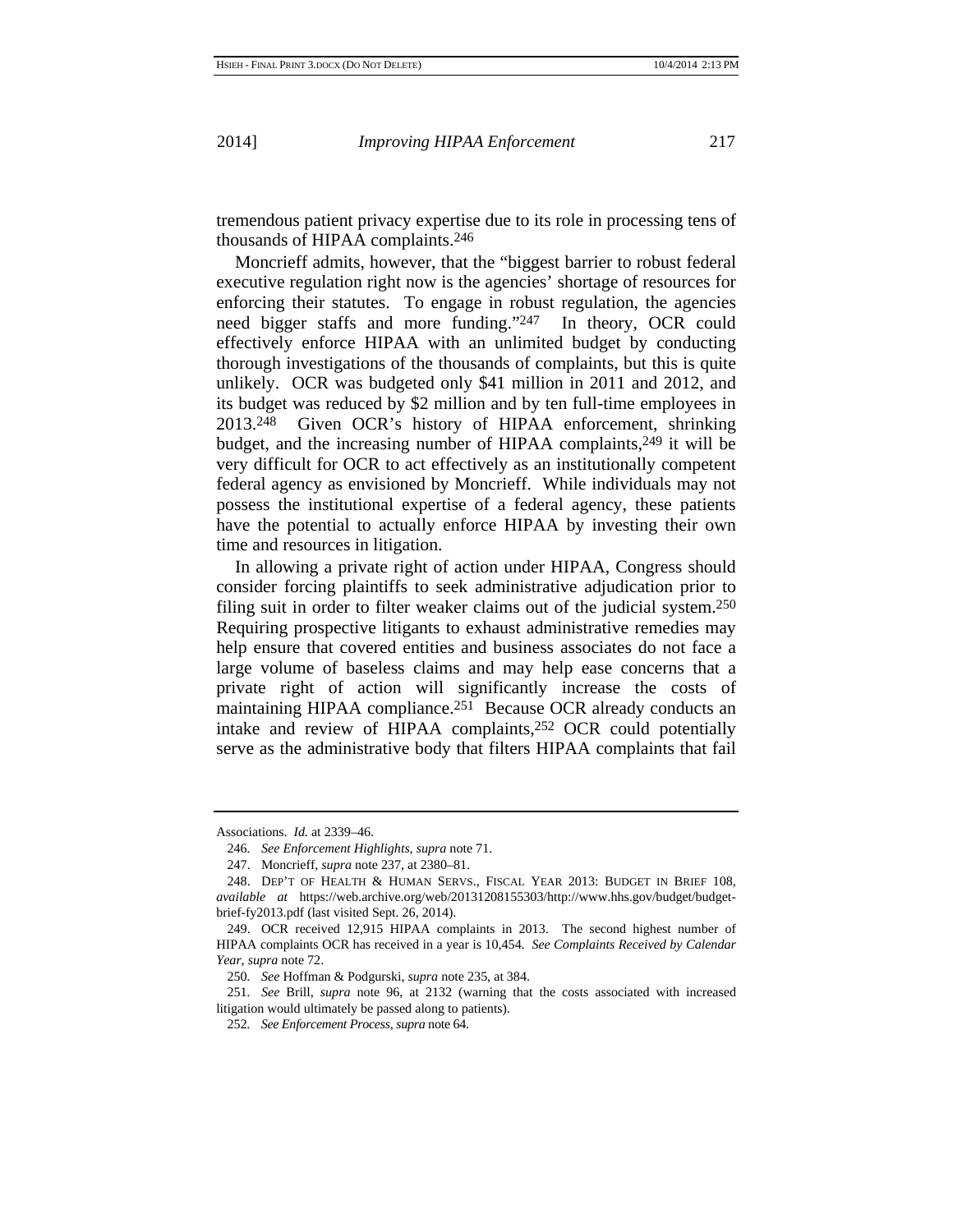to state a claim from the judicial system.253 Like state agency–AG partnerships, private rights of action would likely address both willful and negligent breaches. The threat of HIPAA investigations and litigation by private parties may motivate covered entities to better implement and enforce security procedures. State agency–AG partnerships and considering limited private rights of action would strengthen the institutional enforcement of HIPAA.

#### *D. Complementary Approaches to Institutional Enforcement*

There is potential to strengthen the institutional enforcement of HIPAA through state health department–AG partnerships, private causes of action, or a combination of the two approaches. Complementing stronger institutional enforcement of HIPAA with additional security measures, such as requiring the encryption of data, conducting more audits without notice, and implementing some of the additional HITECH Amendments will better protect patient privacy against all three types of breaches described in Part III.B.

### 1. Requiring Encryption of Data

The American Medical Association describes data encryption as: "[T]ransforming information so that it becomes unreadable. This means that even if a hacker is able to gain access to a computer that contains PHI, he or she will not be able to read or interpret that information. The patient's privacy will still be protected."254 The HIPAA Security Rule, however, does not require that covered entities encrypt patient data,

<sup>253.</sup> It is true that OCR may not have the proper resources to effectively review HIPAA complaints. *See* Hoffman & Podgurski, *supra* note 235, at 384 (noting that "[e]ffective administrative review, however, is dependent upon a strong network of agency offices that are adequately staffed to process a large volume of claims. HHS's anemic HIPAA enforcement record indicates that it does not currently have such resources."). Given that OCR already processes HIPAA complaints, however, it may make sense for OCR to act as the Equal Employment Opportunity Commission (EEOC) in the employment discrimination context and issue "right to sue" letters to individuals alleging HIPAA violations. *See* 42 U.S.C. § 2000e-5(f)(1) (2012) (stating that a plaintiff alleging employment discrimination based on Title VII of the Civil Rights Act of 1964 must obtain a "right to sue" letter from the EEOC prior to filing suit). OCR could continue to "resolve" HIPAA complaints that suffer from a procedural defect or fail to state a claim, thereby filtering a large number of suits from the judicial system. *See supra* note 65 and accompanying text.

<sup>254</sup>*. HIPAA Security Rule: Frequently Asked Questions Regarding Encryption of Personal Health Information*, AM. MED. ASS'N, http://www.ama-assn.org/resources/doc/psa/hipaa-phiencryption.pdf (last visited Sept. 26, 2014).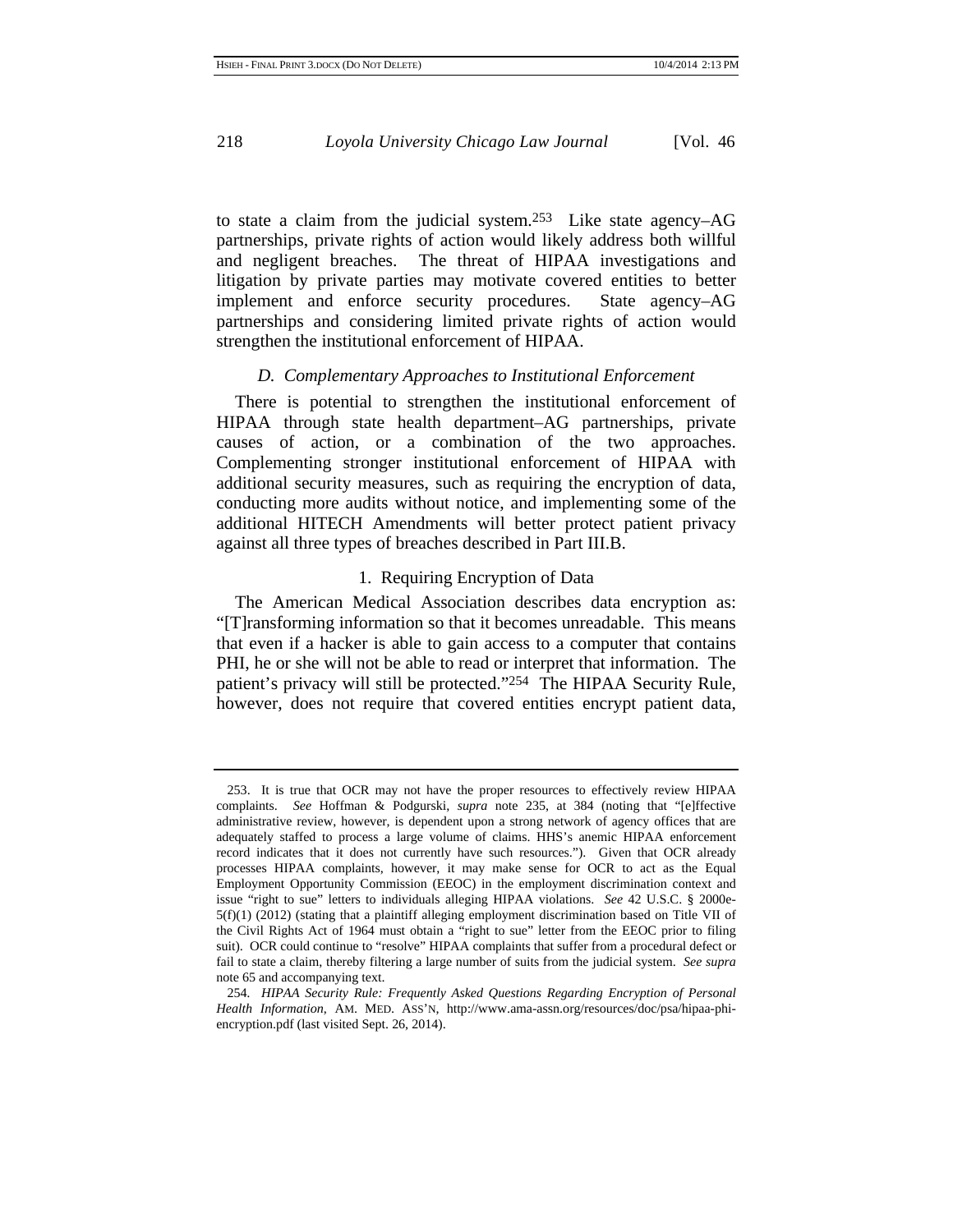stating that encrypting PHI is "addressable" rather than "required."255

Congress should amend the HIPAA Security Rule to require covered entities and their business associates to encrypt patient data. While requiring additional time and resources, encrypting patient data can be done relatively easily and cost effectively.256 The time and resources spent encrypting patient data will strengthen patient privacy protections, especially in cases of non-negligent breaches. In many data breaches, covered entities were victims of theft, resulting in the loss of millions of unencrypted patient records.257 Had those hospitals encrypted their patient data, the thieves likely would have been unable to view the patient data in a meaningful manner.258

Healthcare institutions can also ensure that PHI stored on other devices at risk for theft, including computers, laptops, and USB drives, is encrypted. As an additional benefit, institutions that encrypt patient records would not be required to report breaches affecting more than 500 individuals to the media. Under section 13402(e)(2) of the HITECH Act, covered entities must provide notice to the media of breaches of "unsecured protected health information" affecting more than 500 individuals.259 But, if a healthcare institution's patient records were secured through encryption, the institution would not be required to notify the media. Even if Congress does not amend the HIPAA Security Rule, it would be prudent for covered entities to seriously consider encryption to protect their patient data and save money in the event of a data breach.260

258*. HIPAA Security Rule Frequently Asked Questions Regarding Encryption of Personal Health Information*, *supra* note 254, at 2 (describing how only those in possession of a "key" can unscramble the data to its original form).

259. HITECH Act § 13402(e)(2) (codified at 42 U.S.C. § 17932(e)(2) (2012)).

<sup>255.</sup> HIPAA Security Rule, 45 C.F.R. § 164.312(a)(2)(iv) (2013).

<sup>256</sup>*. HIPAA Security Rule: Frequently Asked Questions Regarding Encryption of Personal Health Information*, *supra* note 254, at 4–5 (explaining that after initially encrypting data "the process of encrypting and decrypting data should be virtually automatic," and that encryption does not have to be expensive).

<sup>257.</sup> Thompson & Wohlsen, *supra* note 41 (describing a computer stolen from Sutter Medical Center that contained unencrypted patient data); *see* Press Release, Office of Minn. Att'y Gen., Attorney General Swanson Sues Accretive Health for Patient Privacy Violation, *supra* note 108 (describing a laptop computer stolen from a car that contained unencrypted patient data).

<sup>260.</sup> After the theft of an unencrypted device containing PHI, the chief security officer at the Alaska Department of Health and Social Services noted that his department would have saved millions of dollars in settlement and other costs if the department had encrypted its patient data. Marianne Kolbasuk McGee, *Inside a HIPAA Breach Investigation*, HEALTHCARE INFO SEC. (Sept. 12, 2012), http://www.healthcareinfosecurity.com/interviews/inside-hipaa-breach-investig ation-i-1652.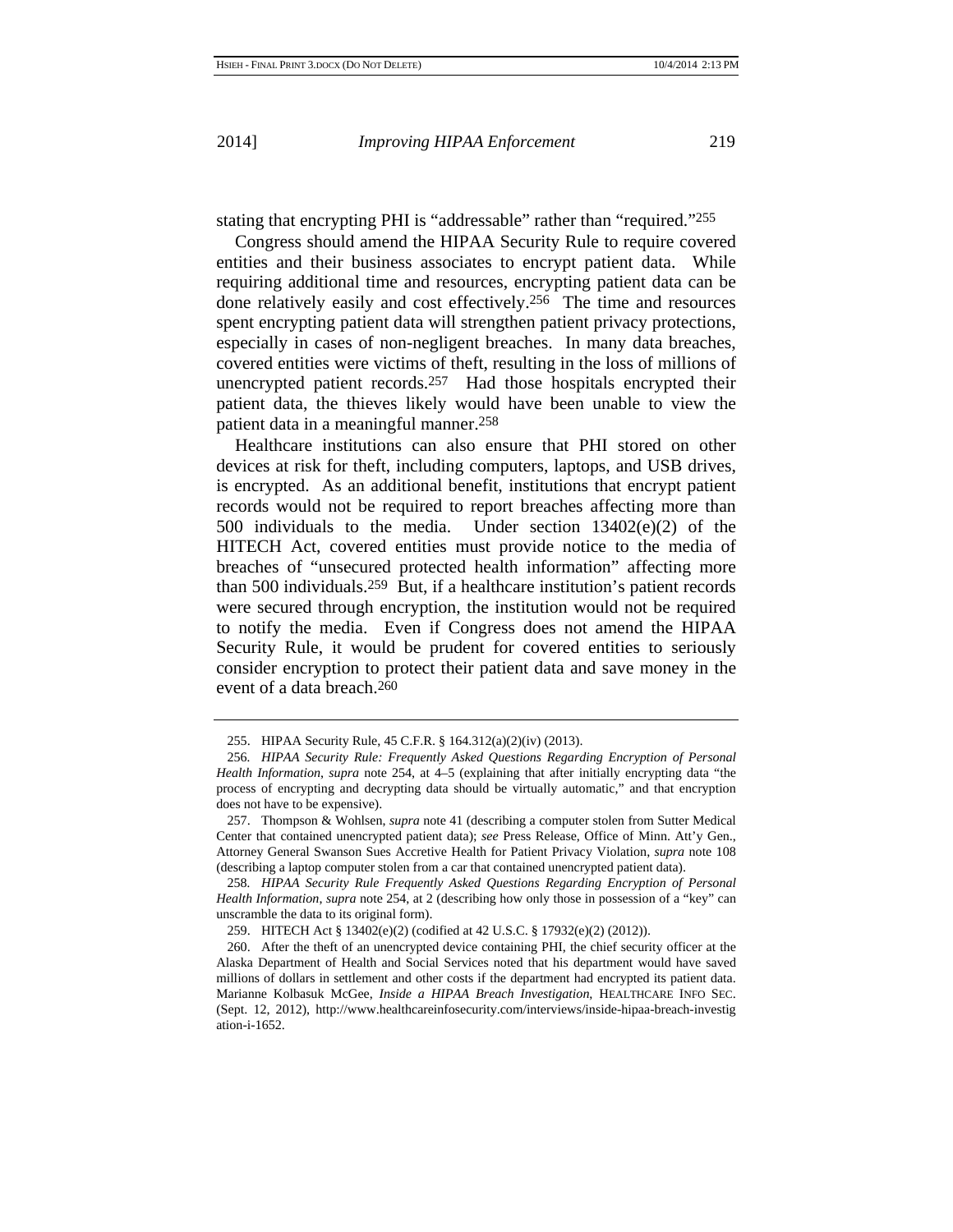Critics contend that encrypted data may still pose security risks.261 For example, an employee could accidentally store the "key" used to unscramble encrypted data on the same computer that contains the patient data.<sup>262</sup> With access to the "key" on a stolen computer, a thief could unlock the encrypted patient data. To address this concern, the HIPAA Security Rule could require that covered entities store the encryption key on a separate device from the patient data. While it is true that covered entities may continue to face issues resulting from the theft of PHI even if their patient data is encrypted, requiring encryption will significantly mitigate the risk of harm resulting from stolen hardware containing patient data.

#### 2. Modifying Audit Procedures

Congress could also require OCR to modify its audit procedures to (1) conduct HIPAA compliance audits without notice to the covered entity and (2) conduct more audits. These modifications to the audit process would complement the increased institutional enforcement of HIPAA by state health departments–AGs and private causes of action. OCR developed an audit program in 2011 to track the HIPAA compliance of covered entities.<sup>263</sup> These audits, however, are unlikely to be effective because "[e]ntities selected for an audit will be informed by OCR of their selection" before the auditors "interview key personnel and observe processes and operations to help determine compliance."264

First, implementing an audit system without advance notice will prevent covered entities from changing their day-to-day patient privacy protocols for the purposes of appearing HIPAA compliant during the audit. Without advanced notice, covered entities will be unable to alert their employees and modify their practices and procedures for the duration of the audit. OCR would not be unique in conducting sitevisits without notice. The Centers for Medicare & Medicaid Services may conduct unannounced, on-site inspections to confirm compliance

<sup>261</sup>*. See, e.g.*, Amalia R. Miller & Catherine E. Tucker, *Encryption and the Loss of Patient Data*, 30 J. POL'Y ANALYSIS & MGMT. 534 (2011), *available at* http://dspace.mit.edu/handle/ 1721.1/75854#files-area.

<sup>262</sup>*. Id.* at 537.

<sup>263</sup>*. Health Information Privacy: HIPAA Privacy, Security, and Breach Notification Audit Program*, DEP'T OF HEALTH & HUMAN SERVS., http://www.hhs.gov/ocr/privacy/hipaa/enforce ment/audit/index.html (last visited Sept. 26, 2014).

<sup>264</sup>*. Health Information Privacy: Audit Pilot Program: How Will the Audit Program Work?*, DEP'T OF HEALTH & HUMAN SERVS., http://www.hhs.gov/ocr/privacy/hipaa/enforcement/audit/a uditpilotprogram.html (last visited Sept. 26, 2014).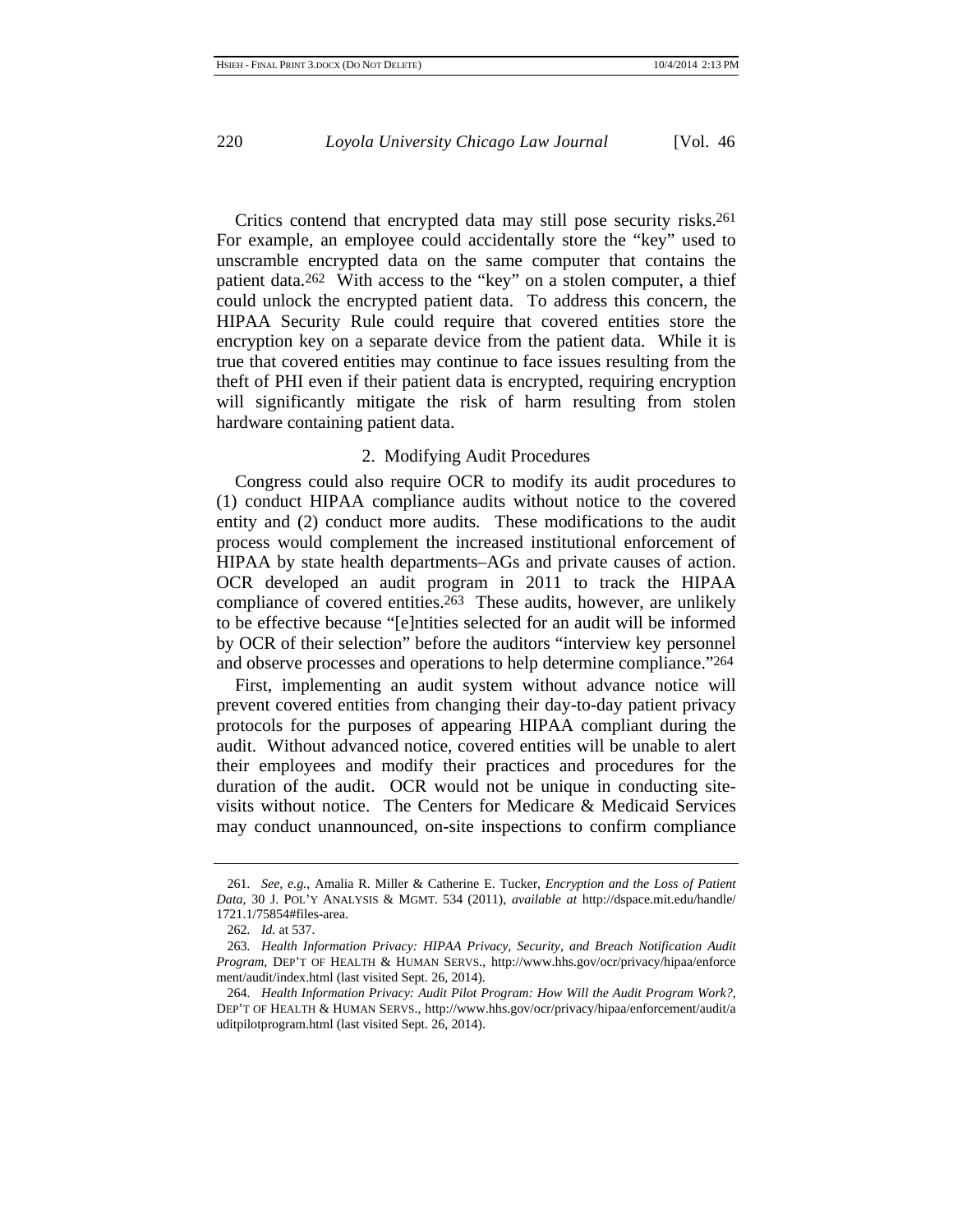with its standards in certain instances.<sup>265</sup> Audits without notice will help address willful and negligent breaches by providing hospitals with an incentive to implement security policies in order to prepare for a potential upcoming audit.

Additionally, OCR should attempt to conduct more audits. In 2012, the audit program fell short of its 150 target audits,266 and the chance that an individual institution will get audited is low. Increasing the number of audits may help OCR identify a greater number of covered entities in violation of HIPAA and allow OCR to bring the entities into compliance and prevent patient privacy breaches.<sup>267</sup> OCR may face budgeting issues in trying to implement an expanded audit process. If other agencies such as state health departments partnering with AGs enforce HIPAA more thoroughly, however, this may allow HHS to dedicate more of their limited resources towards conducting audits without notice.<sup>268</sup>

#### 3. HITECH Amendment's Other Proposals

Although this Article illustrates that the HITECH Amendment allowing AGs to file suit under HIPAA will be ineffective, other portions of the HITECH Amendments may indeed better protect patient

<sup>265</sup>*. See* Independent Diagnostic Testing Facility, 42 C.F.R. § 410.33(g)(14) (2013) (noting that Independent Diagnostic Testing Facilities (IDTF) must permit CMS or its contractors "to conduct unannounced, on-site inspections to confirm the IDTF's compliance" with its standards for reimbursement).

<sup>266</sup>*. See* Agency Information Collection Activities; Submission to OMB for Review and Approval; Public Comment Request, 78 Fed. Reg. 32,389 (May 30, 2013) (soliciting feedback from the 115 covered entities audited by OCR in 2012); Howard Anderson, *Fewer Than 150 HIPAA Audits Expected*, HEALTHCARE INFO SEC. (Feb. 27, 2012), http://www.healthcareinfosecurity.com/interviews.php?interviewID=1407 (providing statements from an OCR official regarding the failure to reach the target number of audits).

<sup>267.</sup> Susan McAndrew, OCR's Deputy Director of Health Information Privacy, noted that the audit process allows OCR to bring "entities into compliance and highlight the importance of risk assessments." Patrick Ouellette, *OCR Provides New Security Auditing Enforcement Plans*, HEALTHIT SEC. (Dec. 5, 2013), http://healthitsecurity.com/2013/12/05/ocr-provides-newsecurity-auditing-enforcement-plans/.

<sup>268.</sup> OCR plans to survey up to 1200 covered entities in an effort to select entities for its next round of HIPAA audits. Agency Information Collection Activities; Proposed Collection; Public Comment Request, 79 Fed. Reg. 10,158, 10,158 (Feb. 24, 2014). While it remains to be seen whether OCR increases the number of audits it conducts, it appears that OCR recognizes value in proactively addressing HIPAA compliance through audits rather than through the complaint process. *See* Ouellette, *supra* note 267 ("With regard to security rule compliance, auditing is a significant tool and will be much more valuable than complaint-driven processes. . . . We think if we can get out in front of the process in an audit function, as opposed to just following complaints, that we can help everyone get ahead of the curve.").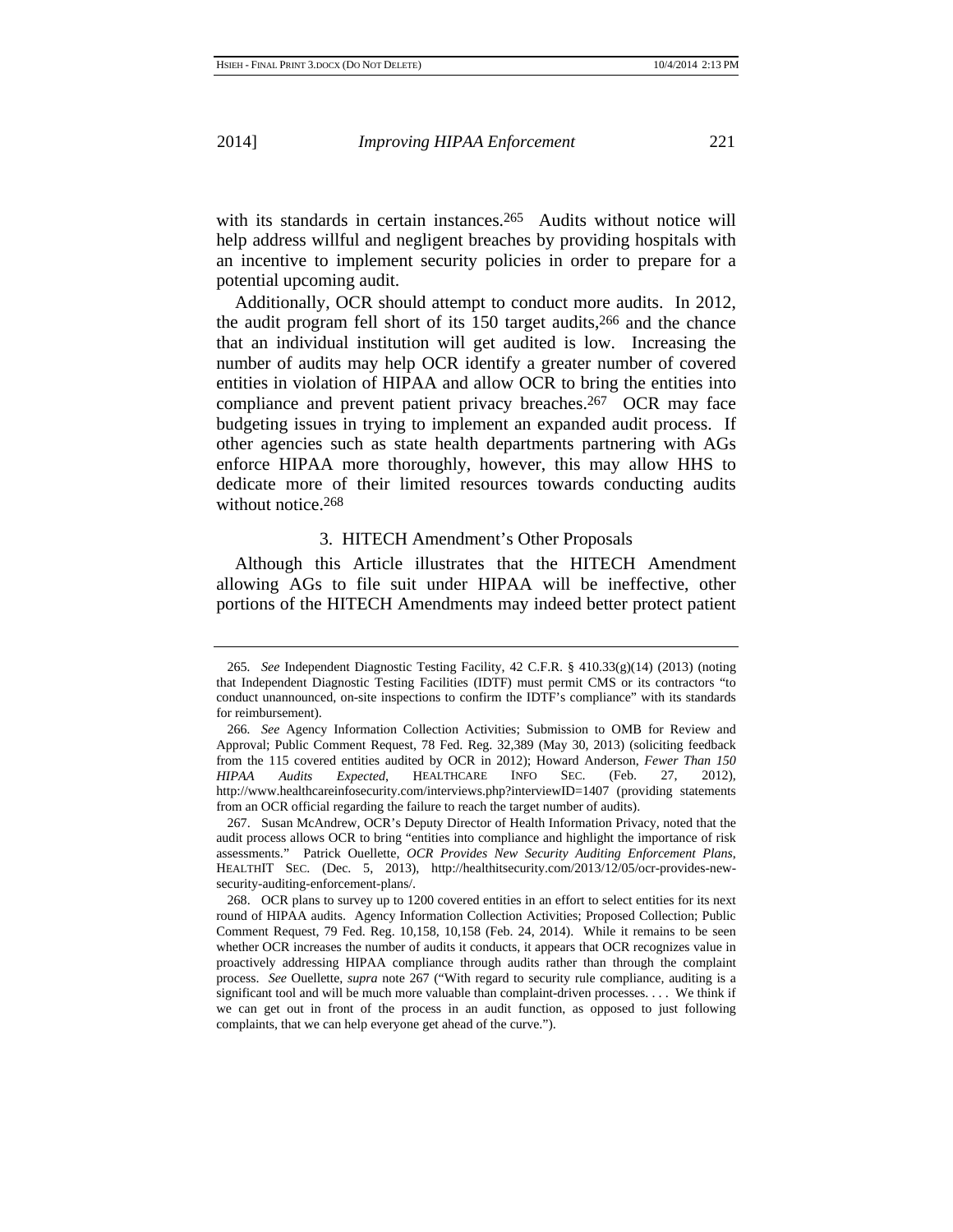privacy. For example, one of the HITECH Amendments applies HIPAA directly to business associates.<sup>269</sup> Prior to the HITECH Amendments, business associates were only liable for violations of HIPAA through contracts with the covered entity.270 In suing Accretive Health, the Minnesota AG relied on this HITECH Amendment because Accretive Health was a business associate and not a covered entity.271 The Minnesota AG would not have been able to sue Accretive Health under HIPAA absent the HITECH Amendment.

Other HITECH Amendments increase penalties for noncompliance272 and require covered entities to notify the media for breaches involving 500 or more patients.273 These additional measures provide some mechanisms for deterrence because hospitals may fear the greater monetary penalties and the negative publicity as a result of having to report their large breaches to the media and having their names posted on the OCR website.274 The HITECH Amendments were certainly well intentioned with a goal to improve patient privacy and HIPAA compliance, and some of the Amendments may certainly improve patient privacy. Even though the HITECH Amendment allowing AGs to file suit under HIPAA is unlikely to be effective given the existing structural barriers, implementing the proposals in this Article may make it more likely that AGs prioritize patient privacy breaches and help enforce HIPAA.

#### **CONCLUSION**

HIPAA lacks strong institutional enforcement, and AGs alone are unlikely to support OCR in protecting patient privacy through HIPAA. While OCR may investigate high profile breaches that affect millions of patients, better protecting patient privacy in an increasingly digital healthcare environment can be achieved through a combination of stronger institutional enforcement and other complementary measures. The framework provided in this Article for evaluating different types of

<sup>269.</sup> Holloway & Fensholt, *supra* note 98, at 86. ("[T]he HIPAA privacy and security rules [now] *directly* apply to business associates.").

<sup>270</sup>*. Id.*

<sup>271.</sup> Minnesota Complaint, *supra* note 177, ¶ 12.

<sup>272.</sup> Holloway & Fensholt, *supra* note 98, at 87–88.

<sup>273.</sup> In the case of a breach of 500 or more individuals, the covered entity must notify HHS and "prominent media outlets serving the area," and HHS will list the covered entity's breach on the HHS website. *Id.* at 87.

<sup>274</sup>*. See Breaches Affecting 500 or More Individuals*, *supra* note 5.